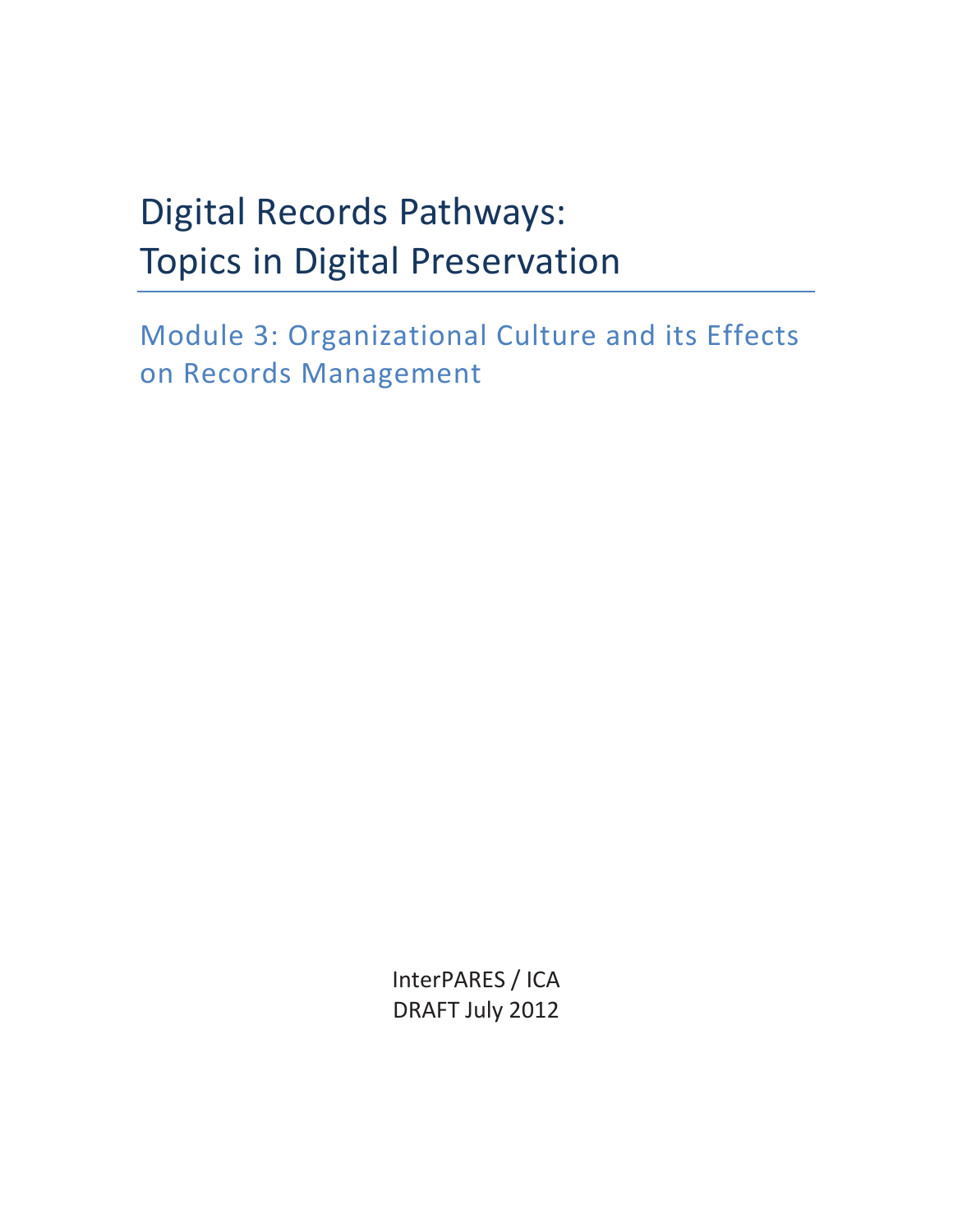# **Table of Contents**

| 1.                                           |                                                                               |  |
|----------------------------------------------|-------------------------------------------------------------------------------|--|
| 1.1<br>1.2<br>1.3<br>1.4<br>1.5<br>1.6       |                                                                               |  |
|                                              | Module 3: Organizational Culture and its Effects on Records Management 7      |  |
| $\mathbf{2}$                                 |                                                                               |  |
| 2.1<br>2.2<br>2.3<br>$\overline{\mathbf{3}}$ |                                                                               |  |
| 3.1                                          |                                                                               |  |
| 3.2                                          |                                                                               |  |
| 4                                            | Organizational Culture Assessment Checklist - Objective and Criteria 13       |  |
| 4.1<br>4.2<br>4.3<br>4.4                     |                                                                               |  |
| 5.                                           | Completing the Organizational Culture Assessment Checklist15                  |  |
| 5.1<br>6                                     | Guidelines in Completing Organizational Culture Assessment Checklist  15      |  |
| 7                                            | <b>Recordkeeping Behaviour and Strategies to Promote Records Management39</b> |  |
| 8                                            |                                                                               |  |
| 8.1<br>8.2<br>9                              |                                                                               |  |
| 9.1                                          |                                                                               |  |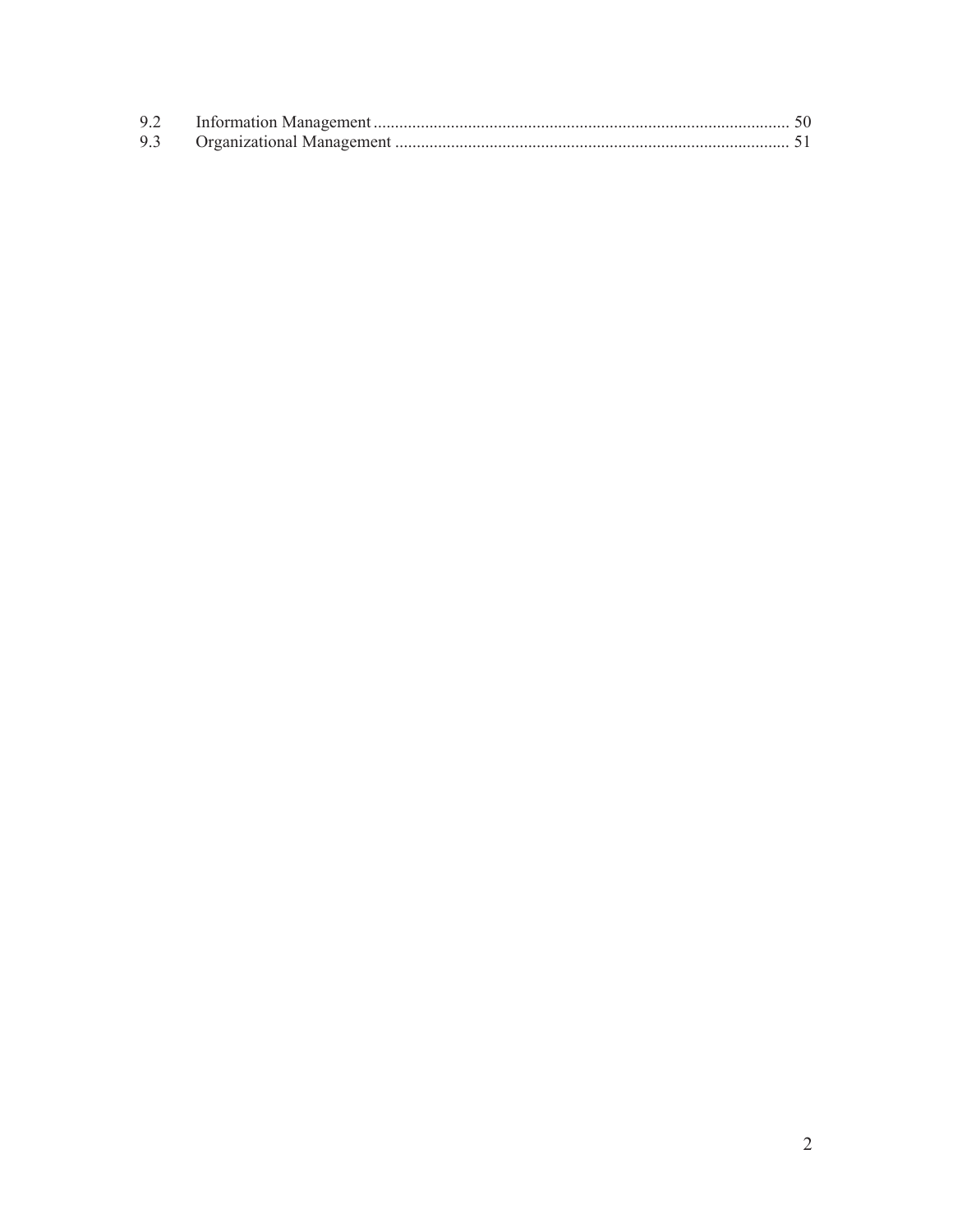# **Digital Records Pathways: Topics in Digital Preservation**

# **1 Preface**

*Digital Records Pathways: Topics in Digital Preservation* is an educational initiative developed jointly by the International Council on Archives (ICA) and the International Research on Permanent Authentic Records in Electronic Systems Project (InterPARES). It offers training to archivists and records professionals in the creation, management and preservation of authentic, reliable and usable digital records. The program assumes that the user has a solid grounding in basic concepts of records management and archival theory, and builds on that knowledge.

Consisting of eight independent modules, *Digital Records Pathways* addresses the theoretical and practical knowledge needed to establish the framework, governance structure and systems required to manage and preserve digital records throughout the records' lifecycle.. Each module addresses a specific topic of relevance to the management and preservation of digital records. The program is provided free of charge on the ICA website at www.ica.org/.

## **1.1 About the ICA and InterPARES**

The ICA and InterPARES are committed to establishing educational materials for the continuing education of archivists and records managers, to build upon foundational knowledge, disseminate new findings, and to equip archivists and records professionals with the necessary specialized knowledge and competencies to manage and preserve digital records.

**The International Council on Archives (ICA)** (www.ica.org) is dedicated to the effective management of records and the preservation, care and use of the world's archival heritage through its representation of records and archives professionals across the globe. Archives are an immense resource. They are the documentary by-product of human activity and as such an irreplaceable witness to past events, underpinning democracy, the identity of individuals and communities, and human rights. But they are also fragile and vulnerable. The ICA strives to protect and ensure access to archives through advocacy, setting standards, professional development, and enabling dialogue between archivists, policy makers, creators and users of archives.

The ICA is a neutral, non-governmental organization, funded by its membership, which operates through the activities of that diverse membership. For over sixty years ICA has united archival institutions and practitioners across the globe to advocate for good archival management and the physical protection of recorded heritage, to produce reputable standards and best practices, and to encourage dialogue, exchange, and transmission of this knowledge and expertise across national borders. With approximately 1500 members in 195 countries and territories the Council's ethos is to harness the cultural diversity of its membership to deliver effective solutions and a flexible, imaginative profession.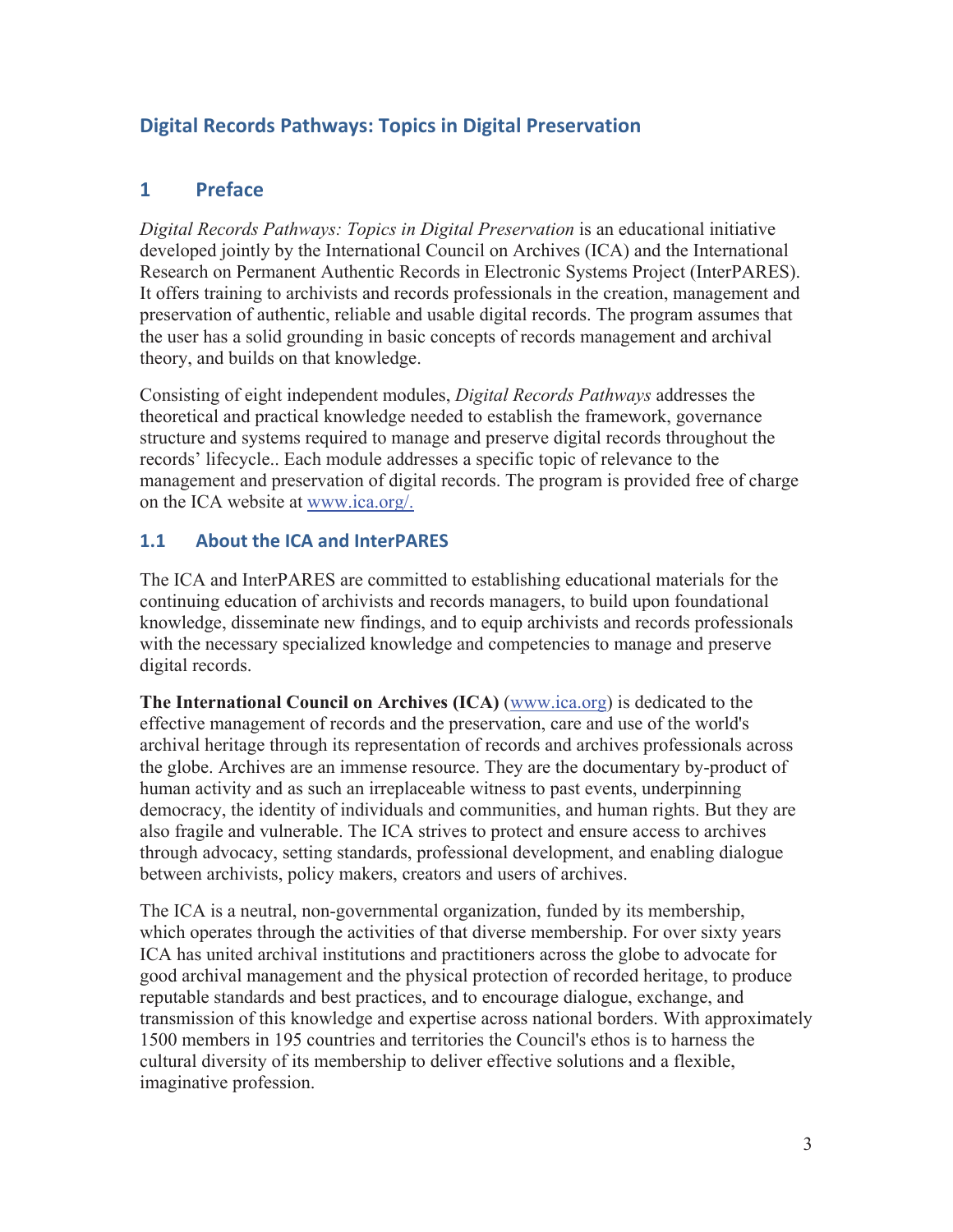**The International Research on Permanent Authentic Records in Electronic Systems (InterPARES)** (www.interpares.org) aims to develop the knowledge essential to the long-term preservation of authentic records created and/or maintained in digital form and provide the basis for standards, policies, strategies and plans of action capable of ensuring the longevity of such material and the ability of its users to trust its authenticity. The InterPARES project has developed in three phases:

InterPARES 1 (1999-2001) focused on the development of theory and methods ensuring the preservation of the authenticity of records created and/or maintained in databases and document management systems in the course of administrative activities. Its findings present the perspective of the records preserver.

InterPARES 2 (2002-2007) continued to research issues of authenticity, and examined the issues of reliability and accuracy during the entire lifecycle of records, from creation to permanent preservation. It focused on records produced in dynamic and interactive digital environments in the course of artistic, scientific and governmental activities.

InterPARES 3 (2007-2012) built upon the findings of InterPARES 1 and 2, as well as other digital preservation projects worldwide. It put theory into practice, working with archives and archival / records units within organisations of limited financial and / or human resources to implement sound records management and preservation programs.

# **1.2 Audience**

The audience for this program includes archivists and records and information professionals interested in expanding their competencies in the management of digital records. Taken as a whole, the modules form a suite of resource materials for continuing professional education with particular focus on issues influencing the preservation of reliable, accurate and authentic digital records.

# **1.3 How to Use the Modules**

Each module consists of theoretical and methodological knowledge and its practical application, illustrated through case studies and model scenarios. While the modules have been developed by InterPARES Team Canada, and are therefore illustrated with examples from the Canadian context, each module is customizable for a specific domain or juridical context. For wider applicability, they have been translated into the languages of the ICA partners.

The modules can be studied individually according to need and interest, or as a set, covering the range of competencies required. They can be self-administered by individuals, or offered through professional associations or workplace training. The modules also contain a number of templates that allow universities and professional associations to adapt and to develop specific course curricula, on-site training materials for students and professionals on digital recordkeeping and preservation issues. Universities and professional associations are free to adapt the materials and develop their own context-specific course curricula and training kits.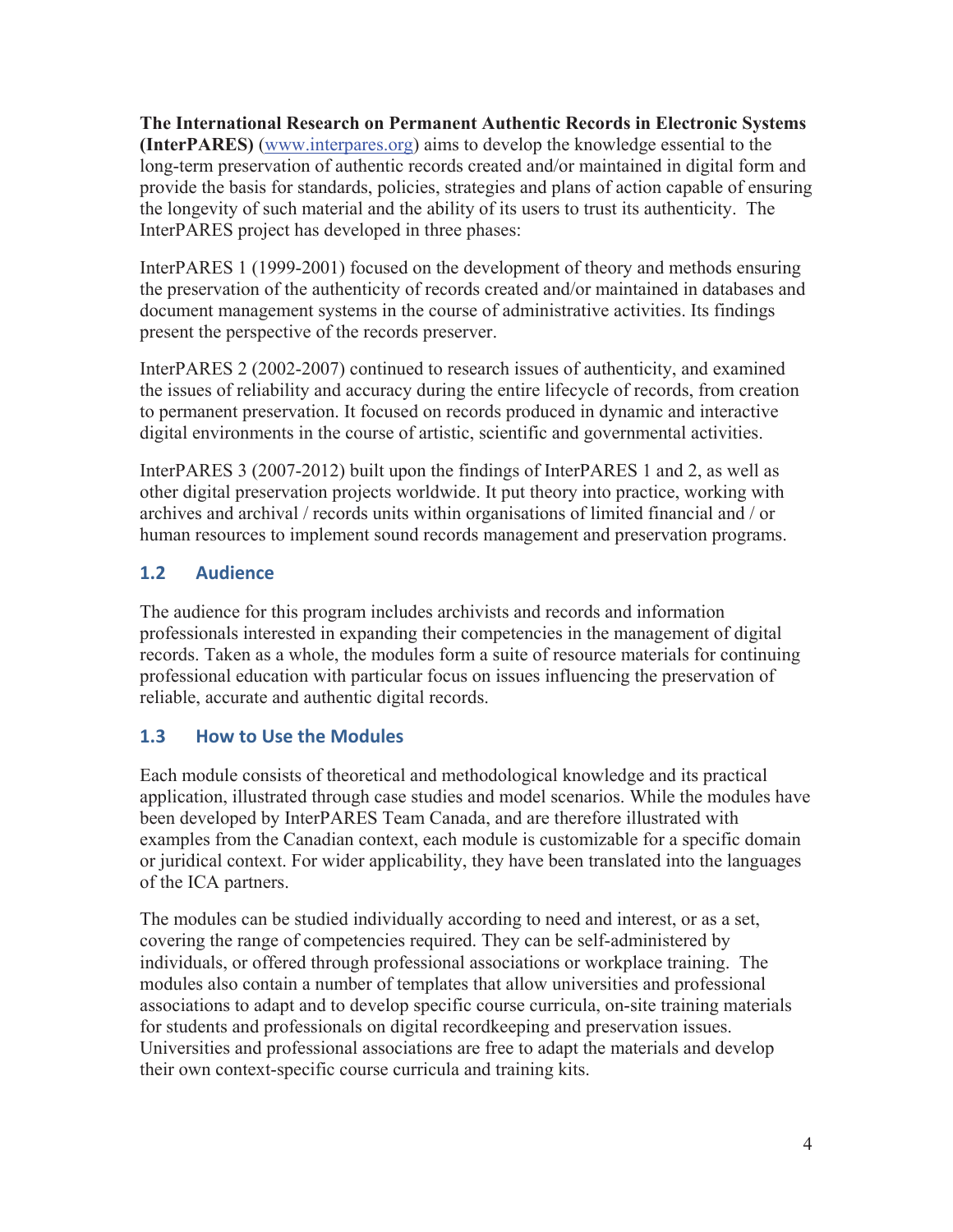# **1.4 Objectives**

The modules have the following objectives:

- x To provide educational resources based on cutting edge research in digital records issues to professional archival and records management associations for the benefit of their members;
- To provide archivists and records managers with the necessary theoretical knowledge as well as procedural and strategic skills to develop, implement and monitor a digital recordkeeping and/or a preservation program;
- To illuminate theoretical concepts with practical applications through real life examples drawn from case studies, anchored in specific administrative and technological contexts;
- To provide university programs with content and structure for courses on digital records management and preservation.

# **1.5 Scope**

*Digital Records Pathways: Topics in Digital Preservation* consists of the following modules:

- Module 1: Introduction A Framework for Digital Preservation
- Module 2: Developing Policy and Procedures for Digital Preservation
- Module 3: Organizational Culture and its Effects on Records Management Selection and Appraisal of Digital Records
- Module 4: An Overview of Metadata
- Module 5: From *Ad Hoc* to Governed Appraisal Strategies for Gaining Control of Digital Records in Network Drives
- Module 6: E-mail Management and Preservation
- Module 7: Management and Preservation of Records in Web Environments
- Module 8: Cloud Computing Primer

Each module consists of some or all of the following components as appropriate:

- **Overview** of the topic and scope of the module;
- x **Learning objectives** and expected level of knowledge upon completion;
- **Methodology** or the procedures to follow in order to apply the module;
- **Templates (where appropriate)** to facilitate the implementation of the module;
- x **Case Study(ies)/Scenarios (where appropriate)** that provide real-world examples of module topic
- **Exercises** covering key learning points;
- **Review questions** to enhance comprehension and understanding of the topic;
- x Additional **Resources** for the topic, including **readings, standards** and other **templates** for reference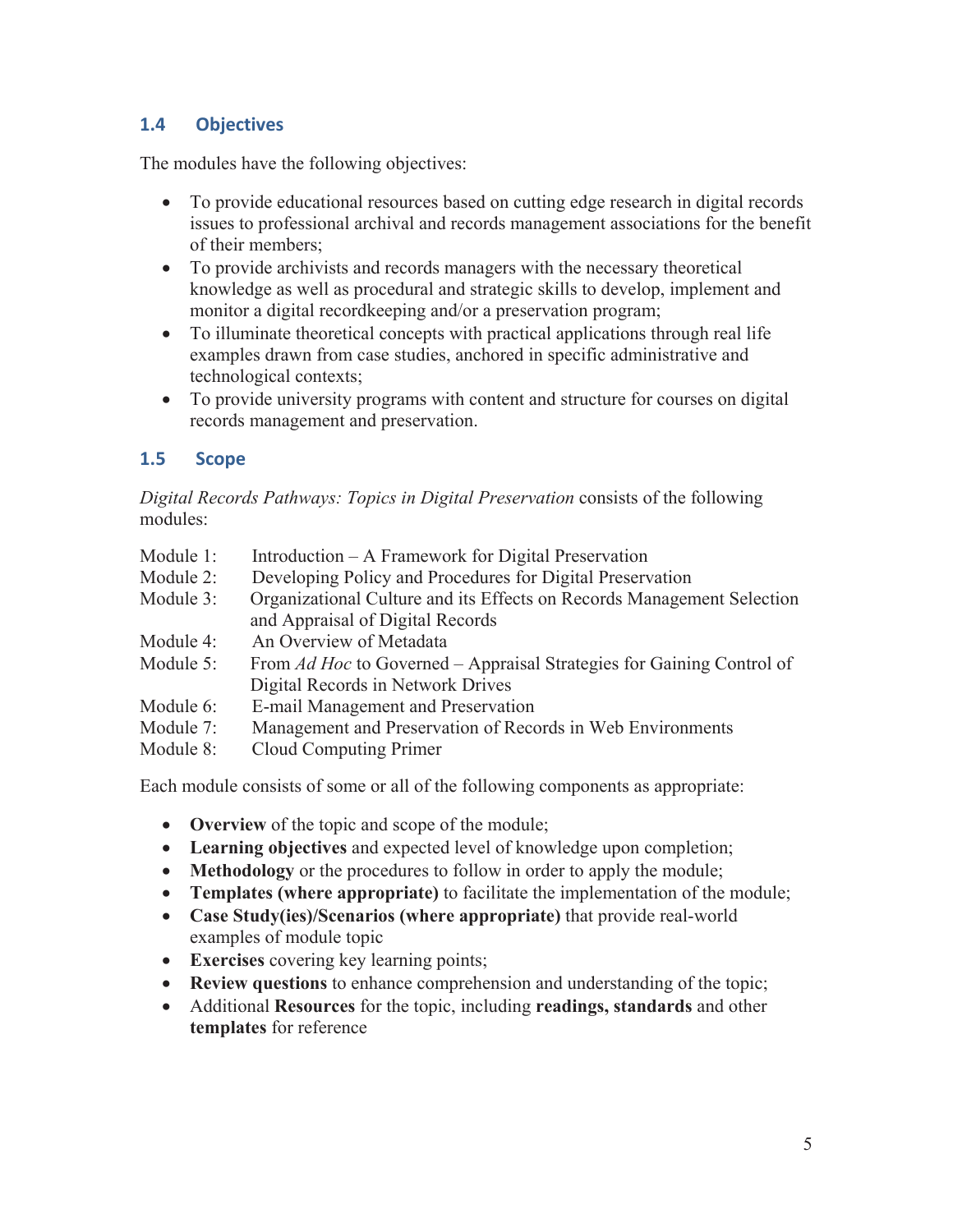| Overview of the set                                                                                                     |                               |                            |                 |  |
|-------------------------------------------------------------------------------------------------------------------------|-------------------------------|----------------------------|-----------------|--|
| Foundational<br>1. A Framework for Digital Preservation<br>2. Developing Policy and Procedures for Digital Preservation |                               |                            |                 |  |
| 3. Organizational<br>Culture                                                                                            | 4. An Overview of<br>Metadata | 5. Appraisal<br>Strategies | General purpose |  |
| 7. Websites<br>6. E-mail<br>Specific purpose<br>8. Cloud Computing                                                      |                               |                            |                 |  |
| <b>International Terminology Database</b>                                                                               | Foundational                  |                            |                 |  |

# **1.6 International Terminology Database**

The terminology used in the modules reflects common usage in archival and records management communities of practice. To ensure common understanding, and minimize potential confusion that may arise from regional or jurisdictional practice, all modules are supported by the International Terminology Database, available at http://www.webdenizen.com/. As well, certain specific terms are included in short glossaries in each module.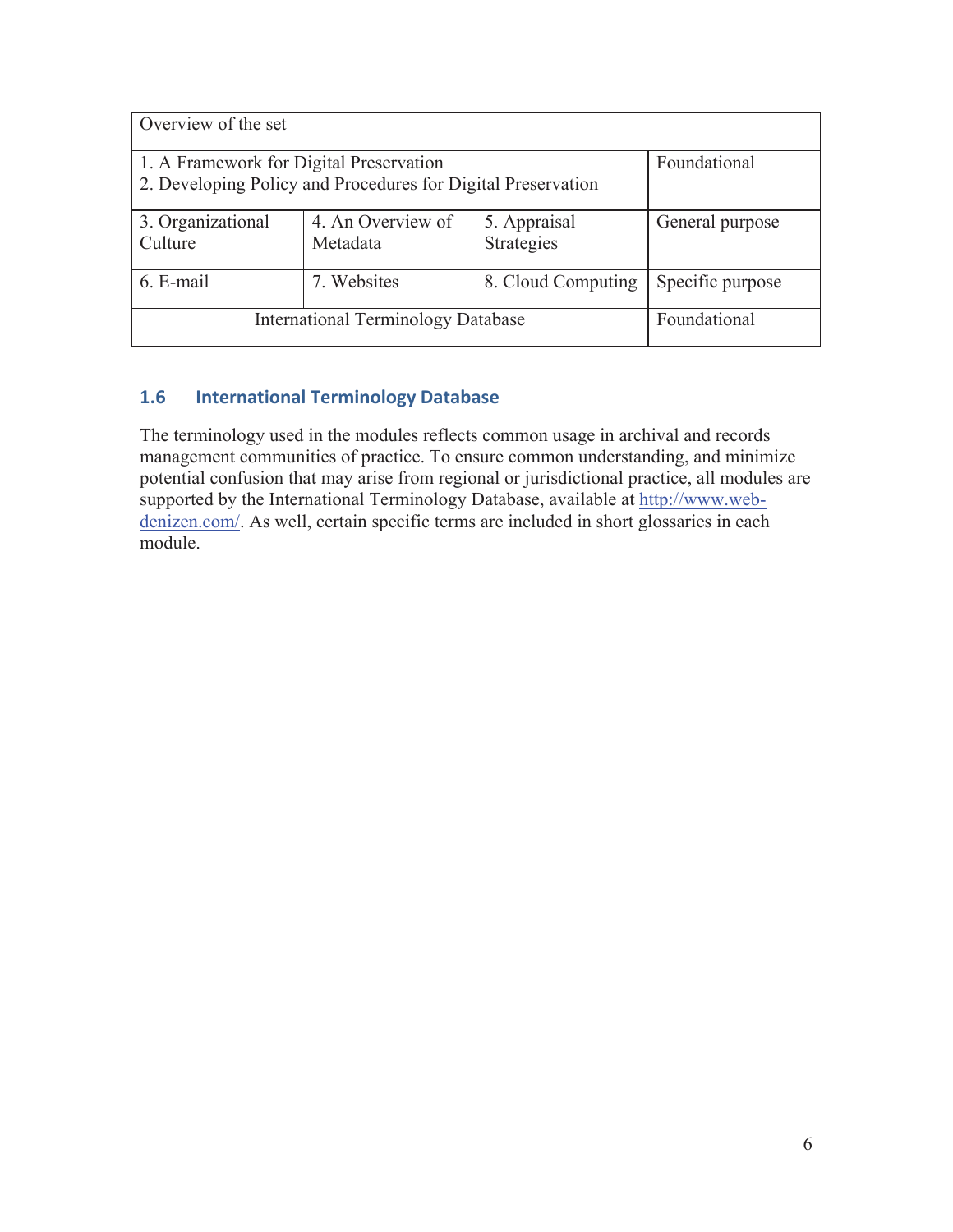# **Module 3: Organizational Culture and its Effects on Records Management**

# **2 Introduction**

Records professionals tend to focus their attention on developing standards, policies, procedures and in specifying the functional requirements of a recordkeeping system. In the course of developing and implementing a recordkeeping system, they tend to adopt a top-down functional perspective in analyzing an organization's mandate, functions and business activities. However, records professionals may overlook the organizational culture factor, which includes understanding how various groups within an organization work and behave as well as what motivates individuals. An appreciation of organizational culture factors can affect the level of receptiveness among users in adopting and using a recordkeeping system.

Organizational culture is not a monolithic concept. It can differ among different organizations and even within the same organization. For example, employees who operate in a bureaucratic structure and which has clearly defined lines of authority, such as in the government bureaucracy, tend to be more receptive to records management initiatives. In contrast, employees who have a greater sense of independence and autonomy in their work, such as in academic environment, are generally resistant in complying with record creation and recordkeeping requirements. Within the same organizational entity, multiple cultures may exist and these cultures can be manifested at different levels of an organization, be it at the business group, or sub-group level.

#### **2.1 Scope**

This module equips records professionals with the tools to conduct an assessment of the organizational cultural profile of a business unit (micro level) or an entire department or organization (macro level). The module enables records professionals to understand the key characteristics and the integrative and fragmentary aspects of organizational culture that can exist among different organizations and even within the same organization. The module provides recommended strategies for records managers to promote a records management program within each type of organizational culture.

## **2.2 Aims and Objectives**

The objective of this module is to explain the characteristics and profiles of different types of organizational cultures. Through this process, you will learn how culture is manifested in the form of norms and values, the manner in which decisions are made, how various stakeholders are socialized in the environment, and how they interact with one another. This will enable you to gain an insight on how recordkeeping behaviour is affected by organizational culture and to formulate effective strategies to promote and champion records management within each type of organizational culture.

#### **2.3 Learning Outcomes**

Upon completing the module, you will be able to: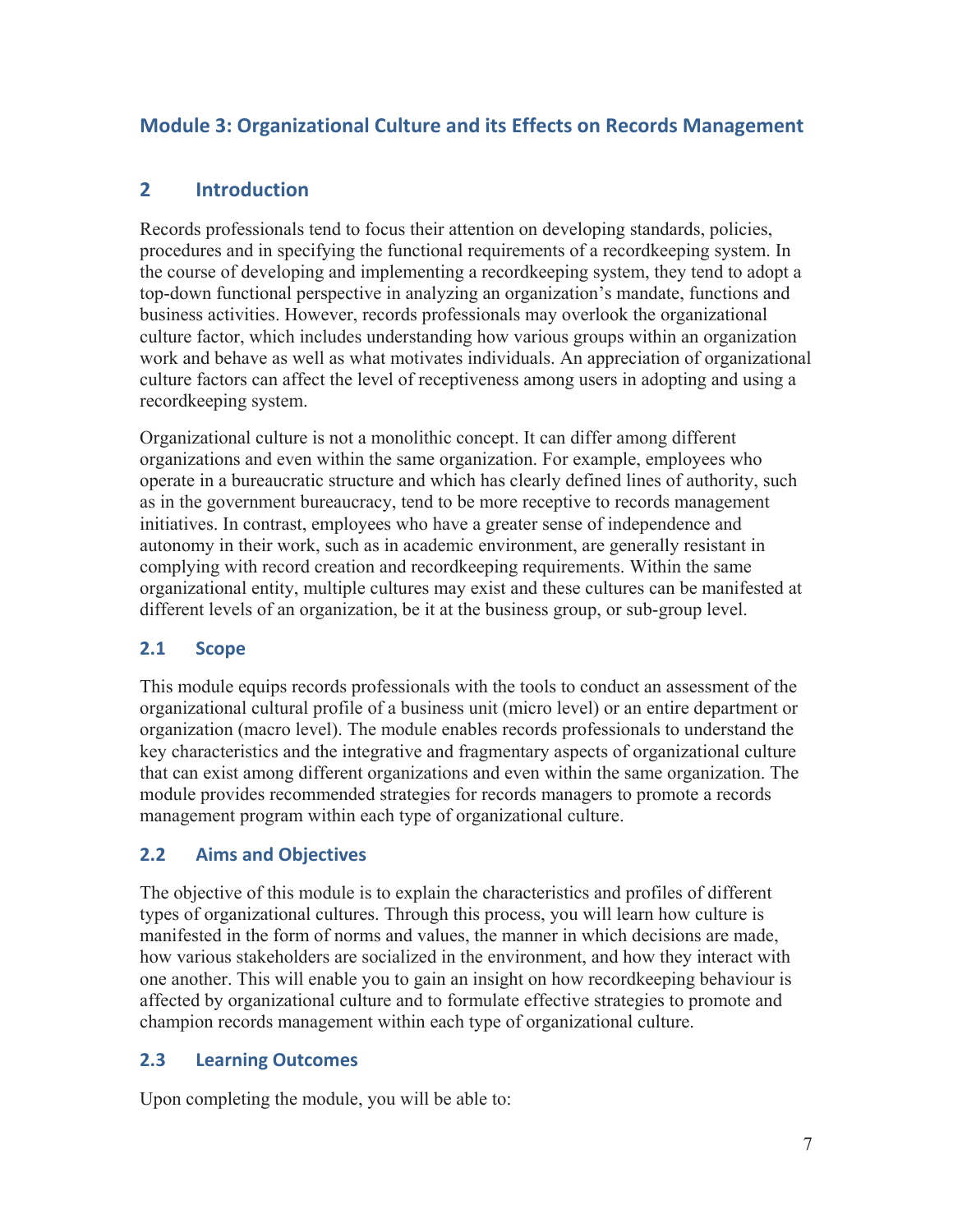- Understand the different types of organizational culture and its characteristics;
- Identify the organizational culture or the combination of cultures that can exist within an organization or in different organizations based on an organizational culture assessment checklist;
- Understand the various components that constitute the criteria that define the cultural profile of your organization;
- $\bullet$  Select the appropriate records management strategies to promote and/or develop a records management program within each type of culture; and
- Know where to locate additional resources relating to organizational culture issues.

# **3 What is Organizational Culture?**

Organizational culture is defined as a system of shared values and assumptions that may be explicit or implicit in nature. This system of shared values and assumptions also involves an interaction of the values, assumptions of multiple stakeholders, who bring with them their own knowledge and experience. Organizational culture shapes and influences the manner in which individuals behave and act. It is also reflected in an organization's goals, objectives, leadership style, system of incentives and disincentives, work processes, and the technology it adopts and uses.<sup>1</sup>

#### **In summary, organizational culture:**

- $\bullet$  is a system of shared values, assumptions and beliefs that may be explicit or implicit in nature;
- $\bullet$  defines how individuals should behave and act; and

 $\overline{a}$ 

• is a reflection of an organization's sociocultural system.

The module recognizes that national culture, which is defined as the areas of similarities and differences in the values among different nations, also shapes recordkeeping behaviour of individuals within an organization. However, it is beyond the scope of this module to examine the impact of national cultures on recordkeeping such as in multinational organizations.

<sup>&</sup>lt;sup>1</sup> See also Gillian Oliver, *Organizational Culture for Information Managers*. Oxford, United Kingdom: Chandos Publishing, 2011. Oliver provides an onion analogy to define organizational culture, which comprises three layers. The first layer is national culture which is defined as the "values acquired growing up from family and school" (p.26). The second layer is occupational culture which are "values and practices which have been learned in the course of vocational education and training" (ibid). The third layer is corporate culture which "can be analyzed by various characteristics and artifacts" (p. 121).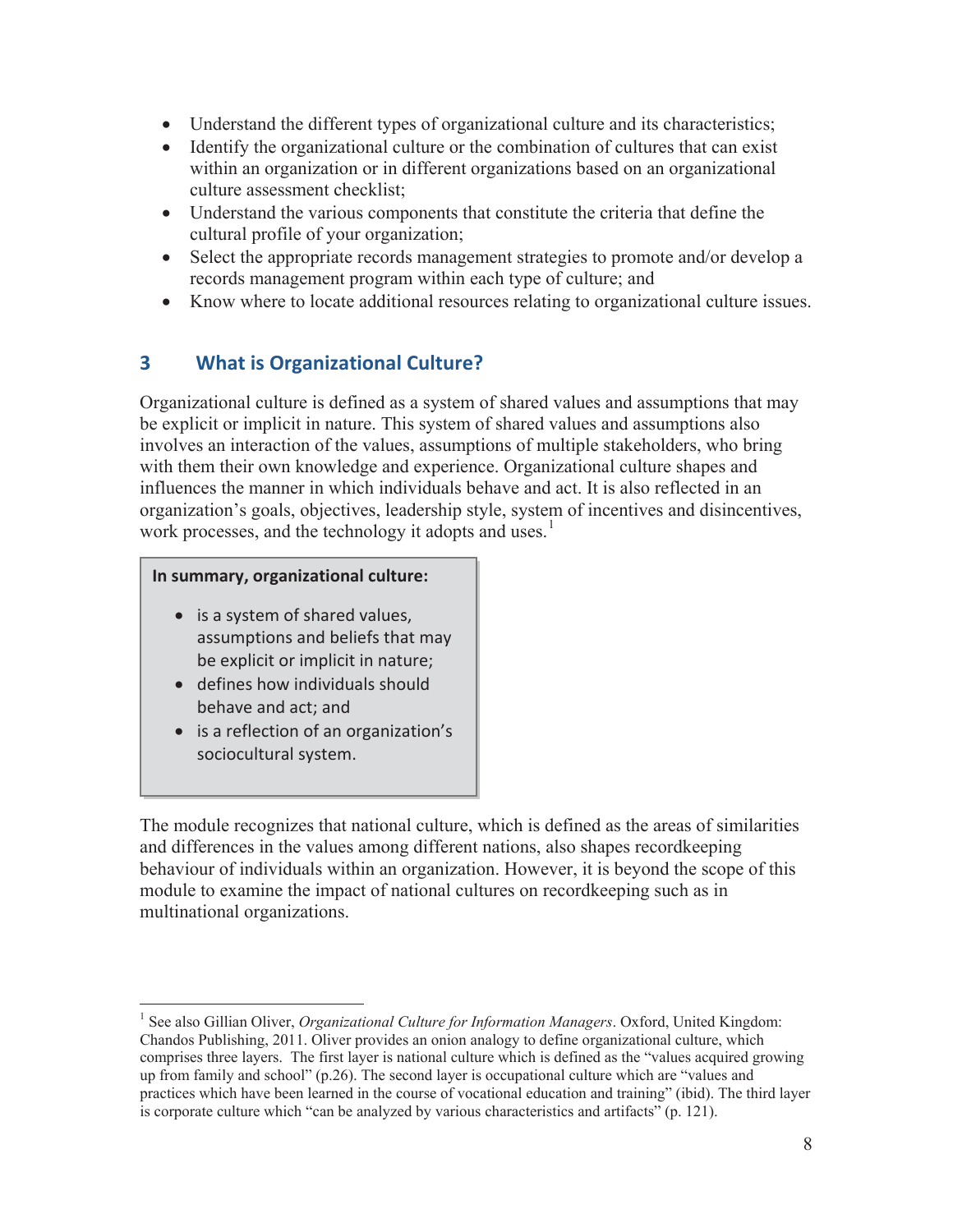# **3.1 Factors which Influence Organizational Culture and Recordkeeping Practices<sup>2</sup>**

#### *3.1.1 Language*

 $\overline{a}$ 

The language used by various stakeholders can be both a unifying and divisive force in an organization. It can codify the definitions of specific terms and concepts such as record and archives as documented in the relevant legislation and the organization's recordkeeping as well as record preservation policy and procedure.

However, language can also be a potentially divisive feature in an organization as the words used by stakeholders may be the same but their meanings and the context of how the words used may be different. For example, some individuals within the organization consider records as everything which is created in the course of a business activity, and this includes both paper and digital records. In contrast, there may be employees who associate records only in terms of paper and one that has been finalized with a signature and a seal. These individuals may perceive email as a mode of communication and have a sense of personal ownership over emails. Consequently, these individuals may not necessarily perceive emails as the corporate records of the organization's functions, business activities and transactions and as a corporate resource that needs to be effectively managed. There are also individuals within the organization who make a distinction between transitory records, which have a shorter retention period as compared to those records which are retained longer as they provide evidence of the functions, activities, and transactions for the organization.

Records managers and professionals need to be sensitive to how stakeholders define, interpret and internalize the meanings of certain specific records management terms, which are also widely used in other specialized disciplines such as in the information technology field. The terms data and records are understood differently by both information technology professionals and records professionals. For example, information technology professionals' definition of a record may correspond with records professionals' definition of metadata. In addition, information technology professionals and records professionals define archives preservation very differently. Unlike records professionals who define archives preservation in terms of developing a comprehensive framework of policies and strategies to reproduce authentic records over time, information technology professionals define archives preservation as a back-up or recovery system. Besides understanding the specific terms used by information technology professionals, records professionals need to be familiar with the specific business functions and activities of the records creators and the specific terminology used by the records creators in describing their work processes, transactions and recordkeeping activities. Records professionals can play an important role in translating the terms used by different stakeholders, i.e. record creators and information technology professionals, and bridging the different levels of expectations between the two groups.

 $2^2$  The examples cited in this section are based on a general study on organizational culture conducted by InterPARES 3 Project Team Canada. The study involved an inductive analysis of interviews with records creators, records professionals, IT professionals and management from Canadian small and medium sized organizations.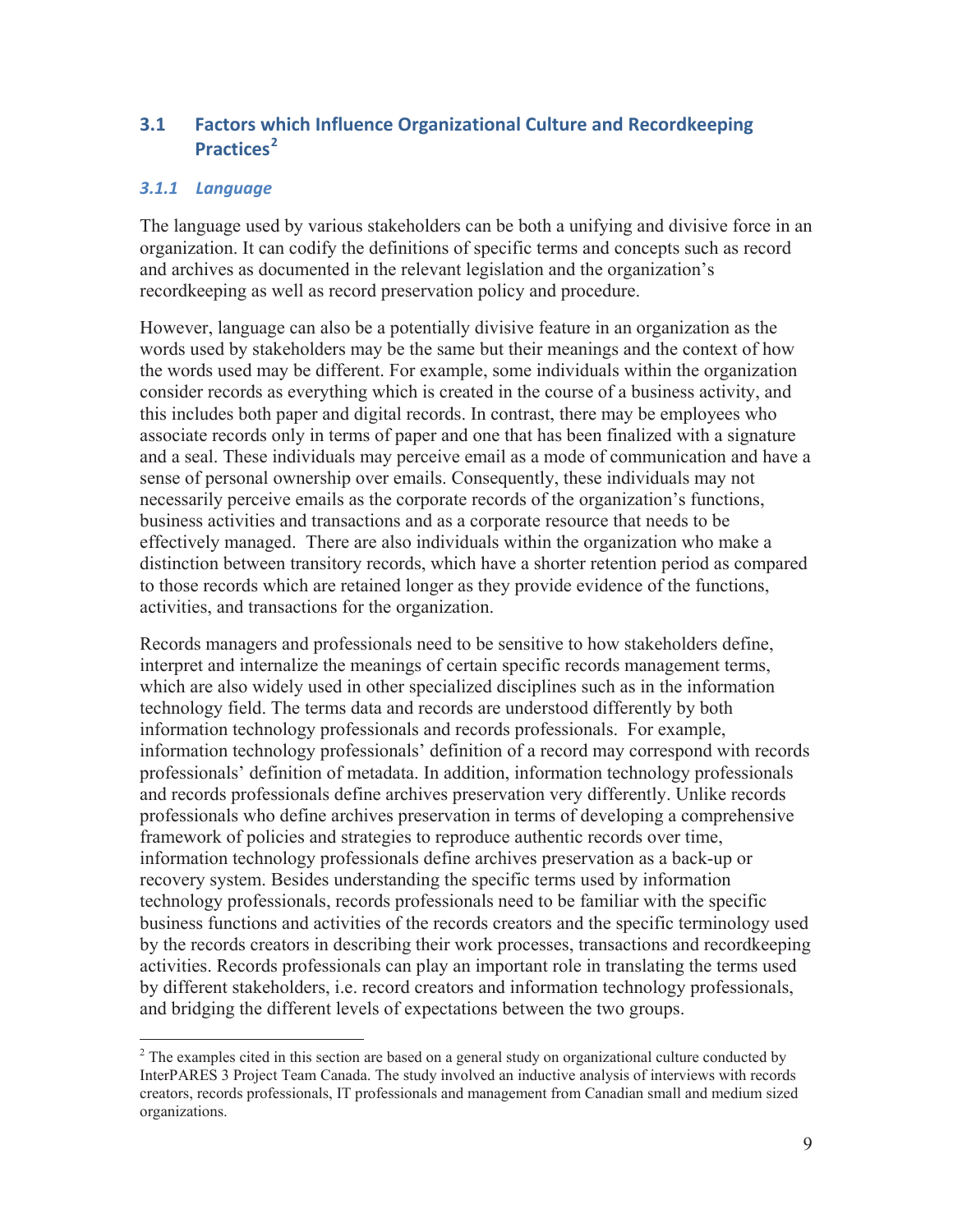#### *3.1.2 Technology*

Technology is also social in nature and involves an interaction among the users and their interpretation of how the technology fits with their business activities. Stakeholders can also associate the recordkeeping system with a specific value construct which may either conform or conflict with their preferred mode of working. For example, some stakeholders may perceive the development of a recordkeeping system as an attempt to eliminate paper and be resistant to the development of such a system as they are not comfortable in doing away with paper. Other stakeholders may perceive such a system in terms of centralized control, which interferes with their creativity.

The manner in which record creators interact and adapt and in some cases, bypass the original intent and design of a recordkeeping system will provide a useful insight to records managers on how to best address the concerns of records creators in their adoption and use of the system. Records professionals can provide regular training sessions and in some cases, provide training on an individual basis on how to use the system. Records professionals can also act as an intermediary between the system designers and business users to make modifications to the layout and functionalities of the system in order to reduce the level of user resistance. Record professionals hence have to be actively involved during the initial design stage of the recordkeeping system and during the process when the system is deployed and implemented to specific users. It is also equally important for records professionals to actively monitor how records creators use, adapt and modify the system to fit their business needs.

#### *3.1.3 Strategic goals of the organization*

Organizations that aim to be leaders and trend setters in their industry, and which are concerned with increasing their market share, maximizing their profits and their reputation, tend to fit into the profile of the task, market and power cultures (see Section 3.2 below). However, organizations which are more concerned with the quality of their products and services and in increasing output and efficiency tend to fit the profile of the role based culture. Organizations that aim to innovate and place an emphasis on the talent and expertise of employees rather than on the years of seniority and formal title tend to fit the profile of task and person cultures.

#### *3.1.4 Functions and business activities of an organization*

The functions and business activities of an organization shape the way an organization views and values records management initiatives. Generally, organizations which have a business need to keep track of different versions of records for their business activities and which are required to maintain records for a long period of time due to sensitivity of business activities and third party information tend to place a higher emphasis on records management initiatives. This includes the legal profession, finance, and human resources management. In contrast, organizations which focus more on personal growth and development such as the arts and culture tend to place a lower level of emphasis on records management.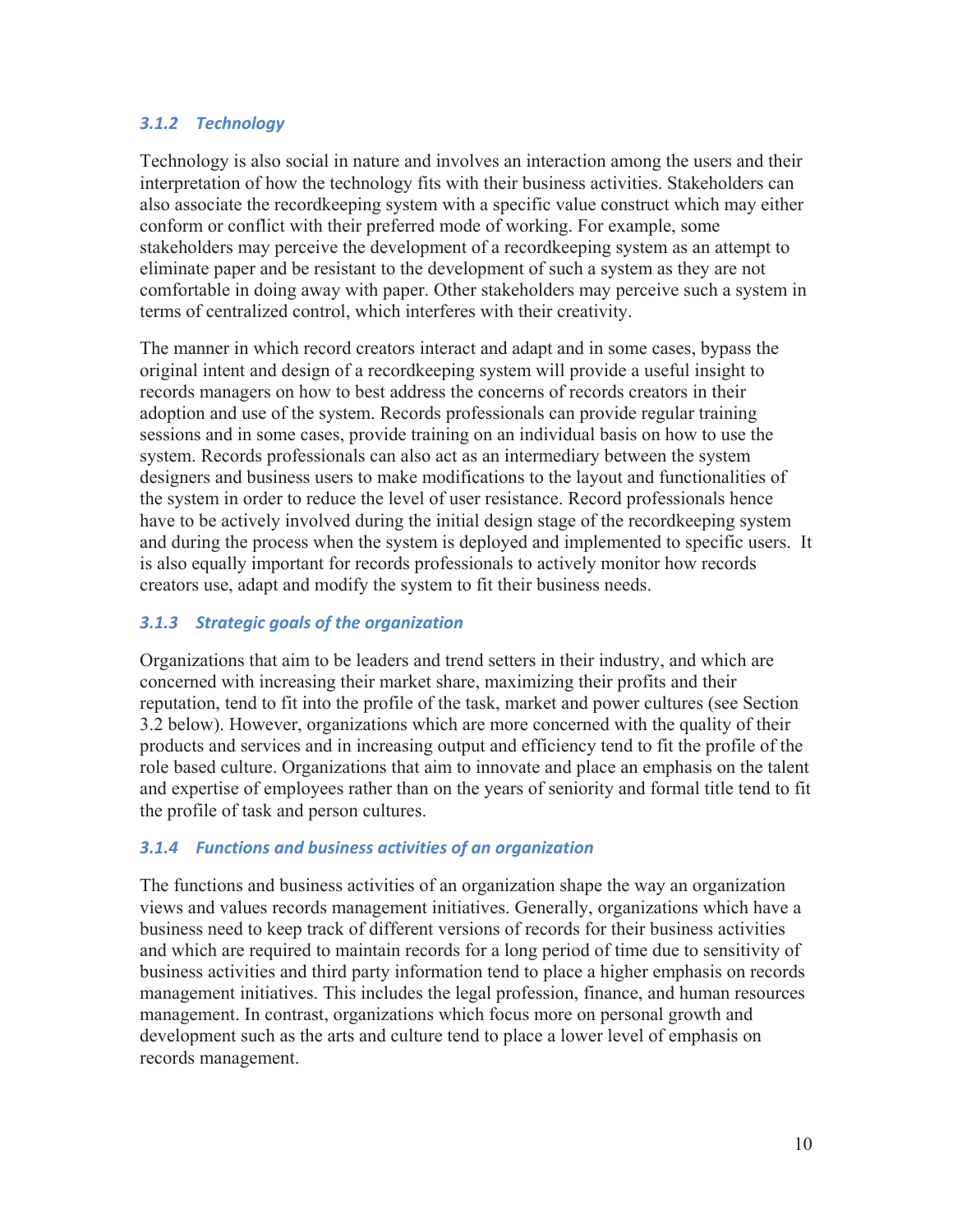#### *3.1.5 People*

People working in an organization belong to different occupational groups which can have their own distinct cultures. Occupational cultures are commonly agreed set of values acquired by individuals through a process of professional education, training, process of socialization at work and through membership in professional associations. These occupational subcultures co-exist with the primary culture of the organization. The values and language subscribed by these professional groups can conform with, complement, or depart from the values and language adopted by the archives and records management profession. This may lead to differing levels of expectation in respect to the roles and responsibilities relating to recordkeeping. For example, some records professionals expect IT to keep them updated of the development of new IT projects and systems since this will have an impact on recordkeeping and preservation issues for the organization. They would also want to work closely with IT to ensure that recordkeeping requirements are incorporated into IT systems. However, IT professionals may perceive the records manager's wish to work closely with IT as an act of interference and as a time-consuming activity.

In addition, people working in an organization also bring with them their working experience from other organizations. Individuals who had positive experiences in using an EDRMS in their previous jobs are more conversant and comfortable in using the system such as classifying and retrieving records compared to individuals who have never used an EDRMS. Conversely, individuals who had negative experiences in using an EDRMS will resist any corporate control to implement an EDRMS system and may also potentially discourage their colleagues to use the system. Records professionals should be sensitive to the prior experiences of employees in using an EDRMS system at their previous jobs. They should work closely with these individuals who can offer suggestions on how to improve the functionalities and interface of the system.

#### **Organizational culture and recordkeeping practices are influenced by:**

- Language as a form of communication
- Technology
- Strategic goals of the organization
- Functions and business activities of the organization
- People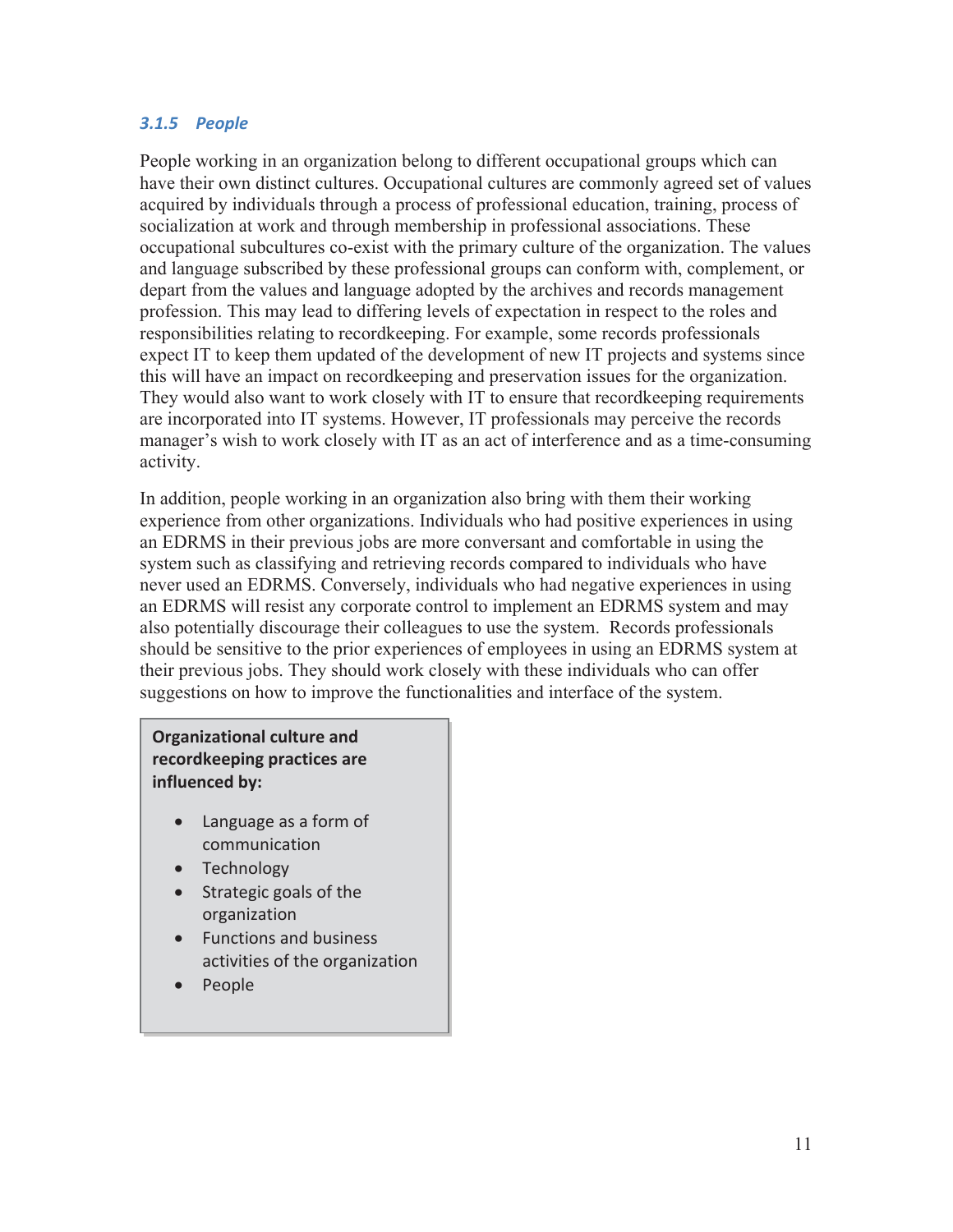# **3.2 Types of Culture and Its Characteristics<sup>3</sup>**

The objective of this section is for records professionals to understand the typology of cultures that can exist in an organization and its salient characteristics. Generally, there are five types of cultures – power, role, task, person and market. The culture within an organization is not monolithic and there may be different subcultures co-existing within an organization.

| <b>Power Culture</b>                                                                                                                                                                                                                                                                                                                                                                                                                                                                                    | <b>Role Culture</b>                                                                                                                                                                                                                                                                                                                                                                                                                                                                                                                 |  |
|---------------------------------------------------------------------------------------------------------------------------------------------------------------------------------------------------------------------------------------------------------------------------------------------------------------------------------------------------------------------------------------------------------------------------------------------------------------------------------------------------------|-------------------------------------------------------------------------------------------------------------------------------------------------------------------------------------------------------------------------------------------------------------------------------------------------------------------------------------------------------------------------------------------------------------------------------------------------------------------------------------------------------------------------------------|--|
| Dominated by individuals with strong<br>personalities, charisma and/or proven<br>record of success.                                                                                                                                                                                                                                                                                                                                                                                                     | Departments within the organization are.<br>clearly segregated in terms of functions<br>and/or business processes.                                                                                                                                                                                                                                                                                                                                                                                                                  |  |
| Tends to trust specific individuals close to<br>the centre of authority.                                                                                                                                                                                                                                                                                                                                                                                                                                | Organization is regulated by policies,<br>procedures and rules.                                                                                                                                                                                                                                                                                                                                                                                                                                                                     |  |
| Employees tend to identify themselves in<br>terms of the person $(s)$ that they work for.                                                                                                                                                                                                                                                                                                                                                                                                               | Organization is hierarchically structured<br>with specific lines of authority for the<br>purposes of coordination and control.                                                                                                                                                                                                                                                                                                                                                                                                      |  |
| Does not make decisions based on<br>adherence to established policies and<br>procedures.                                                                                                                                                                                                                                                                                                                                                                                                                | Organization has clearly defined job<br>descriptions.                                                                                                                                                                                                                                                                                                                                                                                                                                                                               |  |
| Personal contacts and networks largely<br>define how things get done in the<br>organization.                                                                                                                                                                                                                                                                                                                                                                                                            | The organization equates efficiency in<br>terms of meeting targets and breaking work<br>processes into specific tasks.                                                                                                                                                                                                                                                                                                                                                                                                              |  |
| Example: Family run businesses                                                                                                                                                                                                                                                                                                                                                                                                                                                                          | Example: Government agencies                                                                                                                                                                                                                                                                                                                                                                                                                                                                                                        |  |
| <b>Task Culture</b>                                                                                                                                                                                                                                                                                                                                                                                                                                                                                     | <b>Person Culture</b>                                                                                                                                                                                                                                                                                                                                                                                                                                                                                                               |  |
| The organization is characterized by<br>project teams and task forces who work<br>independently.<br>Decisions are not derived from central<br>$\bullet$<br>authority but are derived laterally from the<br>various teams in the organizations.<br>The organization reacts quickly to change<br>$\bullet$<br>The organization is result oriented and<br>$\bullet$<br>values innovation.<br>Employees are valued because of their<br>$\bullet$<br>specialized knowledge rather than by rank<br>or status. | Organization exists primarily because of its<br>$\bullet$<br>members.<br>The expertise and/or talent of the<br>$\bullet$<br>individuals are the most important asset to<br>the organization.<br>The organization does not adhere strictly to<br>$\bullet$<br>bureaucracy structure and rules.<br>Organization values individualism,<br>$\bullet$<br>innovation and freedom.<br>Administrative and/or managerial<br>$\bullet$<br>responsibilities are viewed as<br>administrative burdens.<br>Example: Independent professionals and |  |

 3 Charles B Handy, *Understanding Organizations*. Middlesex, England: Penguin Books, 1976, pp.176-211. Handy states that there are four types of culture – power, role, task and person. See also Kim S. Cameron and Robert E. Quinn. *Diagnosing and Changing Organizational Culture: Based on the Competing Values Framework*. Menlo Park, California: Addison Wesley Longman, 1998. The authors state that there are four types of culture – hierarchy, market, clan and adhocracy.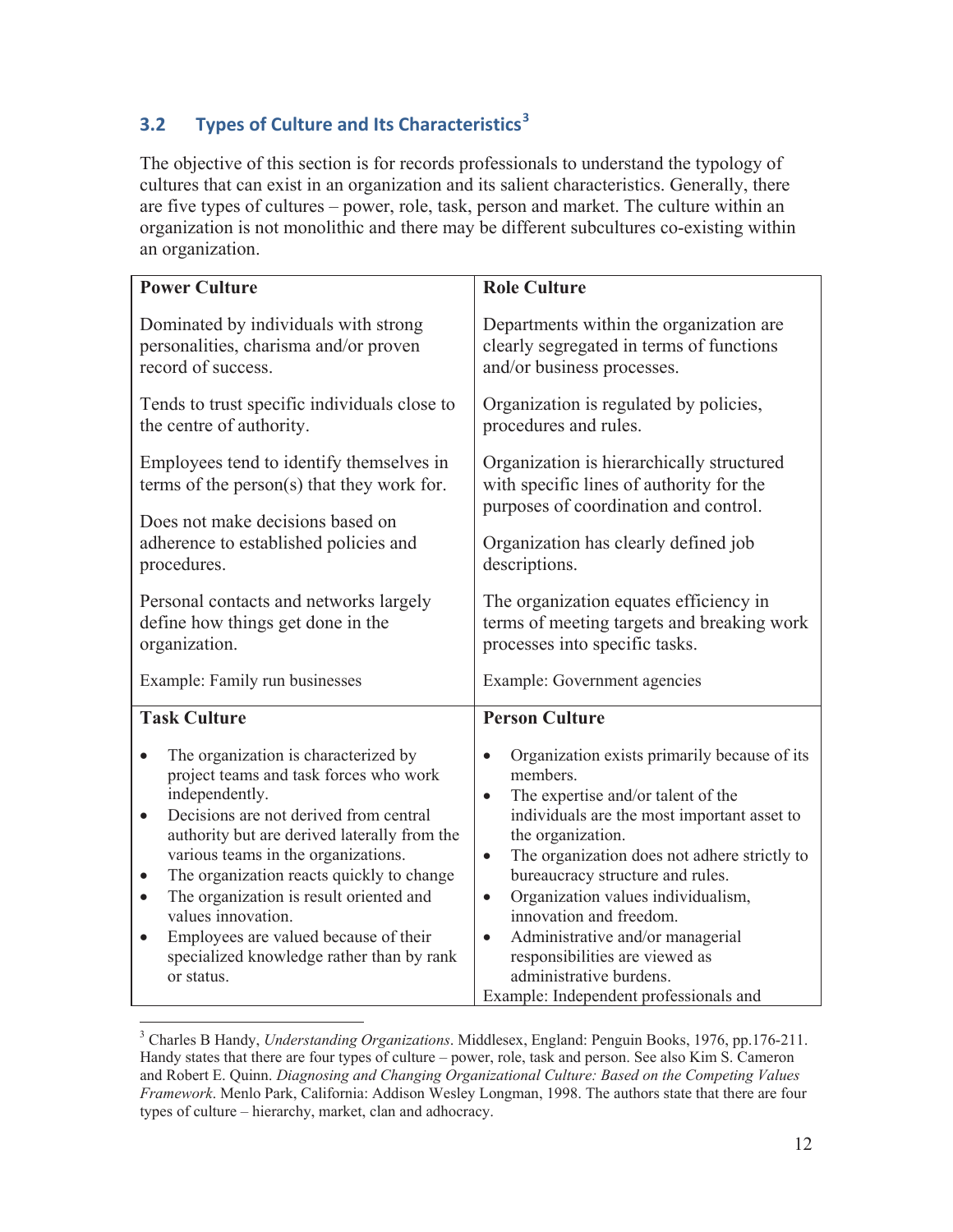| Example: Research institutes | entrepreneurs |
|------------------------------|---------------|
|                              |               |

#### **Market Culture**

- The organization is aggressive and competitive.
- Organization responds quickly to the external rather than to the internal environment.
- Individuals within the organization are achievement oriented and focus on outcomes.
- The organization values wining and in exceeding targets.

• The organization perceives achieving results as more important than following procedures Example: Financial institutions

# **4 Organizational Culture Assessment Checklist – Objective and Criteria**

The objective of the organizational culture assessment checklist is for records managers and archivists to assess the culture of a business unit as well as to assess the overall culture of the organization. The checklist is based on the following criteria:

## **4.1 Values and goals**

The shared values of an organization are both the explicit and implicit assumptions of the organization in terms of how it operates and behaves. In other words, values are a code of social norms governing how individuals should ideally interact, behave and work in an organization. An organization typically has mission and vision statements to articulate some of these values. However some of these values may not be documented in written form but through an organization's work practices, rituals, and through interaction among employees. In addition, some of the values may be internalized and interpreted differently among different groups within the organization. As such, senior management may have their own set of values which differ that with those of staff in the lower levels of the hierarchy. In addition, some occupational groups may have their own professional values which may not necessarily align with the values subscribed by senior management.

Goals represent the aspirations of the organization in terms of what it wants to accomplish and attain. Although the organization may have its own values, goals and strategies to reward and to motivate staff, individuals within the organization may have their own value system and goals that can sometimes either conform to or conflict with the organization's value system and goals. For example, record professionals may perceive a recordkeeping system as a means to effectively document the decision-making process of a business unit. However, individuals within the business unit may perceive such a system as being too rigid, time-consuming and a source of extra work.

## **4.2 How employees learn and act**

Knowing how employees and business groups acquire knowledge and skills and how employees act and behave in an organization enables records professionals to understand what motivates people and how they interact with each other. An understanding of how employees learn and act also reveals the manner and the process in which individuals are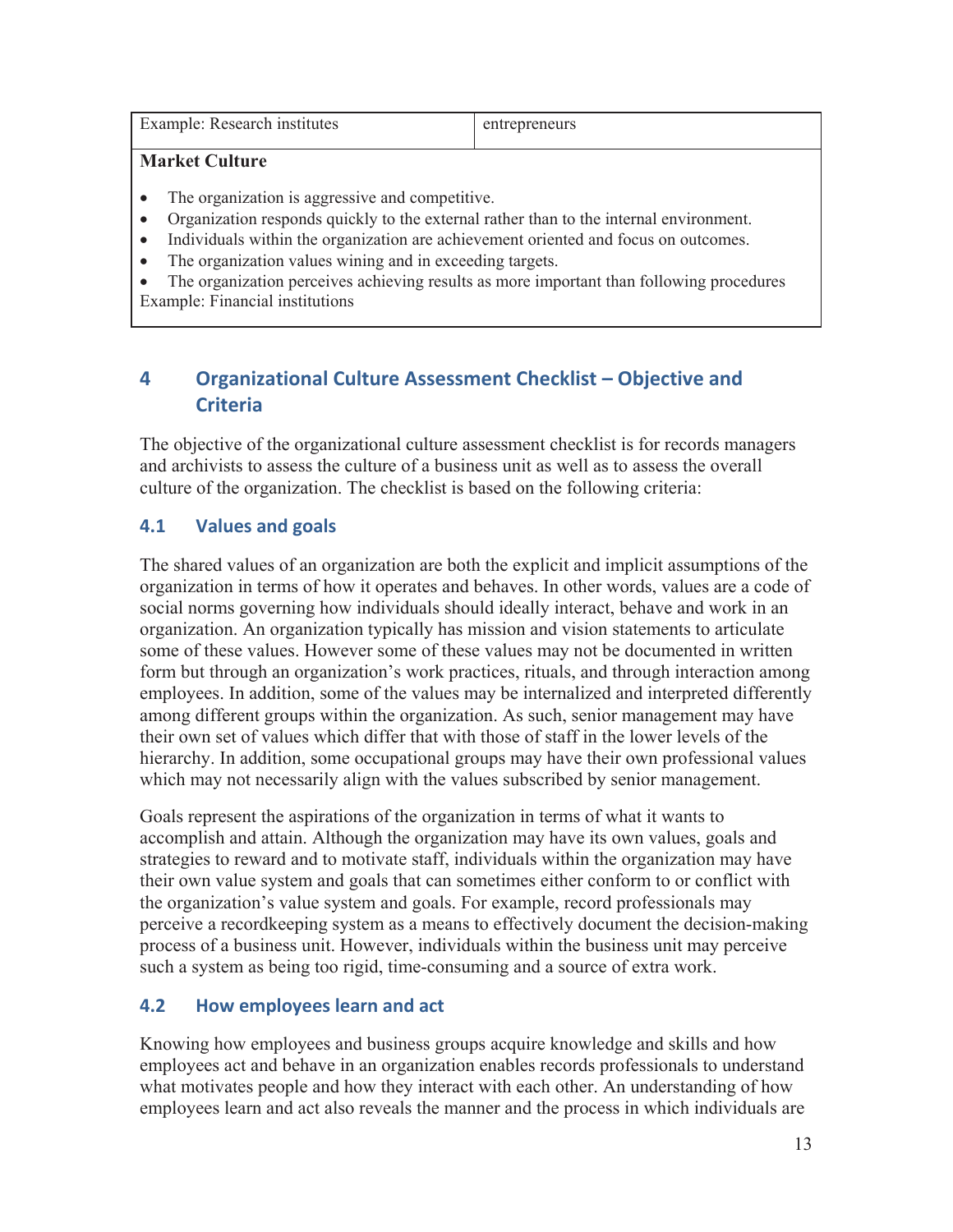socialized in an organization. It also provides records professionals with an insight on how to promote records management in the organization and to mitigate the level of resistance among users. For example, if employees in the organization learn and interact with each other through the use of collaborative tools, the records professional might consider integrating these tools with the records management system rather than promoting the system as a separate and stand-alone entity.

#### **4.3 Leadership and decision making process**

Leaders play an important role in shaping and reinforcing an organization's existing norms, values and culture. There are both formal and informal leaders within an organization. The former refers to individuals who have acquired a level of seniority within an organization. They typically occupy a mid- to senior-level position with supervisory responsibilities or are given leadership responsibilities such as union or project leaders. Informal leaders do not necessarily occupy a position of authority but are able to influence and motivate employees because of their ability to form strong coalitions. Although senior management support and endorsement play an important factor in influencing the selection and use of a recordkeeping system, informal leaders can also champion the use of an electronic recordkeeping system or block the level of support among users in adopting the system.

#### **4.4 System of incentives and disincentives**

A system of incentives and disincentives can act as a means to motivate and/or discourage organizational behaviour. Senior management can strategize and provide support by: allocating monetary and manpower resources; developing a formal system of recognition; and establishing a performance appraisal system to initiate and encourage organizational behaviour change or to stabilize the behaviour. For example, an employee is expected to document specific business activities and to classify and register the records into an electronic recordkeeping system. This policy of having a documentary trail of records as part of an employee's business activities can be incorporated as part of the organization's annual performance appraisal. Alternatively, regular auditing activities and a system to counsel staff who fail to adhere to recordkeeping policies and procedures is one possible way to ensure that staff abide by the rules. Records professionals need to be aware on areas that can potentially disincentivize a business unit from adopting an electronic recordkeeping system. For example, an electronic recordkeeping system that is marketed as promoting access and collaborative work may not work well in a power culture, which is careful about sharing information.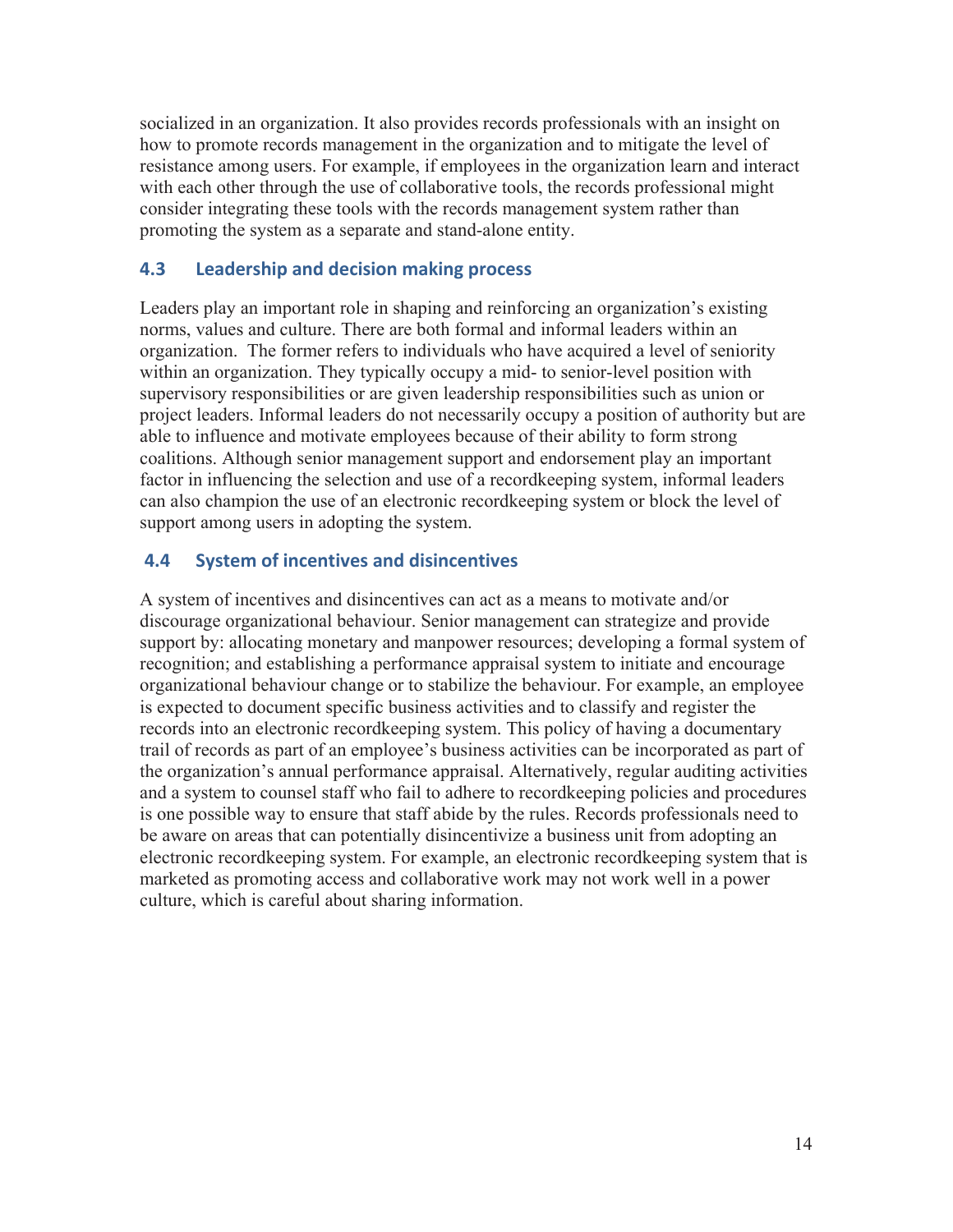# **5 Completing the Organizational Culture Assessment Checklist**

# **5.1 Guidelines in Completing Organizational Culture Assessment Checklist**

This checklist can be completed on your own or you can involve other employees within the organization. These stakeholders should have worked in the organization for at least a year and have a good understanding of the overall mandate, functions and strategic directions of the organization and its culture.

The unit of analysis in the organization should be consistent. For example, if you analyze a department's organizational culture, you should complete the entire checklist based on the assessment of that department. You can also use the checklist to assess the culture of the organization as a whole. The results of this review may then be compared with any evaluations conducted at the department level.

Use the section on indicators to assess organizational culture to help you complete the checklist.

Under this section on values and goals, please select **two checkboxes** which best describe the situation in the organization that you are assessing. Please refer to the section – Indicators to Assess Organizational Culture to guide you in your assessment.

| $\mathbf{1}$ | Values and goals                                                                                                                                                      |                |
|--------------|-----------------------------------------------------------------------------------------------------------------------------------------------------------------------|----------------|
| 1.1          | The organization guards their territory and assets very carefully.                                                                                                    | $\mathsf{A}$   |
| 1.2          | The organization values cultivating social networks and relationships<br>with stakeholders.                                                                           | A              |
| 1.3          | The organization values predictability. The organization is risk adverse<br>and is generally slow to respond to changes in the environment.                           | B              |
| 1.4          | The organization is process oriented. It pays careful attention to<br>completion of tasks in order to meet business objectives and/or<br>outcomes.                    | B              |
| 1.5          | The organization values creativity, innovation and variety.                                                                                                           | $\mathcal{C}$  |
| 1.6          | The organization values the expertise and specialist skills of their<br>employees rather than on status or age.                                                       | $\overline{C}$ |
|              |                                                                                                                                                                       | D              |
| 1.7          | The individuality of the employee is of paramount importance.                                                                                                         |                |
| 1.8          | The employees in the organization value their freedom, in particular<br>their personal time to engage in the activities that fit with their<br>professional interest. | D              |
| 1.9          | The organization is profit orientated.                                                                                                                                | E              |
|              |                                                                                                                                                                       |                |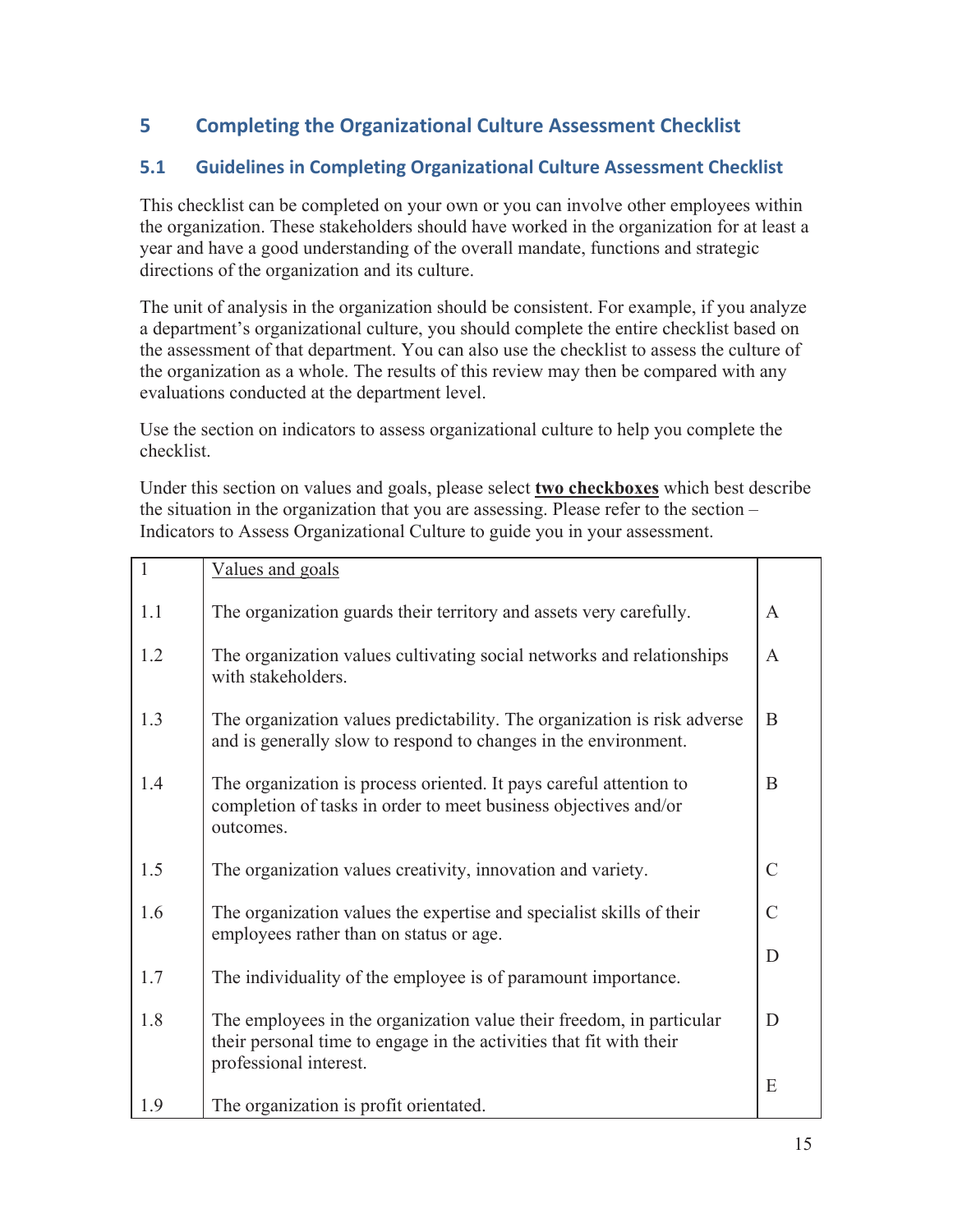| 1.10 | The organization is competitive in nature and focuses on increasing<br>their market share in the industry. |  |
|------|------------------------------------------------------------------------------------------------------------|--|
|      |                                                                                                            |  |

Г

ℸ

Under this section on how employees learn and act, please select **two checkboxes** which best describe the situation in the organization that you are assessing. Please refer to the section – Indicators to Assess Organizational Culture to guide you in your assessment.

| $\overline{2}$ | How employees learn and act                                                                                                                                  |                |
|----------------|--------------------------------------------------------------------------------------------------------------------------------------------------------------|----------------|
| 2.1            | Employees learn primarily through trial and error and by following the<br>examples of their management.                                                      | $\mathbf{A}$   |
| 2.2            | Employees make assumptions and decisions based on their<br>observations and assumptions of what decision makers will do.                                     | A              |
| 2.3            | Employees who lack certain skills and competencies need to undergo<br>training.                                                                              | B              |
| 2.4            | Employees tend to adopt a linear approach in problem solving. For<br>example, they break down the problem into parts and identify solutions<br>to the parts. | B              |
| 2.5            | Employees are encouraged to be creative when solving problems.                                                                                               | $\mathcal{C}$  |
| 2.6            | The organization emphasizes the importance of learning through<br>working in teams.                                                                          | $\overline{C}$ |
| 2.7            | Employees learn by immersing themselves in experiences.                                                                                                      | D              |
| 2.8            | Employees influence each other through consultation in a collegial<br>environment.                                                                           | D              |
| 2.9            | Employees learn by keeping a close watch on trends and events in the<br>external environment.                                                                | E              |
| 2.10           | Employees act primarily by making assumptions and forecasts on<br>future trends                                                                              | E              |

т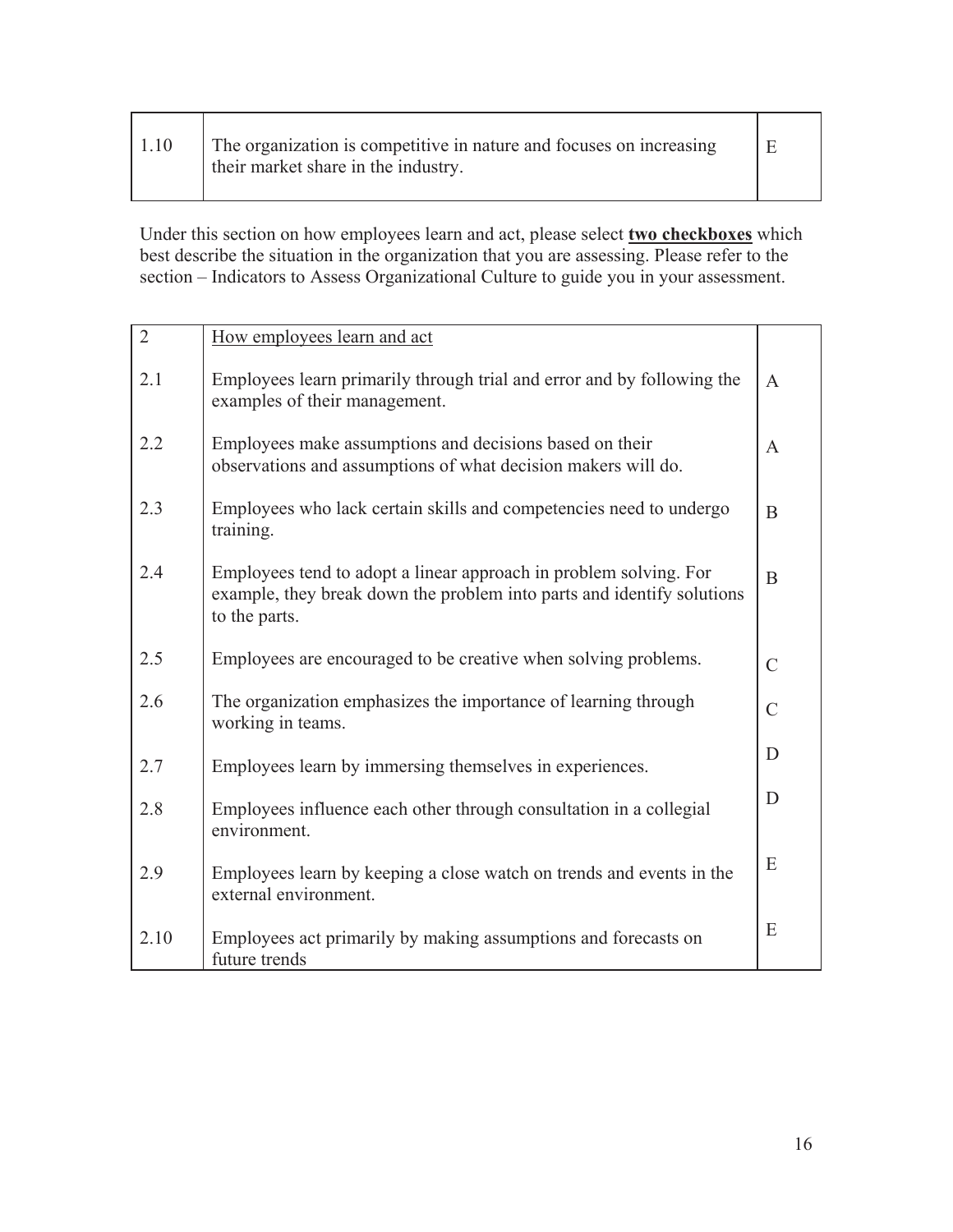Under this section on leadership and decision making process, please select **five checkboxes** that best describe the situation in the organization which you are assessing. Please refer to the section – Indicators to Assess Organizational Culture to guide you in your assessment.

| 3    | Leadership and decision making process                                                                                                                  |               |
|------|---------------------------------------------------------------------------------------------------------------------------------------------------------|---------------|
| 3.1  | The organization is characterized by strong personalities and figure<br>heads who are the key decision makers.                                          | A             |
| 3.2  | The organization does not subscribe to the formation of committees as<br>part of their decision making processes.                                       | A             |
| 3.3  | Decisions are made very quickly and are based on instinct and feelings<br>rather than on careful analysis of facts.                                     | A             |
| 3.4  | The organization generally does not make decisions based on<br>adherence to policies and procedures.                                                    | A             |
| 3.5  | The management in the organization prefers verbal communication and<br>personal contact and generally does not document decisions.                      | A             |
| 3.6  | The organization values adherence to rules and procedures rather than<br>on relying upon influential figures.                                           | B             |
| 3.7  | Decision making process is formal in nature and is characterized by<br>levels of approval.                                                              | B             |
| 3.8  | The organization is hierarchically structured and has departments and<br>committees.                                                                    | B             |
| 3.9  | The organization has clearly specified roles and responsibilities with<br>regard to allocation of tasks.                                                | B             |
| 3.10 | The organization documents decisions and communicates to their<br>employees through written documentation.                                              | B             |
| 3.11 | Strong team based approach in decision making.                                                                                                          | $\mathcal{C}$ |
| 3.12 | Authority is based on the knowledge and competence of individuals.<br>Authority is not solely based on an individual's position in the<br>organization. | $\mathcal{C}$ |
| 3.13 | Assignment of tasks to employees is based on a system of consensus<br>between the manager and staff.                                                    | $\mathcal{C}$ |
| 3.14 | Subscribes to a more open and deliberative form of discussion rather                                                                                    | $\mathcal{C}$ |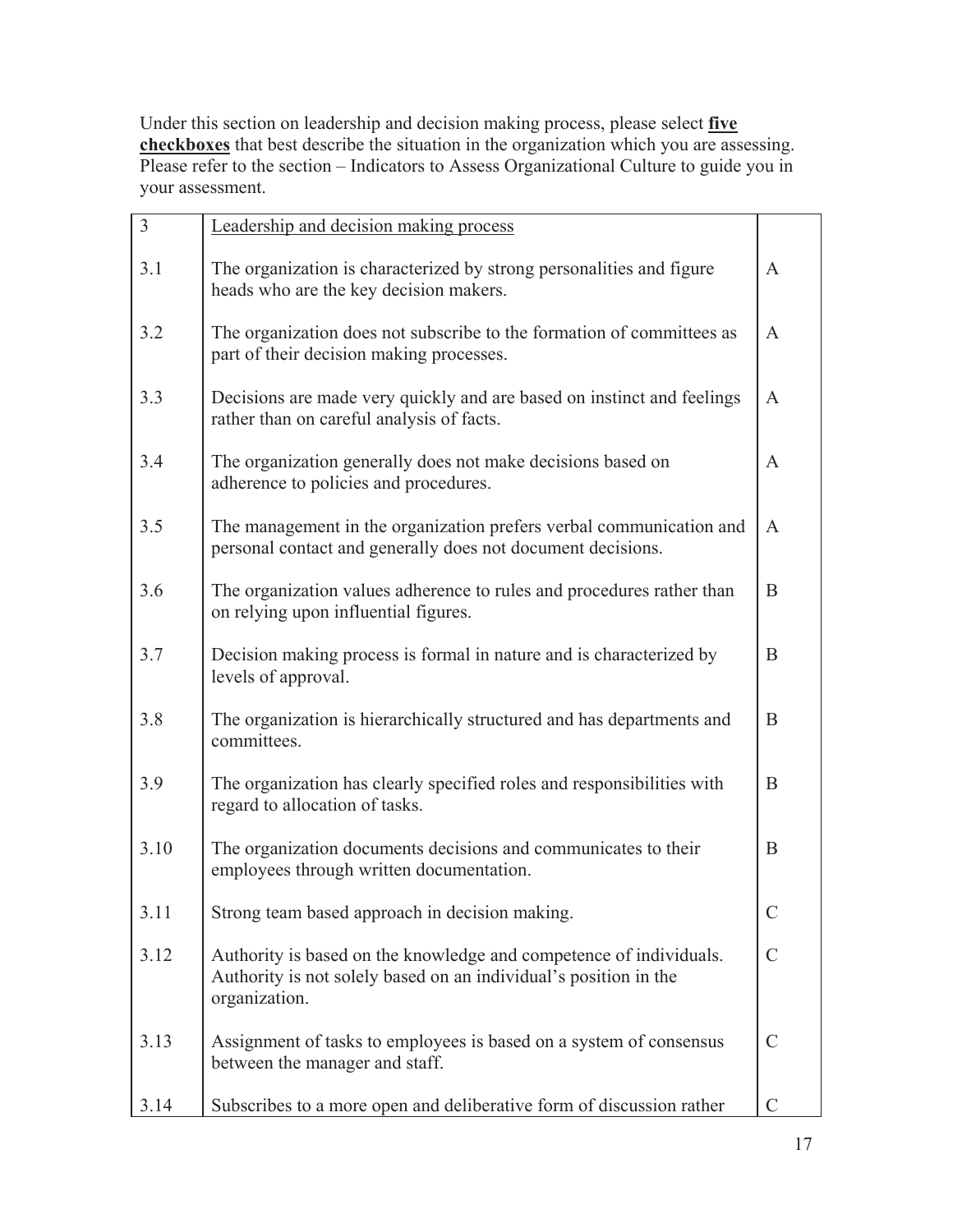|      | than a top-down system of command.                                                                                                                                                    |               |
|------|---------------------------------------------------------------------------------------------------------------------------------------------------------------------------------------|---------------|
| 3.15 | Focus on defining the problem and the objectives of the project and/or<br>task rather than adhering to job descriptions.                                                              | $\mathcal{C}$ |
| 3.16 | System of hiring is generally made collectively.                                                                                                                                      | D             |
| 3.17 | Discourage top-down approach in decision making.                                                                                                                                      | D             |
| 3.18 | The organization actively consults a variety of stakeholders as part of<br>the decision making process.                                                                               | D             |
| 3.19 | Management tend to interact and manage employees on an individual<br>basis.                                                                                                           | D             |
| 3.20 | Employees are not expected to act on things which conflicts with their<br>values and/or goals.                                                                                        | D             |
| 3.21 | Management are assertive, decisive, result oriented and set high<br>standards.                                                                                                        | E             |
| 3.22 | Organization demands a lot of the employee's time and personal<br>commitment.                                                                                                         | E             |
| 3.23 | Decision making process is very much externally oriented in terms of<br>catering to the demands of customers as well as analyzing the strengths<br>and weaknesses of its competitors. | E             |
| 3.24 | Managers in the organization are good at negotiating deals and counter<br>strategies.                                                                                                 | E             |
| 3.25 | Decision making is hard-nosed and is characterized by pragmatism<br>rather than idealism.                                                                                             | E             |

Under this section on system of incentives and/or disincentives, please select **two checkboxes** that best describe the situation in the organization which you are assessing. Please refer to the section – Indicators to Assess Organizational Culture to guide you in your assessment.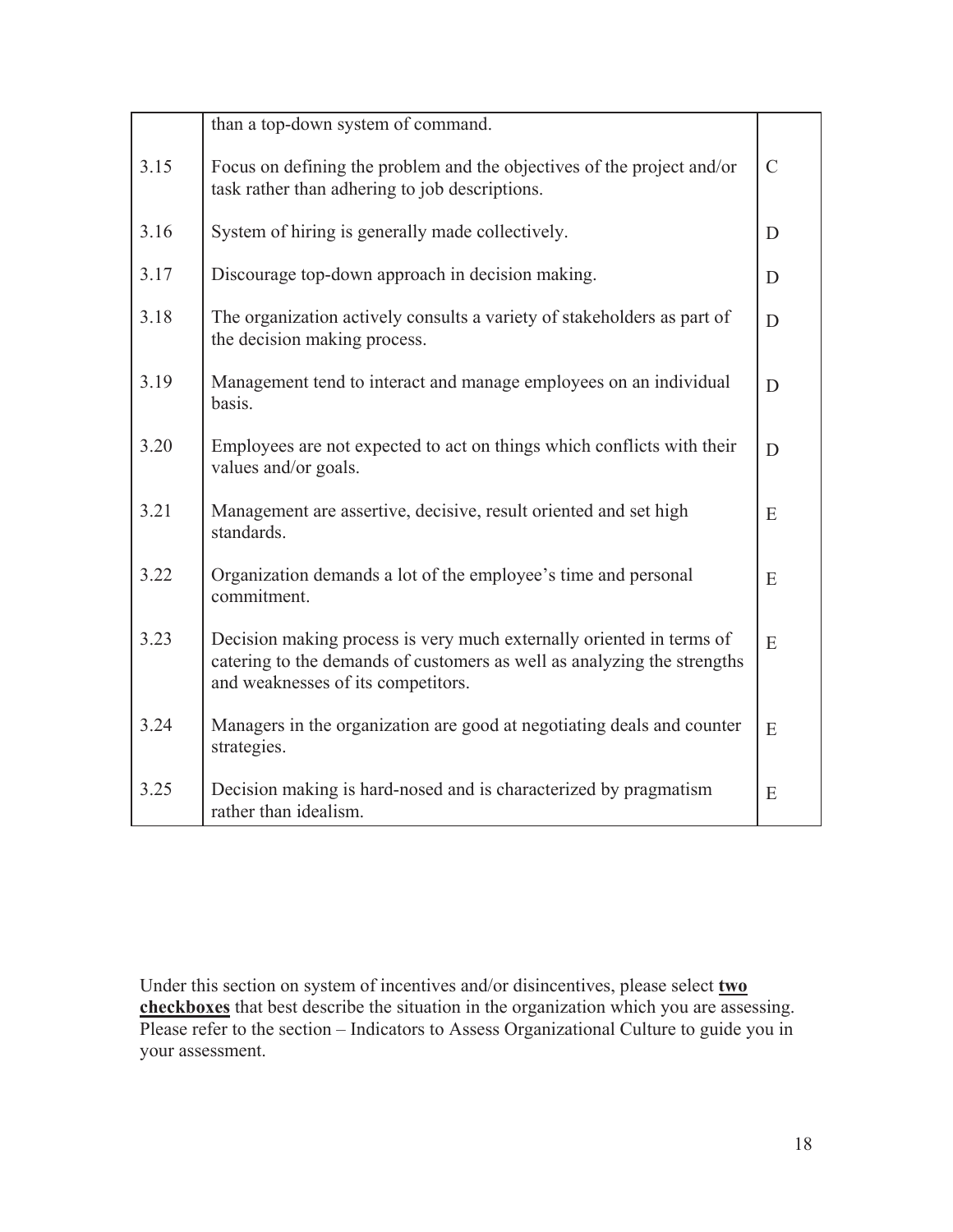| 4    | System of incentives and/or disincentives                                                                                                                                |               |
|------|--------------------------------------------------------------------------------------------------------------------------------------------------------------------------|---------------|
| 4.1  | Employees who are trusted by decision makers are given more<br>responsibilities, resources and greater sense of latitude by the<br>organization.                         | A             |
| 4.2  | Employees who are perceived as not being loyal by the core group<br>and/or inner circle and/or who make too many mistakes will be<br>removed from their position.        | A             |
| 4.3  | The organization institute measures to reward staff in terms of an<br>increase in their authority and outward signs of their influence such as<br>a bigger office space. | B             |
| 4.4  | Employees who do not conform to the organization's policies and<br>procedures will be dealt in accordance with the organization's rules<br>and regulations.              | B             |
| 4.5  | Employees are motivated by opportunities for professional<br>development and freedom in their work as well as the perks and<br>benefits meted out by the organization.   | $\mathcal{C}$ |
| 4.6  | Employees are motivated by the challenge of working in a dynamic<br>environment that offers variety and to solve specific problem/tasks.                                 | $\mathcal{C}$ |
| 4.7  | Employees value the right to choose how to develop their professional<br>competencies and abilities.                                                                     | D             |
| 4.8  | Employees derive satisfaction from perfecting their own expertise<br>and/or craft.                                                                                       | D             |
| 4.9  | Employees are rewarded in terms of good remuneration package and<br>benefits.                                                                                            | ${\bf E}$     |
| 4.10 | Employees who fail to deliver according to the high standards set by<br>the organization will be asked to leave.                                                         | Ε             |

At the end of this exercise, count the number of boxes you have checked under categories A, B, C, D, and E.

If the majority of your checkboxes are:

**Category A**, your organization is a **power culture**,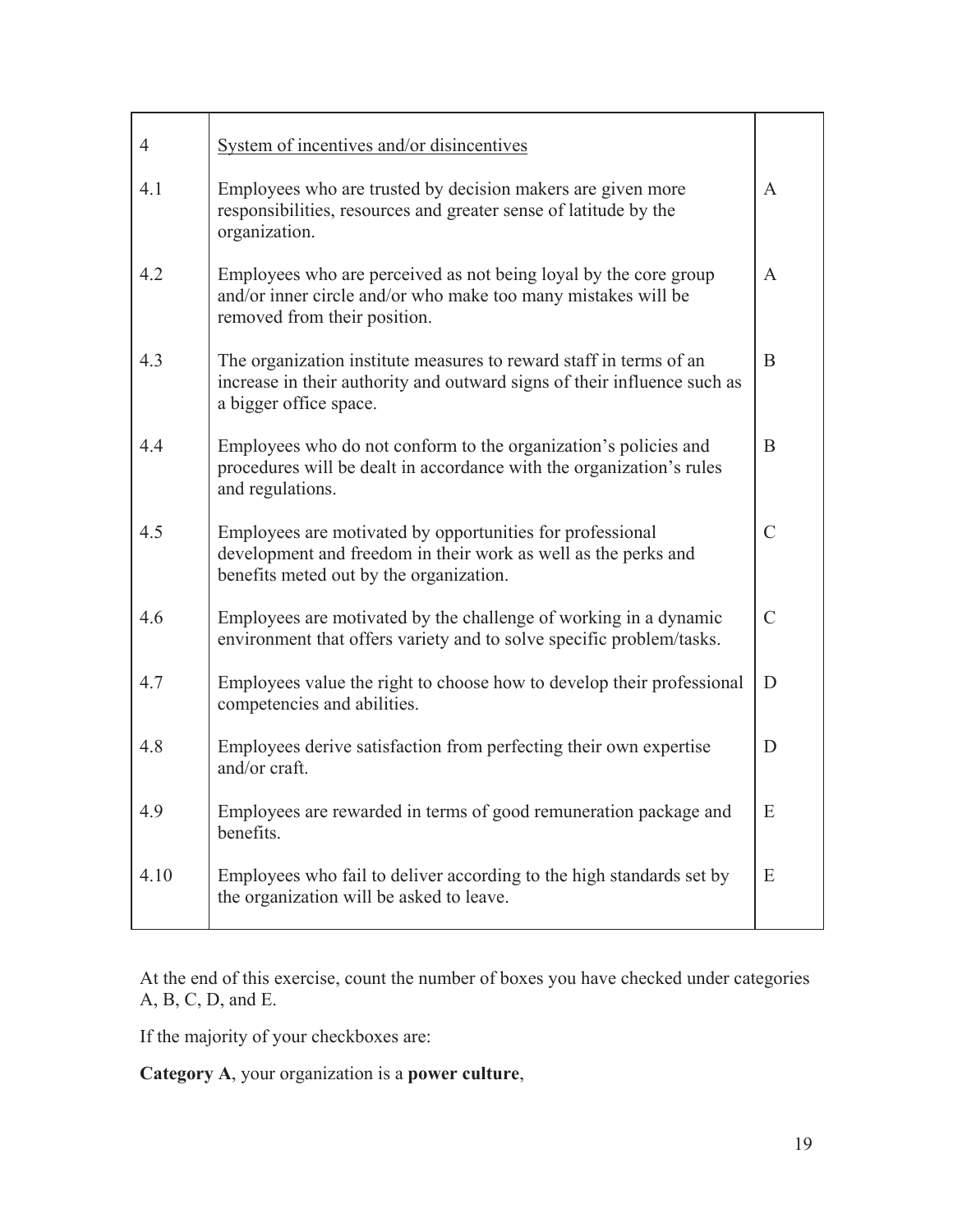**Category B**, your organization is a **role culture**;

**Category C**, your organization is a **task culture**;

**Category D**, your organization is a **person culture**;

**Category E**, your organization is a **market culture**

**Exercise**: Complete the organizational culture assessment checklist and assess the profile of your organization at both a business unit and/or department level. Use the indicators to assess organizational culture to help you in completing this checklist. You can complete the checklist on your own or in groups.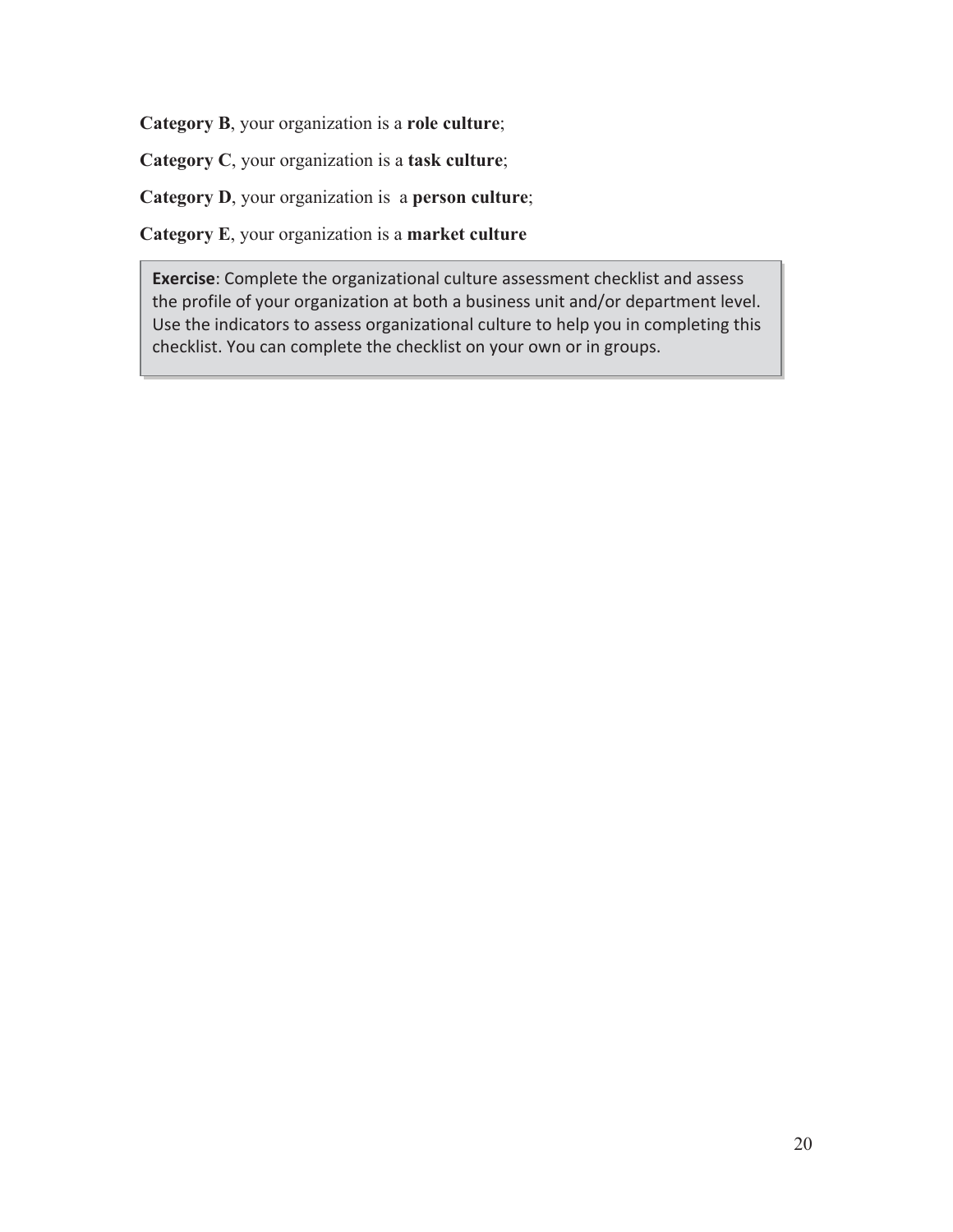# **6 Indicators to Assess Organization Culture**

The following set of indicators provides examples to assess organizational culture and help you in completing the checklist. They identify issues that may be relevant to a business unit and/or organization.

| $\mathbf{1}$ | <b>Values and goals</b>                                                                        |                                                                                                                                                                                                                                 |
|--------------|------------------------------------------------------------------------------------------------|---------------------------------------------------------------------------------------------------------------------------------------------------------------------------------------------------------------------------------|
| 1.1          | The organization guards their<br>territory and assets very carefully.                          | The record keeping environment and culture<br>does not facilitate sharing of information<br>among employees.                                                                                                                    |
|              |                                                                                                | The organization institute strict access<br>controls in its building premises. For<br>example, use of closed-circuit television<br>(CCTV) for surveillance purposes.                                                            |
|              |                                                                                                | The organization imposes strict access<br>controls in its recordkeeping system. For<br>example, users are prompted to change their<br>login password once every few months and<br>they cannot reuse their last three passwords. |
|              |                                                                                                | Use of office laptops and other electronic<br>devices cannot be removed from the<br>organization without seeking necessary<br>security clearance.                                                                               |
|              |                                                                                                | The organization institutes security<br>clearance checks for external contractors<br>and vendors.                                                                                                                               |
| 1.2          | The organization values<br>cultivating social networks and<br>relationships with stakeholders. | Managers spend a considerable amount of<br>their time socializing and networking within<br>the organization.                                                                                                                    |
|              |                                                                                                | Managers spend a considerable amount of<br>their time socializing and networking<br>outside the organization.                                                                                                                   |
|              |                                                                                                | Senior management prefer to grant<br>interviews and/or hire key personnel in an<br>organization based on their professional<br>contacts and/or recommendations from<br>trusted employees.                                       |
|              |                                                                                                | When encountering an unfamiliar situation<br>and problem, employees first turn to what<br>they perceive as a reliable and trusted                                                                                               |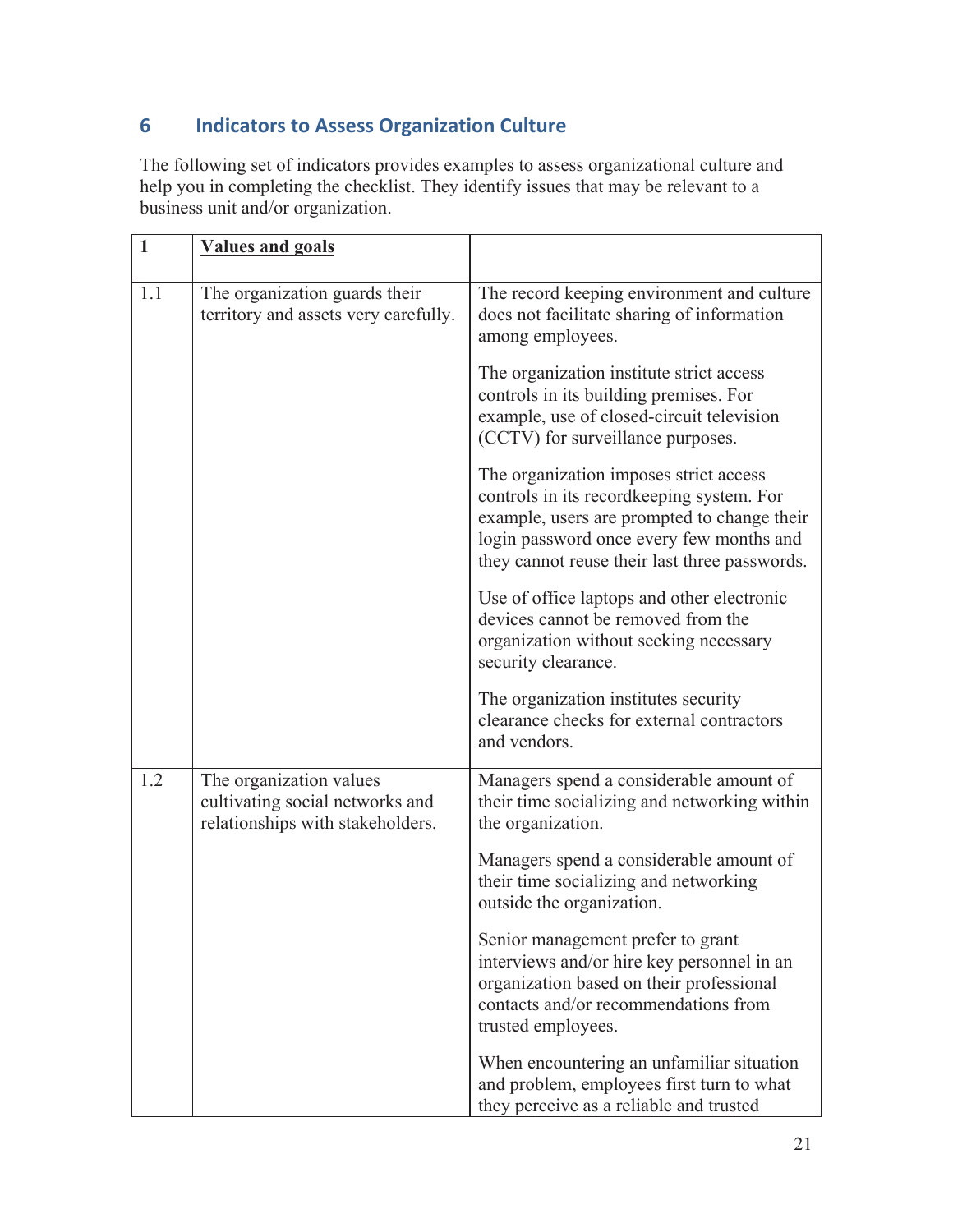|                                              |                                                                                                               | person or who is a resident expert.                                                                                                           |
|----------------------------------------------|---------------------------------------------------------------------------------------------------------------|-----------------------------------------------------------------------------------------------------------------------------------------------|
|                                              |                                                                                                               | When encountering an unfamiliar situation                                                                                                     |
|                                              |                                                                                                               | and problem, employees usually do not<br>check their organization's existing records                                                          |
|                                              |                                                                                                               | infrastructure and/or policy manuals.                                                                                                         |
| 1.3                                          | The organization values                                                                                       | Employees tend to rely on past precedents                                                                                                     |
|                                              | predictability. The organization is<br>risk adverse and is generally slow                                     | and traditional ways of accomplishing tasks.                                                                                                  |
|                                              | to respond to changes in the<br>environment.                                                                  | Employees are reluctant to develop new<br>ways of accomplishing tasks.                                                                        |
|                                              |                                                                                                               | The organization is not innovative within<br>their field.                                                                                     |
|                                              |                                                                                                               | The organization allows other organizations<br>to develop and try new products and<br>methods.                                                |
|                                              |                                                                                                               | The organization is content to follow the<br>tried and tested methods of its industry<br>partners and /or competitors.                        |
| 1.4                                          | The organization is process<br>oriented. It pays careful attention<br>to completion of tasks in order to      | The organization routinely documents and<br>updates their procedural manuals and<br>guidelines.                                               |
| meet business objectives and/or<br>outcomes. | The organization relies heavily upon<br>manuals and guidelines to guide employees<br>in executing their work. |                                                                                                                                               |
|                                              |                                                                                                               | The organization sets key performance<br>indicators to align with their business<br>outcome and/or function.                                  |
|                                              |                                                                                                               | Management in the organization institute a<br>reporting system that closely monitors the<br>assignment and completion of tasks.               |
|                                              |                                                                                                               | Management carefully assesses how much<br>work has to be done and what has been<br>completed so as to evaluate whether targets<br>can be met. |
| 1.5                                          | The organization values creativity,                                                                           | The organization embraces change.                                                                                                             |
|                                              | innovation and variety.                                                                                       | The organization actively tries new and<br>novel ideas of accomplishing tasks.                                                                |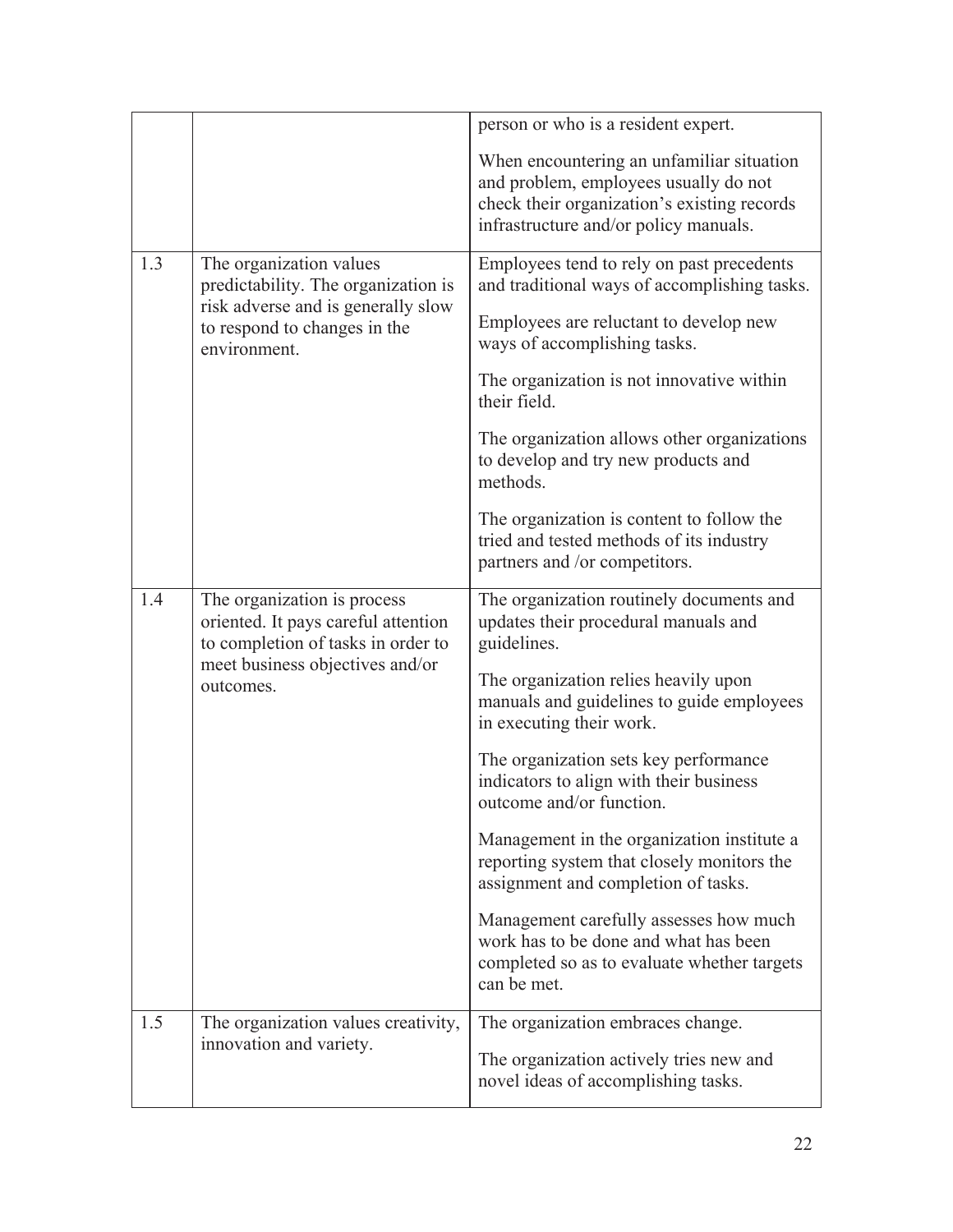|     |                                                                                                                       | The organization is not afraid to abandon<br>the rules and regulations of the status quo or<br>the traditional ways of accomplishing tasks.                                                          |
|-----|-----------------------------------------------------------------------------------------------------------------------|------------------------------------------------------------------------------------------------------------------------------------------------------------------------------------------------------|
|     |                                                                                                                       | The organization encourages employees to<br>question existing ways and assumptions of<br>accomplishing tasks.                                                                                        |
|     |                                                                                                                       | The organization encourages employees to<br>develop new ways to accomplish their tasks<br>effectively and efficiently.                                                                               |
| 1.6 | The organization values the<br>expertise and specialist skills of<br>their employees rather than on<br>status or age. | As part of its hiring process, the<br>organization specifically tests and evaluates<br>the professional and/or technical skills of<br>new applicants.                                                |
|     |                                                                                                                       | Management frequently consults the<br>specialist or technical expert and seeks their<br>comments and feedback.                                                                                       |
|     |                                                                                                                       | Employees with specialist knowledge and<br>skills are paid just as well if not better than<br>those occupying managerial positions or<br>those who have been in the organization for<br>a long time. |
|     |                                                                                                                       | Employees need to demonstrate that they<br>achieve a certain level of professional and<br>technical competence such as their ability to<br>conduct research before they can be<br>promoted.          |
|     |                                                                                                                       | The organization frequently organizes<br>discussion forums as a means to allow staff<br>to share their knowledge and expertise with<br>one another.                                                  |
| 1.7 | The individuality of the employee<br>is of paramount importance.                                                      | The records created by the employees<br>largely reside in the respective employee's<br>office computer, LAN and/or website.                                                                          |
|     |                                                                                                                       | The employee can download/copy records<br>from his office computer to his/her personal<br>laptop or other electronic devices.                                                                        |
|     |                                                                                                                       | The employee is allowed to communicate<br>with colleagues and/or people outside the<br>organization using their own personal email                                                                   |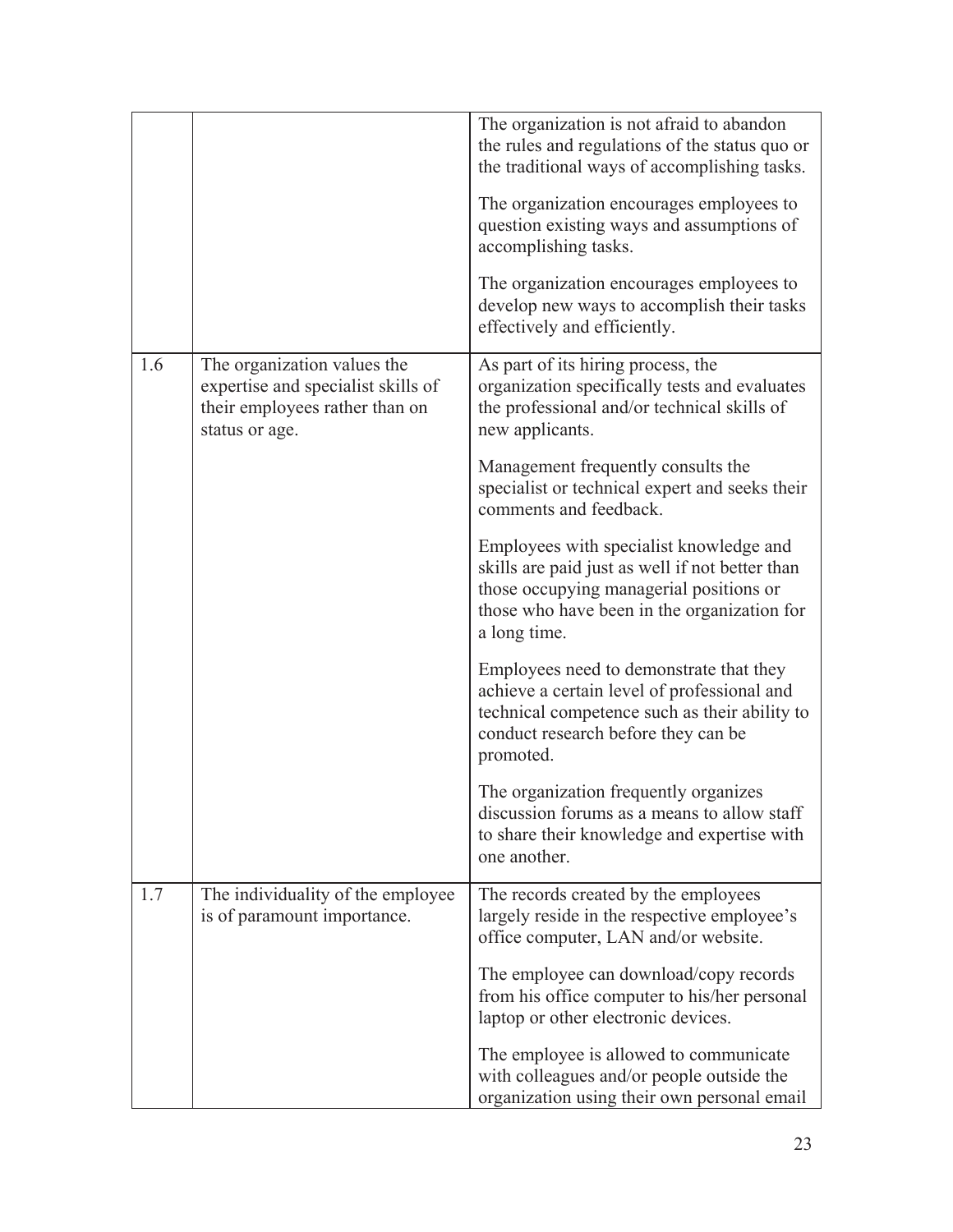|     |                                                                                                                                                   | account.                                                                                                                                                                                       |
|-----|---------------------------------------------------------------------------------------------------------------------------------------------------|------------------------------------------------------------------------------------------------------------------------------------------------------------------------------------------------|
|     |                                                                                                                                                   | The organization allows employees to use<br>their own personal laptops for work.                                                                                                               |
|     |                                                                                                                                                   | The organization encourages employees to<br>initiate projects that meet the organization's<br>overall objectives rather than it being<br>imposed on them by management.                        |
| 1.8 | The employees in the organization<br>value their freedom, in particular<br>their personal time to engage in<br>the activities that fit with their | Employees do not need to report or leave<br>work at a specified time, apart from meeting<br>standard obligations such as attending<br>meetings.                                                |
|     | professional interests.                                                                                                                           | Employees can telecommute and work from<br>home.                                                                                                                                               |
|     |                                                                                                                                                   | Employees are encouraged to provide<br>comments and feedback without fear of<br>censorship and/or negative repercussions.                                                                      |
|     |                                                                                                                                                   | Employees tend to be passionate about their<br>beliefs and freely articulate them.                                                                                                             |
|     |                                                                                                                                                   | Employees can apply for sabbatical leave to<br>further develop their professional interests<br>and expertise such as to participate in a<br>research project with an external<br>organization. |
| 1.9 | The organization is profit<br>orientated.                                                                                                         | The organization focuses on maximizing<br>short-term sales or revenue instead of long-<br>term risk management.                                                                                |
|     |                                                                                                                                                   | The organization imposes specific sales<br>targets for its employees as part of its<br>performance review exercise.                                                                            |
|     |                                                                                                                                                   | The organization imposes quantitative<br>indicators to evaluate its current and<br>estimated level of profitability such as debt<br>capital ratio.                                             |
|     |                                                                                                                                                   | Technological initiatives are geared towards<br>reducing redundancy and reducing costs.                                                                                                        |
|     |                                                                                                                                                   | The company's human resource strategy is<br>geared toward filling short-term needs                                                                                                             |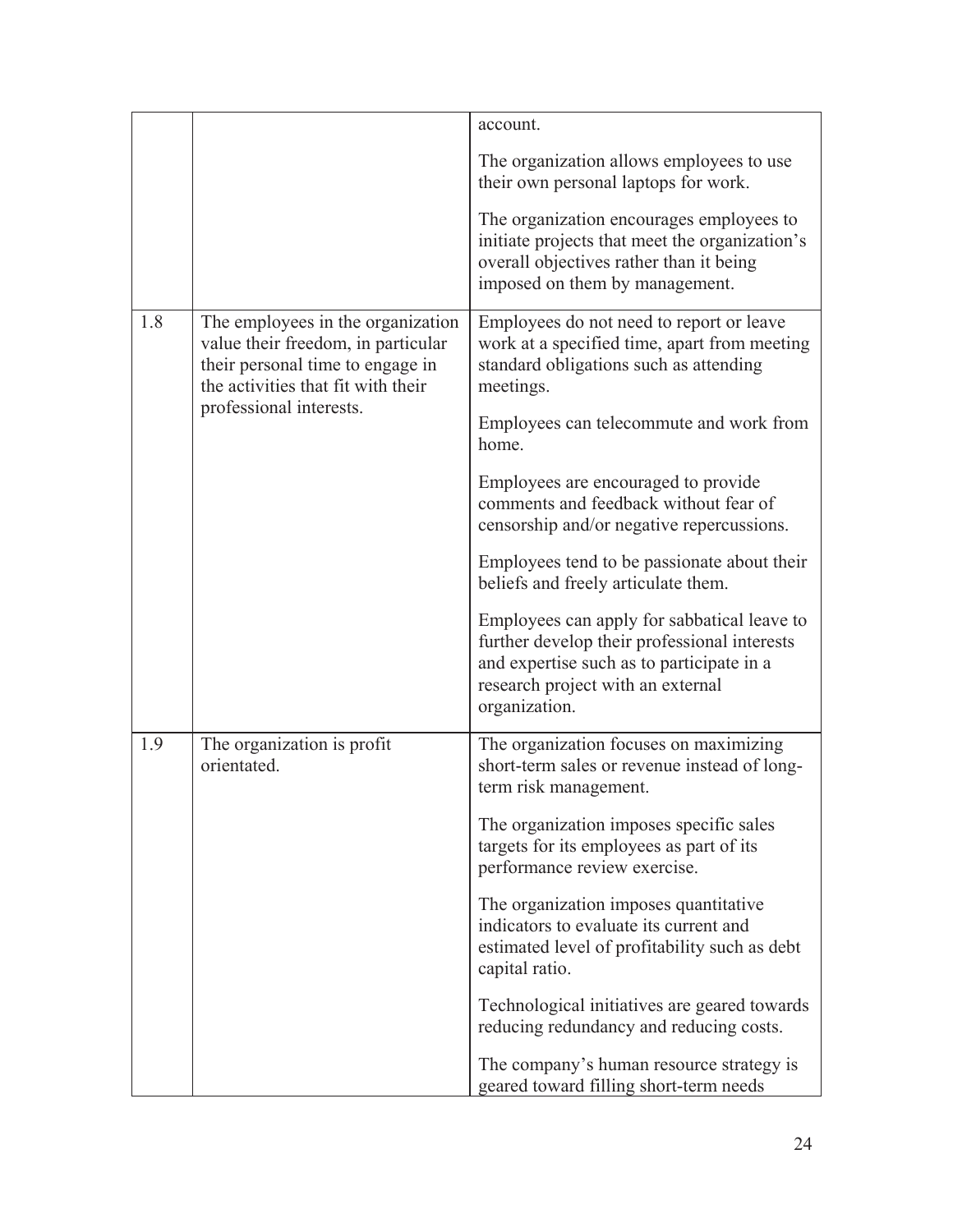|                |                                                                                                                                | rather than retaining talents in the long term.                                                                                                                                                                                                                    |
|----------------|--------------------------------------------------------------------------------------------------------------------------------|--------------------------------------------------------------------------------------------------------------------------------------------------------------------------------------------------------------------------------------------------------------------|
| 1.10           | The organization is competitive<br>and focuses on increasing their<br>market share in the industry.                            | The organization conducts and relies on<br>market analysis and reports to examine the<br>growth of their industry such as changing<br>consumer trends.                                                                                                             |
|                |                                                                                                                                | The organization keeps a close watch on the<br>marketing strategies and activities of its<br>competitors.                                                                                                                                                          |
|                |                                                                                                                                | The company relies more on acquisitions<br>than organic growth to increase its market<br>share.                                                                                                                                                                    |
|                |                                                                                                                                | The company often sacrifice profit margin<br>(lower price or make some introductory<br>service free) in order to increase market<br>share.                                                                                                                         |
|                |                                                                                                                                | The company engages in aggressive capital<br>and talent investment in order to expand<br>their size and range of product/services<br>offered, regardless of cost or risks.                                                                                         |
|                |                                                                                                                                |                                                                                                                                                                                                                                                                    |
| $\overline{2}$ | How employees learn and act                                                                                                    |                                                                                                                                                                                                                                                                    |
| 2.1            | Employees learn primarily<br>through trial and error and by<br>following the examples of the                                   | There is lack of a systematic on-the-job<br>training for new employees.                                                                                                                                                                                            |
|                | management.                                                                                                                    | There is a lack of guidelines and procedures<br>to guide employees in their work.                                                                                                                                                                                  |
|                |                                                                                                                                | Employees learn through observation and<br>strive to emulate the way in which<br>management resolve issues.                                                                                                                                                        |
| 2.2            | Employees make assumptions and<br>decisions based on their<br>observations and assumptions of<br>what decision makers will do. | Employees tailor their business proposals<br>and projects according to the issues which<br>management tend to focus.                                                                                                                                               |
|                |                                                                                                                                | Employees will informally consult with<br>their colleagues, particularly those close to<br>senior management, on what management<br>likes and then pitch a project or design a<br>product based on what management would<br>like to see, rather than conducting an |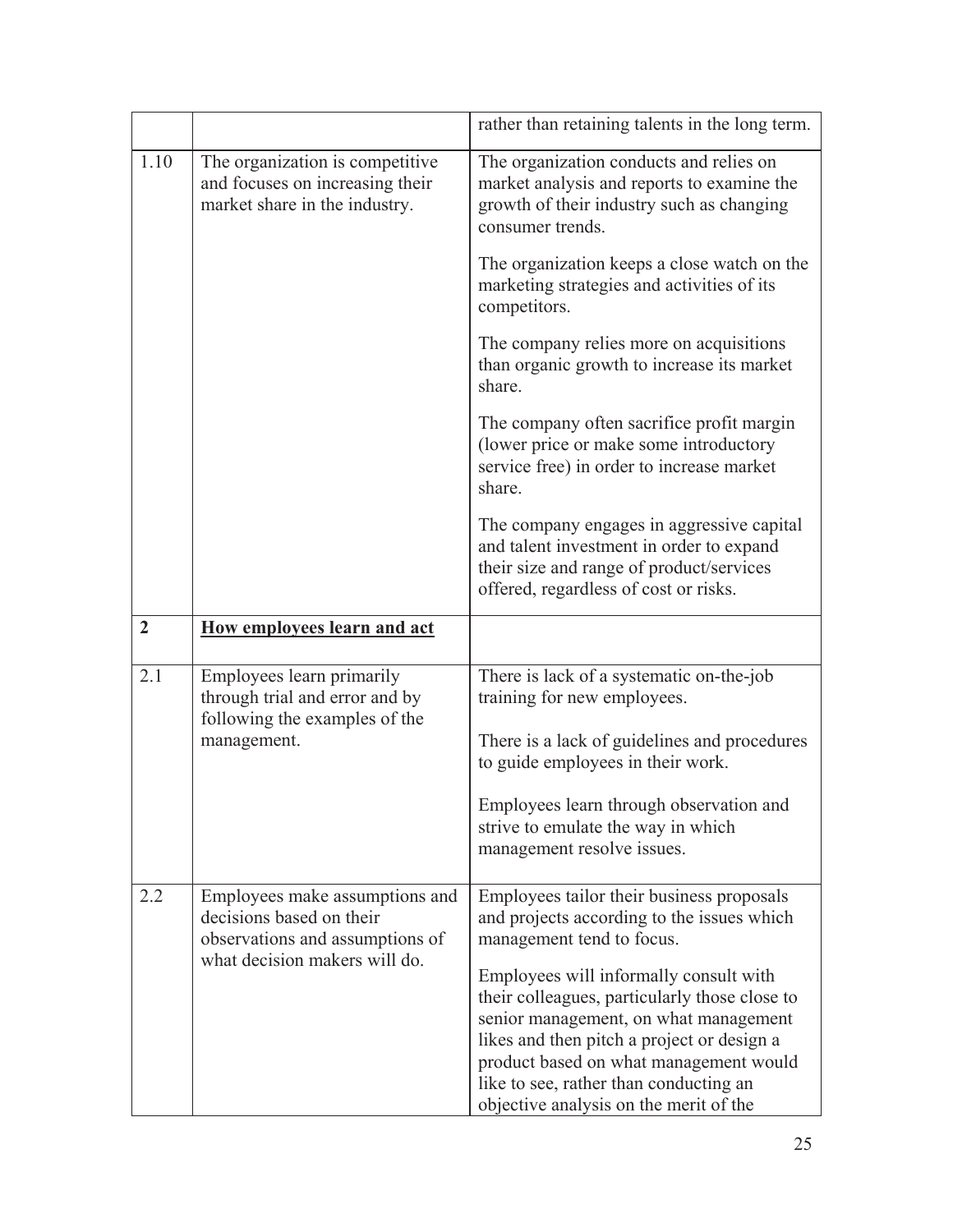|     |                                                                                                      | concept.                                                                                                                                                                                                                                                                                                                        |
|-----|------------------------------------------------------------------------------------------------------|---------------------------------------------------------------------------------------------------------------------------------------------------------------------------------------------------------------------------------------------------------------------------------------------------------------------------------|
|     |                                                                                                      | Employees tend to prepare for meetings and<br>discussions with management by<br>anticipating the possible questions asked by<br>management.                                                                                                                                                                                     |
| 2.3 | Employees who lack certain skills<br>and competencies need to undergo<br>training.                   | The organization frequently conducts gap<br>analysis on the competencies required to<br>complete certain tasks or projects and<br>evaluates the existing professional expertise<br>and skills of staff. Staff lacking the<br>necessary knowledge and skills will<br>undergo on-the-job training or attend a<br>workshop/course. |
|     |                                                                                                      | Management works closely with the human<br>resource department to identify a list of<br>continuing education and/or business related<br>courses that staff should attend at different<br>stages of their career.                                                                                                                |
|     |                                                                                                      | As part of the annual performance appraisal<br>exercise, both employees and management<br>will discuss and identify relevant<br>courses/workshops/conferences that the<br>employee should attend within the coming<br>year.                                                                                                     |
| 2.4 | Employees tend to adopt a linear<br>approach in problem solving. For<br>example, they break down the | The organization uses a set of standardized<br>tools and/or procedures to identify a set of<br>variables that contribute to problems.                                                                                                                                                                                           |
|     | problem into parts and identify<br>solutions to the parts.                                           | Upon identifying the relevant factors that<br>contribute a problem such as redundant<br>business process, employees will be<br>assigned to troubleshoot specific issues and<br>are required report back to management on<br>strategies to mitigate the problem.                                                                 |
|     |                                                                                                      | Employees assigned to the specific task tend<br>to focus their attention to the completion of<br>the task.                                                                                                                                                                                                                      |
| 2.5 | Employees are encouraged to be.<br>creative when solving problems.                                   | Employees are encouraged to suggest and<br>try new and untested ideas at work.                                                                                                                                                                                                                                                  |
|     |                                                                                                      | The allocation of tasks is not clearly defined<br>as the work is largely experimental in                                                                                                                                                                                                                                        |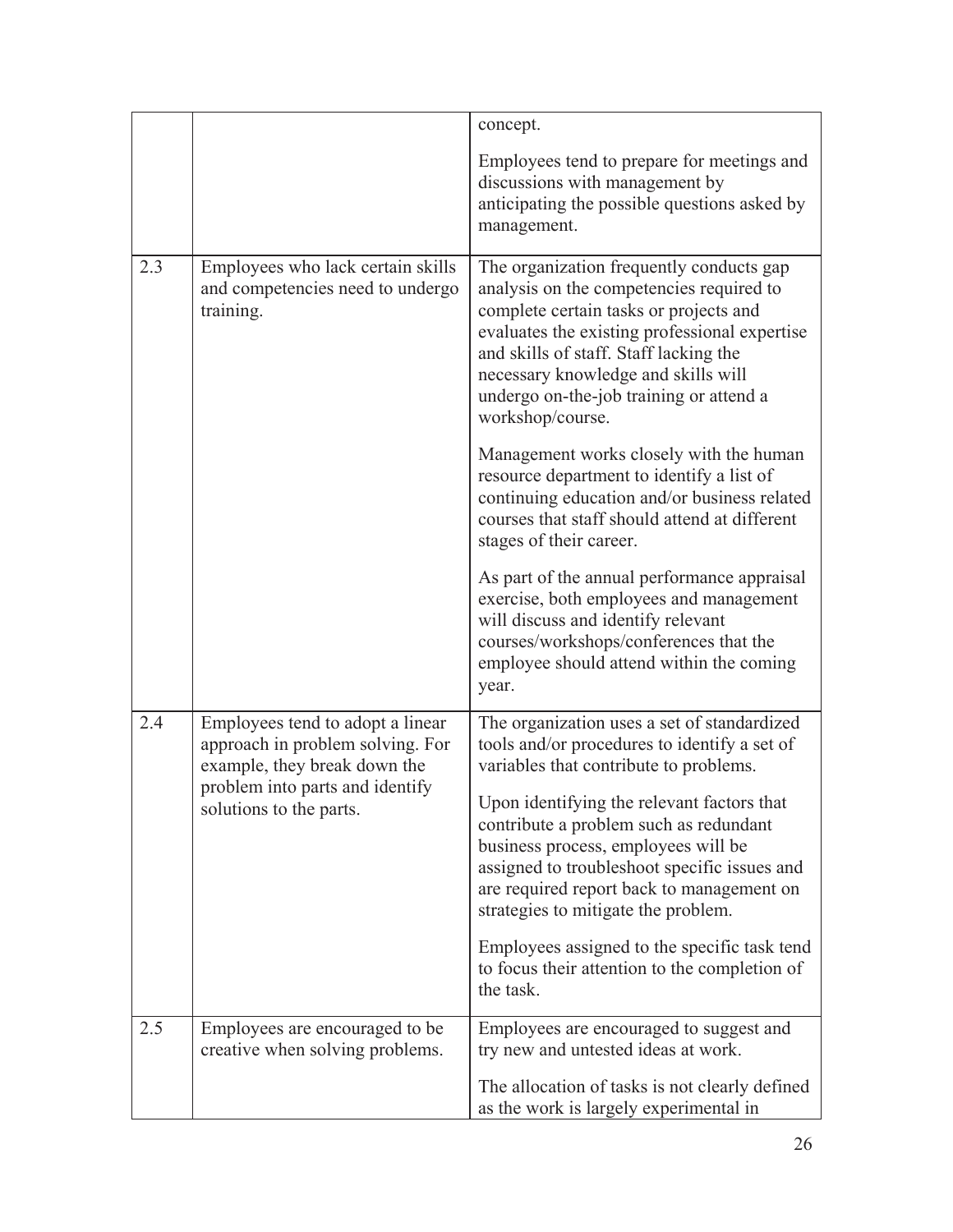|     |                                                                                        | nature.<br>The organization has well-designed creative<br>work spaces for employees to stimulate,<br>generate and exchange ideas among<br>themselves. For example, discussions rooms<br>may have games and modeling toolkits,<br>flipcharts and writing materials to stimulate<br>random and more focused and in-depth<br>discussions.                                                                                                                                                                |
|-----|----------------------------------------------------------------------------------------|-------------------------------------------------------------------------------------------------------------------------------------------------------------------------------------------------------------------------------------------------------------------------------------------------------------------------------------------------------------------------------------------------------------------------------------------------------------------------------------------------------|
| 2.6 | The organization emphasizes the<br>importance of learning through<br>working in teams. | Employees work on a variety of projects<br>and may belong in multiple teams.<br>Employees are allowed to spend a certain<br>percentage of their time to work on group<br>projects that they are passionate about.<br>Employees willingly share their ideas,<br>experiences and expertise with their<br>colleagues in a variety of methods, such as<br>informal discussions or information<br>technologies (e.g., e-mail, web and/or video<br>conferencing).                                           |
| 2.7 | Employees learn by immersing<br>themselves in experiences                              | Employees take the initiative or are<br>interested to find out what their colleagues<br>are working on without being told by<br>management.<br>Employees take the initiative to learn new<br>and diverse methods from other disciplines<br>and/or industries.<br>Employees require no prompting from<br>management and actively sought ways to<br>fulfill their professional and development<br>needs. For example, they apply for<br>sabbatical or study leave to pursue their<br>research interest. |
| 2.8 | Employees influence each other<br>through consultation in a collegial<br>environment.  | Employees do not simply accept the ideas of<br>their colleagues but frequently question or at<br>times challenge their underlying<br>assumptions. For example, they may utilize<br>opportunities through attending professional<br>conferences and workshops, post messages<br>on listservs to comment on their colleagues'                                                                                                                                                                           |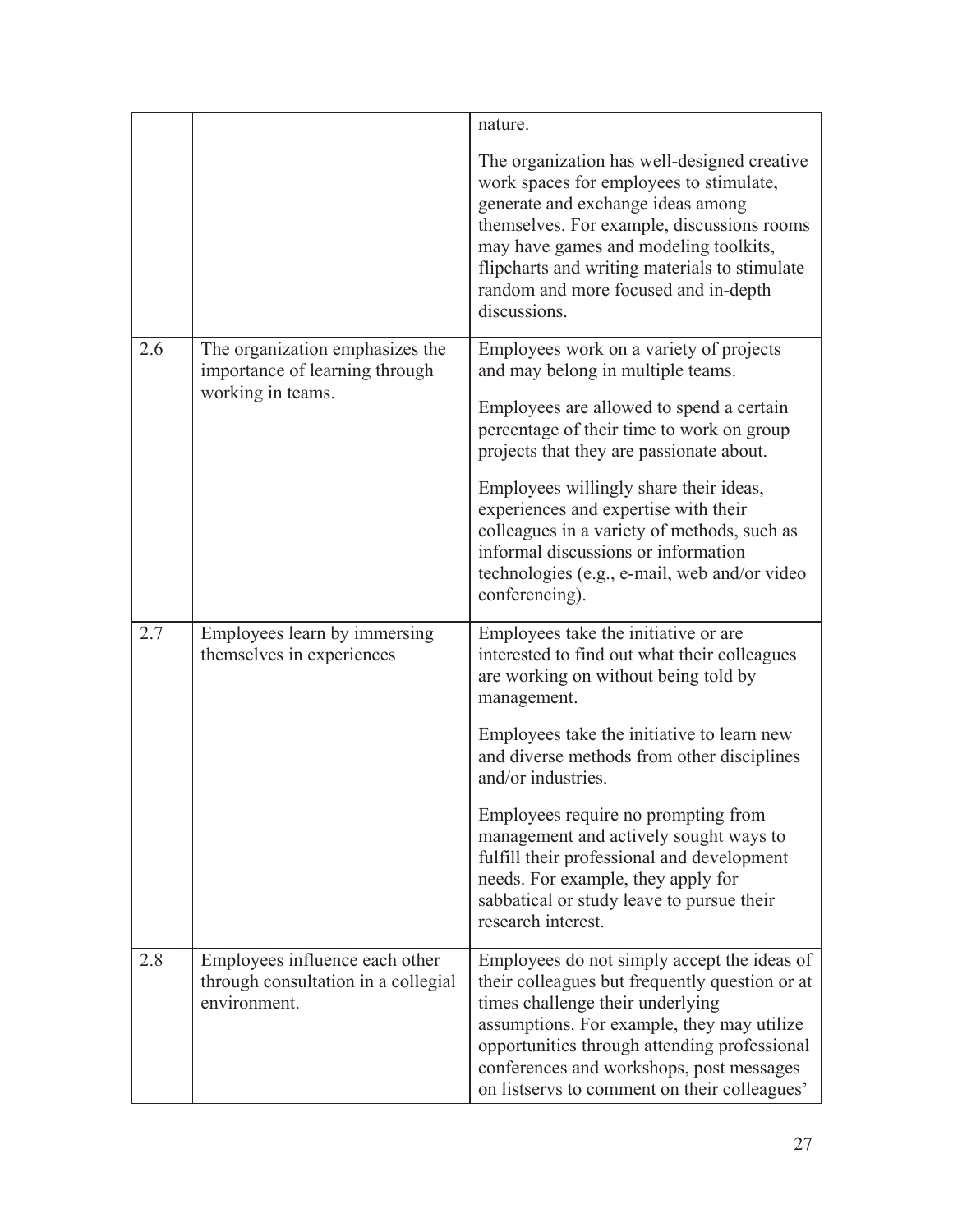|              |                                                                                                  | professional comments or assessment.                                                                                                                                                                                                    |
|--------------|--------------------------------------------------------------------------------------------------|-----------------------------------------------------------------------------------------------------------------------------------------------------------------------------------------------------------------------------------------|
|              |                                                                                                  | Employees are given the independence and<br>free-rein by management to pro-actively<br>identify projects and areas of collaboration<br>with colleagues and industry partners.                                                           |
|              |                                                                                                  | Employees refine their ideas and hypotheses<br>through a process of constructive debate and<br>criticism with their colleagues.                                                                                                         |
| 2.9          | Employees learn by keeping a<br>close watch on trends and events<br>in the external environment. | Employees on their own initiative actively<br>monitor information about the socio-<br>economic, political, technological, cultural<br>and demographic trends of their industry<br>through reading relevant journals and<br>newspapers.  |
|              |                                                                                                  | Employees actively seek feedback and<br>comments from their customers, distributors<br>and suppliers regarding their products.                                                                                                          |
|              |                                                                                                  | Employees actively seek feedback and<br>comments from their customers regarding<br>their level of customer service.                                                                                                                     |
| 2.10         | Employees act primarily by<br>making assumptions and forecasts<br>on future trends               | Employees conduct a detailed market<br>analysis using models and/or software tools<br>to forecast opportunities and trends in the<br>market for example, changing consumer<br>trends and competition from newcomers<br>into the market. |
|              |                                                                                                  | Employees conduct a detailed profile and<br>analysis of their organization's strengths.                                                                                                                                                 |
|              |                                                                                                  | Employees conduct a detailed profile and<br>analysis of their organization's weakness.                                                                                                                                                  |
| $\mathbf{3}$ | <b>Leadership and decision making</b><br>process                                                 |                                                                                                                                                                                                                                         |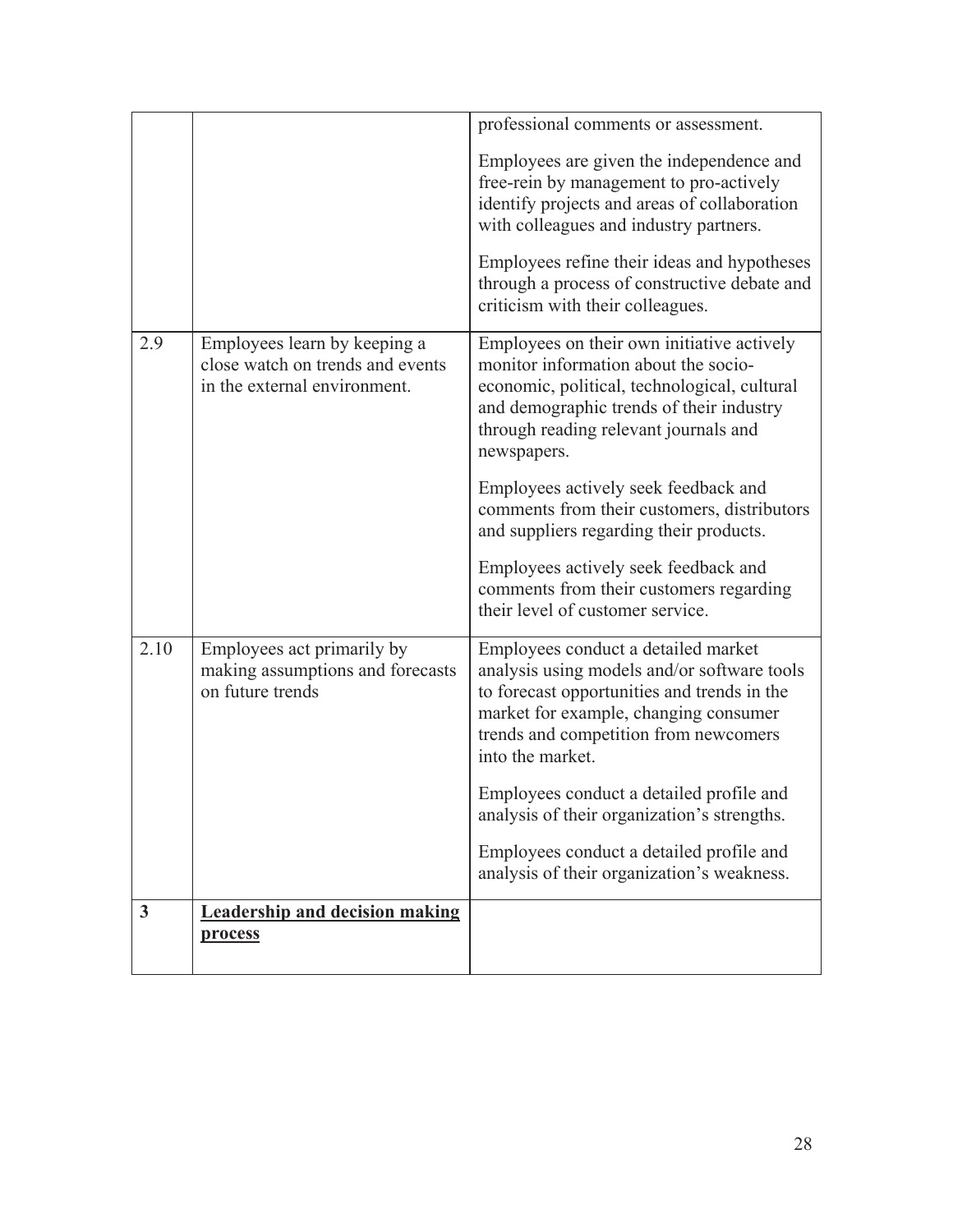| 3.1 | The organization is characterized<br>by strong personalities and figure<br>heads who are the key decision<br>makers. | Staff and/or advisory board members are<br>careful about voicing dissenting and/or<br>alternative viewpoints from key decision<br>makers.<br>The key decision makers tend to have a<br>strong charismatic personality and influence<br>with members of the community both within<br>and outside the organization. |
|-----|----------------------------------------------------------------------------------------------------------------------|-------------------------------------------------------------------------------------------------------------------------------------------------------------------------------------------------------------------------------------------------------------------------------------------------------------------|
|     |                                                                                                                      | The key decision makers are the main<br>liaison persons or sources of contact with<br>external organizations.                                                                                                                                                                                                     |
| 3.2 | The organization does not<br>subscribe to the formation of<br>committees as part of their                            | The key decision makers have the final say<br>with regard to allocation of resources in the<br>organization.                                                                                                                                                                                                      |
|     | decision making processes.                                                                                           | The key decision makers are generally<br>resistant towards the formation of structure<br>and practices which allows for lateral<br>participation and decision making<br>processes.                                                                                                                                |
|     |                                                                                                                      | The key decision makers are generally<br>reluctant to relinquish control on the key<br>decision making processes made by the<br>organization and/or control over the<br>resources and assets.                                                                                                                     |
| 3.3 | Decisions are made very quickly<br>and are based on instinct and<br>feelings rather than on careful                  | Key decision makers tend to rely on their<br>personal experience and knowledge of the<br>business to make decisions.                                                                                                                                                                                              |
|     | analysis of facts.                                                                                                   | Key decision makers tend to size up people<br>very quickly for example competitors,<br>clients and employees and make a<br>judgement of the person's capability and/or<br>potential.                                                                                                                              |
|     |                                                                                                                      | Key decision makers are quick to recognize<br>patterns and to make quick assessment of<br>the business environment.                                                                                                                                                                                               |
| 3.4 | The organization generally does<br>not make decisions based on<br>adherence to policies and<br>procedures.           | Policies and procedures are perceived by<br>key decision makers as interference to their<br>ability to control the situation.<br>Employees are generally aware of what is                                                                                                                                         |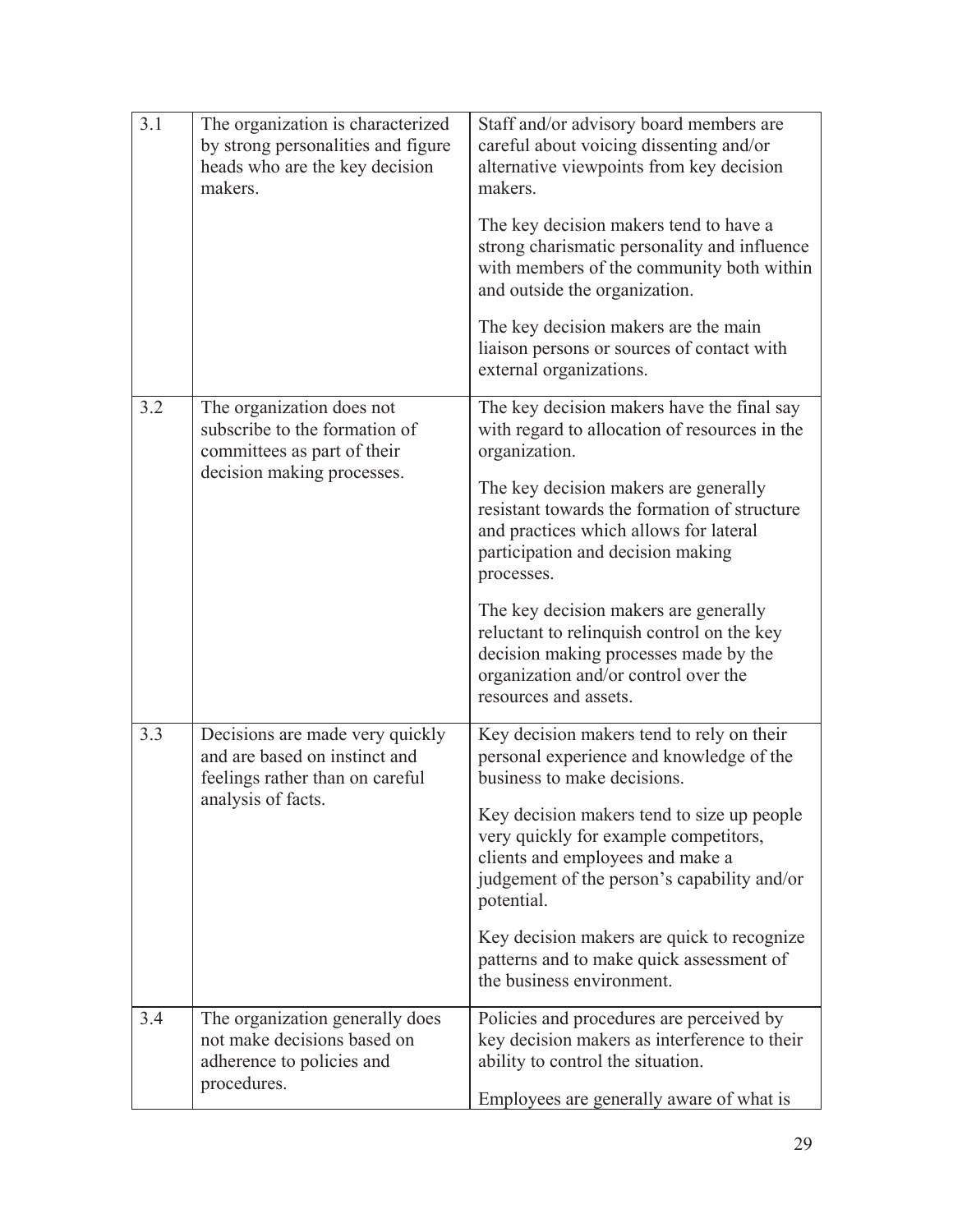|     |                                                                                                                      | expected of them implicitly through reading<br>the cues of key decision makers.                                                                                                                                                              |
|-----|----------------------------------------------------------------------------------------------------------------------|----------------------------------------------------------------------------------------------------------------------------------------------------------------------------------------------------------------------------------------------|
|     |                                                                                                                      | Decision making process tend to be centred<br>on ability of employees and/or key decision<br>makers to leverage on their social influence<br>and hence lends itself to be less structured in<br>nature.                                      |
| 3.5 | The management in the<br>organization prefers verbal<br>communication and personal<br>contact and generally does not | Management spent a large proportion of<br>their time attending meetings and making<br>telephone calls.                                                                                                                                       |
|     | document decisions.                                                                                                  | Decision making is centred on verbal<br>contact and discussions rather than via<br>emails, memos and formal business<br>proposals.                                                                                                           |
|     |                                                                                                                      | Management in organization do not solely<br>rely on corporate records within the<br>organization but also tap on their own<br>contacts, networks and other information<br>channels separate from the organization's<br>recordkeeping system. |
| 3.6 | The organization values adherence<br>to rules and procedures rather than<br>on relying upon influential<br>figures.  | When encountered with an unfamiliar<br>situation, employees would first check on<br>whether the organization has an existing<br>policy or procedure.                                                                                         |
|     |                                                                                                                      | If the employees encounter a situation<br>which the organization has never<br>experienced before, employees are expected<br>to work with the relevant business units in<br>drafting policies and procedures.                                 |
|     |                                                                                                                      | The <i>modus operandi</i> which guides the<br>decision making process is not to reinvent<br>the wheel since there are existing policies<br>and procedures to ensure consistency.                                                             |
| 3.7 | Decision making process is formal<br>in nature and is characterized by<br>levels of approval.                        | Employees are expected to submit proposals<br>and reports to their immediate supervisor,<br>which is subsequently channeled to the<br>senior management for approval and<br>endorsement                                                      |
|     |                                                                                                                      | Employees cannot proceed with a business                                                                                                                                                                                                     |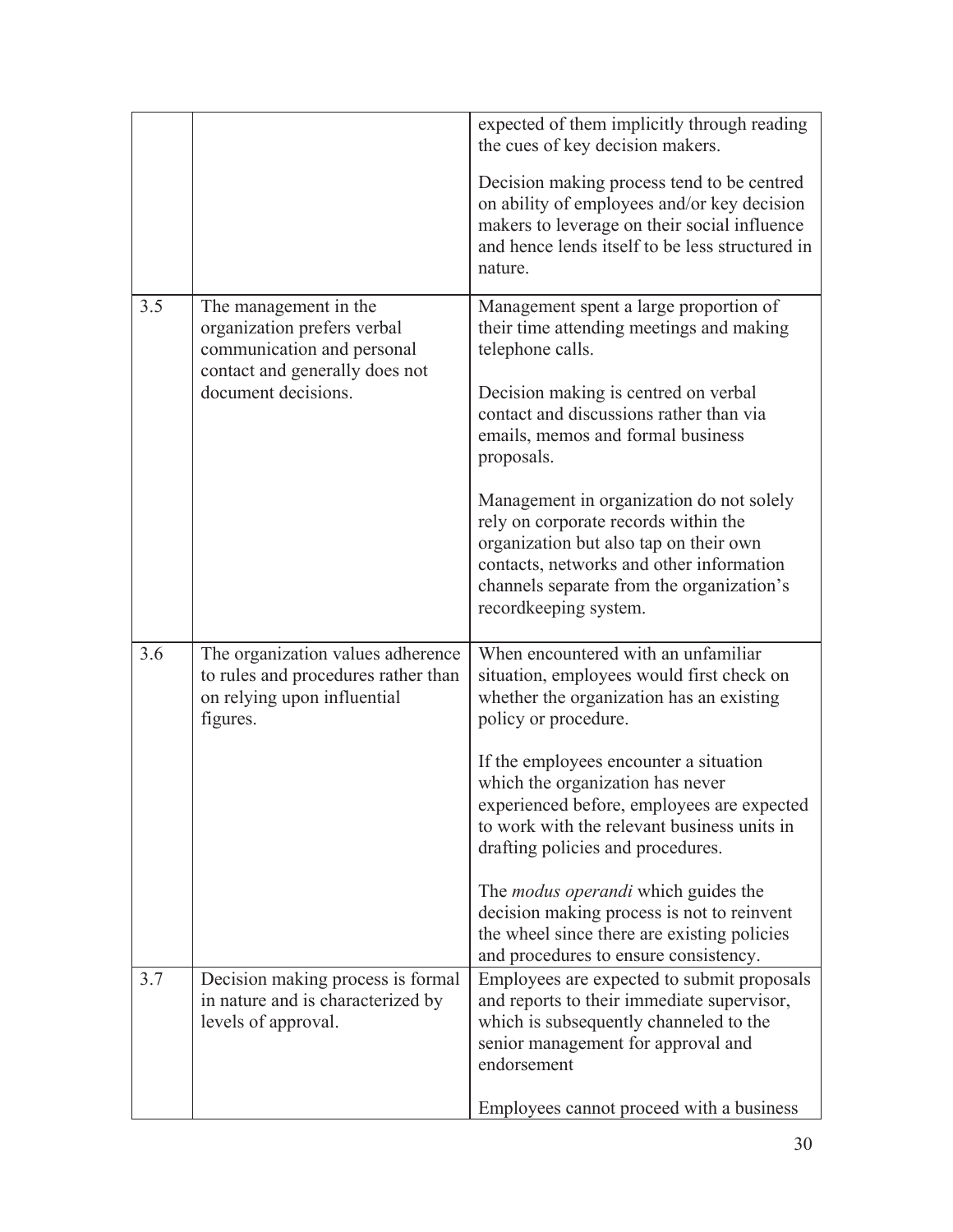|      |                                                                                                                  | plan without seeking clearance and approval<br>from management.                                                                                                                                                                                                                           |
|------|------------------------------------------------------------------------------------------------------------------|-------------------------------------------------------------------------------------------------------------------------------------------------------------------------------------------------------------------------------------------------------------------------------------------|
|      |                                                                                                                  | There are standardized forms and templates<br>to seek approval for specific business<br>activities such as for procurement and for<br>hiring staff.                                                                                                                                       |
| 3.8  | The organization is hierarchically<br>structured and has departments<br>and committees.                          | The organization operates on a command<br>and control environment with clearly<br>specified reporting lines.                                                                                                                                                                              |
|      |                                                                                                                  | The organization establishes committees<br>and/or working groups if there is a need for<br>collaboration and lateral communication<br>among functional business units.                                                                                                                    |
|      |                                                                                                                  | The organization chart forms a pyramid<br>structure with decisions being centrally<br>controlled by senior management.                                                                                                                                                                    |
| 3.9  | The organization has clearly<br>specified roles and responsibilities<br>with regard to allocation of tasks.      | The organization has job descriptions<br>which documents the roles and<br>responsibilities of employees                                                                                                                                                                                   |
|      |                                                                                                                  | There is a clear specialization of job<br>functions and responsibilities. For example,<br>those with professional expertise in finance<br>and accounting report under the finance<br>department while those with background in<br>engineering report under the engineering<br>department. |
|      |                                                                                                                  | Senior management will assign work and/or<br>tasks based on functional responsibilities<br>and competence of the department and/or<br>business unit.                                                                                                                                      |
| 3.10 | The organization documents<br>decisions and communicates to<br>their employees through written<br>documentation. | Instructions from management to staff are<br>conveyed through written documentation<br>such as emails and memos                                                                                                                                                                           |
|      |                                                                                                                  | Matters discussed and decisions made<br>during meetings are documented in the form<br>of minutes and are circulated to relevant<br>staff.                                                                                                                                                 |
|      |                                                                                                                  | Staff seek advice from management through<br>written records such as reports and emails.                                                                                                                                                                                                  |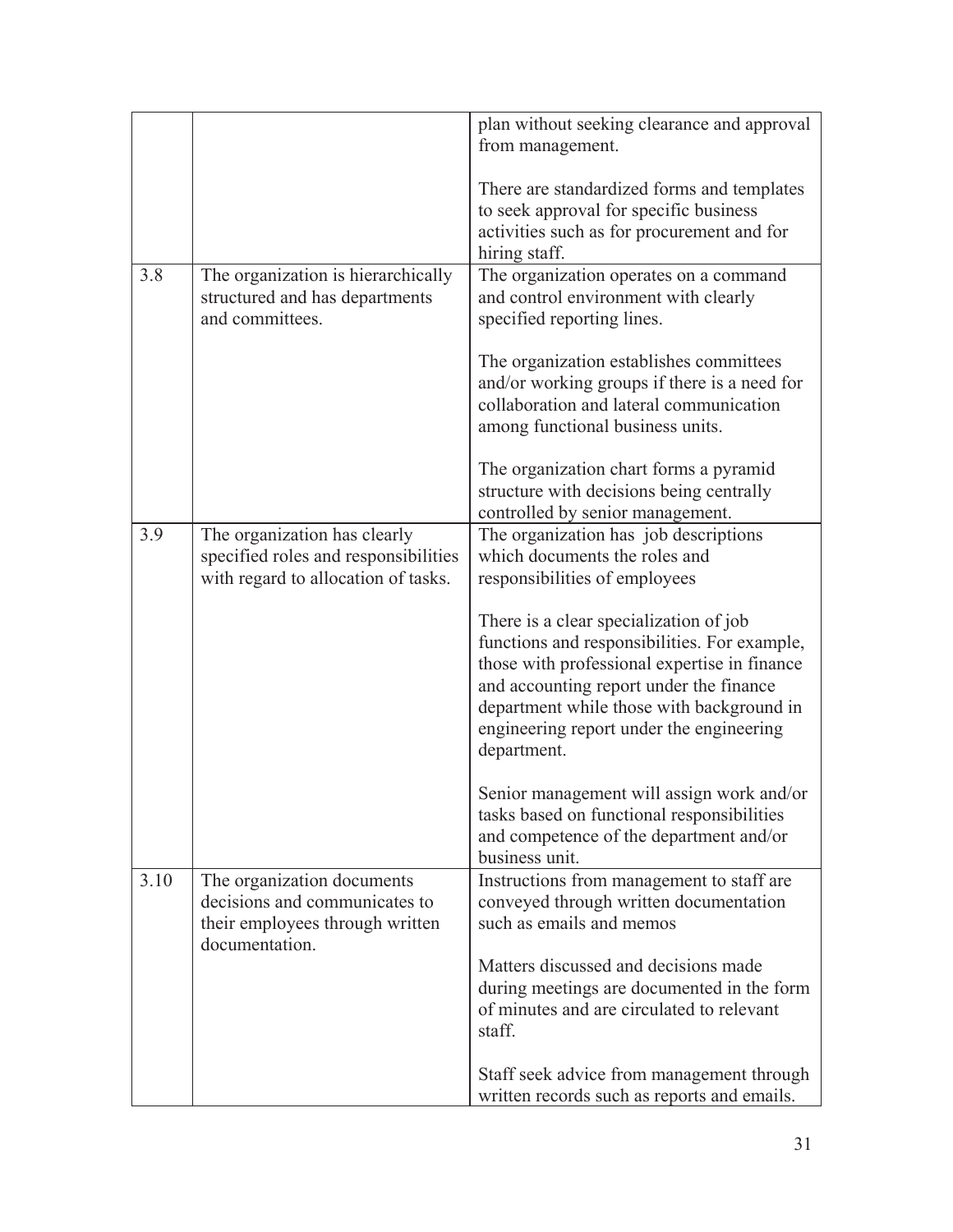| 3.11 | Strong team based approach in<br>decision making.                                                                                                             | Team collectively defines strategies and<br>guidelines in defining work processes<br>Decision making process is participatory in<br>nature and individuals within the team can<br>influence the decision making process.<br>Strong sense of team identity and there is a<br>strong sense of collective ownership.                                                                                                                                        |
|------|---------------------------------------------------------------------------------------------------------------------------------------------------------------|----------------------------------------------------------------------------------------------------------------------------------------------------------------------------------------------------------------------------------------------------------------------------------------------------------------------------------------------------------------------------------------------------------------------------------------------------------|
| 3.12 | Authority is based on the<br>knowledge and competence of<br>individuals. Authority is not solely<br>based on an individual's position<br>in the organization. | Professional knowledge and expertise of<br>employees are valued over length of<br>employment in the organization.<br>Centralization of decision making process is<br>generally resisted among employees<br>Employees are empowered to make<br>recommendations and to offer alternatives,<br>based on their professional knowledge and<br>competency.                                                                                                     |
| 3.13 | Assignment of tasks to employees<br>is based on a system of consensus<br>between the manager and staff.                                                       | Managers defines the goals of the project in<br>consultation with its members<br>Employees generally have the freedom on<br>how they should approach their work to<br>meet the objectives of the organization.<br>Managers encourage employees to have a<br>sense of curiosity about their work since the<br>objectives and goals of the project are new<br>to the industry and/or profession.                                                           |
| 3.14 | Subscribes to a more open and<br>deliberative form of discussion<br>rather than a top-down system of<br>command.                                              | The organization relies on creative uses of<br>communication and information<br>technologies such as wikis, blogs, online<br>webinars to share comments and knowledge<br>among employees.<br>There is an open environment for feedback,<br>communication and critical thinking which<br>allows employees to learn from mistakes.<br>Managers tend to assume the role of a<br>facilitator to stimulate spirited discussion<br>and debate among employees. |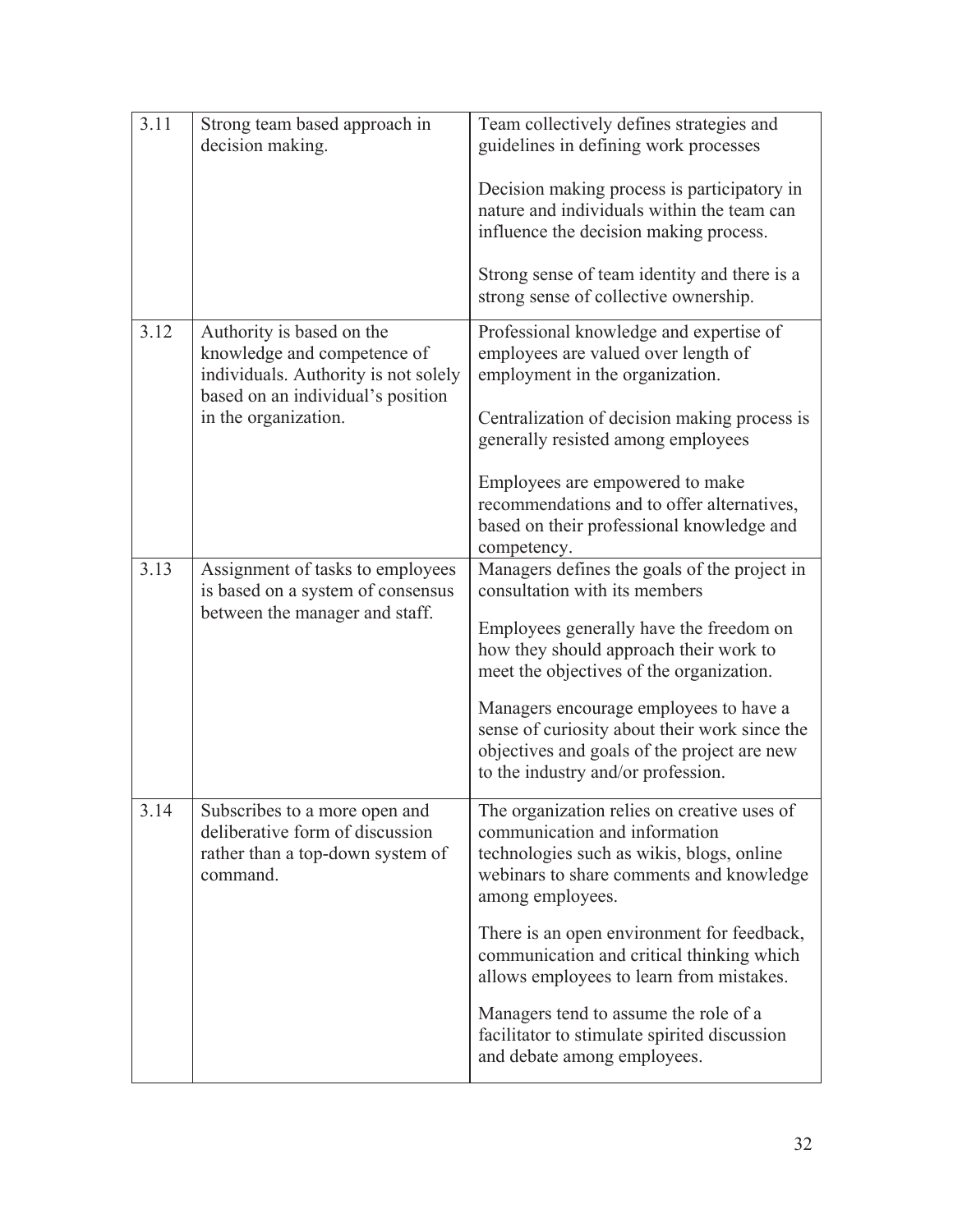| 3.15 | Focus on defining the problem<br>and the objectives of the project                                         | Employees take an interest in assessing,<br>brainstorming and defining the problem.                                                                                                          |
|------|------------------------------------------------------------------------------------------------------------|----------------------------------------------------------------------------------------------------------------------------------------------------------------------------------------------|
|      | and/or task rather than adhering to<br>job descriptions.                                                   | Employees take a keen interest in coming                                                                                                                                                     |
|      |                                                                                                            | up with new products, ideas and concepts.                                                                                                                                                    |
|      |                                                                                                            | Employees tend to operate outside<br>standardized job descriptions and actively<br>offer suggestions and ideas. They enjoy and<br>thrive in solving problems.                                |
| 3.16 | System of hiring is generally<br>made collectively.                                                        | There is a collective involvement of<br>multiple stakeholders such as professional,<br>administrative staff and special interest<br>groups in the hiring and dismissal of<br>employees.      |
|      |                                                                                                            | As part of the hiring process, relevant<br>stakeholders in the organization provide<br>feedback about the candidates applying for<br>the position to the hiring committee.                   |
|      |                                                                                                            | Potential candidates are required to meet<br>with different groups of stakeholders on an<br>formal or informal basis as part of the hiring<br>process.                                       |
| 3.17 | Discourage top-down approach in<br>decision making.                                                        | The organization makes an effort to be<br>inclusive and to include diverse viewpoints<br>from various stakeholders during the<br>decision making process such as formation<br>of committees. |
|      |                                                                                                            | The organization makes an effort to include<br>viewpoints from stakeholders through<br>multiple feedback channels. For example,<br>emails or social media forums.                            |
|      |                                                                                                            | Stakeholders can lobby and sign a petition if<br>they disagree with decisions made.                                                                                                          |
| 3.18 | The organization actively consults<br>a variety of stakeholders as part of<br>the decision making process. | The organization makes an effort to consult<br>both internal and external stakeholders<br>through public opinion polls.                                                                      |
|      |                                                                                                            | There are specific committees or business<br>units within the organization to connect,<br>engage and solicit feedback from external<br>stakeholders. For example, specific business          |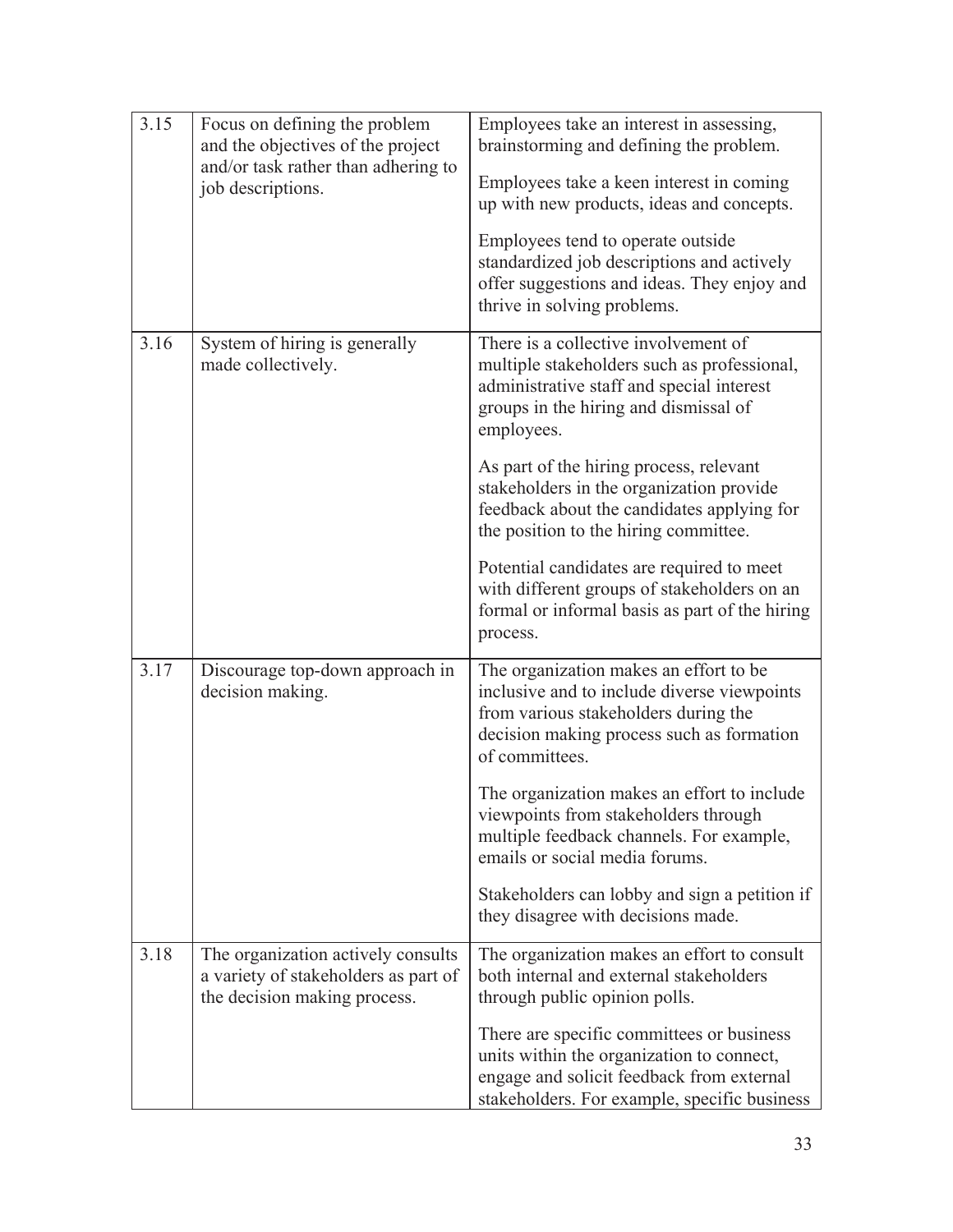|      |                                                                                                   | units which handles fund raising or grant<br>applications with external organizations.<br>The organization actively conducts focus<br>group meetings and organizes advisory<br>groups and task forces as part of its<br>information gathering exercise.                                                                                                                                                                                                                                                          |
|------|---------------------------------------------------------------------------------------------------|------------------------------------------------------------------------------------------------------------------------------------------------------------------------------------------------------------------------------------------------------------------------------------------------------------------------------------------------------------------------------------------------------------------------------------------------------------------------------------------------------------------|
| 3.19 | Management tend to interact and<br>manage employees on an<br>individual basis.                    | Management takes a keen interest in the<br>professional development of staff<br>Management respects the professional<br>expertise of staff and actively seeks their<br>comments in terms of formulating new<br>strategies and directions.<br>Management tend to perceive staff as their<br>equals largely because of the professional<br>and subject matter expertise of staff.                                                                                                                                  |
| 3.20 | Employees are not expected to act<br>on things which conflicts with<br>their values and/or goals. | There is a general openness and discussion<br>with regard to controversial issues that<br>employees have strong opinions about.<br>Employees have the choice not to<br>participate in projects which does not align<br>with their professional and/or research<br>interests.<br>Incoming employees would have conducted<br>a prior assessment of the organization's<br>overall professional and/or research strategy<br>and to assess whether their skills and<br>interest aligns closely with the organization. |
| 3.21 | Management are assertive,<br>decisive, result oriented and set<br>high standards.                 | Management actively creates new business<br>and income streams for the organization.<br>Management does not hesitate in dismissing<br>staff due to failure in meeting targets or<br>benchmarks set by the organization.<br>The organizations embark on an aggressive<br>marketing strategy such as repacking and<br>rebranding products and finding creative<br>avenues to market and sell products and/or<br>services.                                                                                          |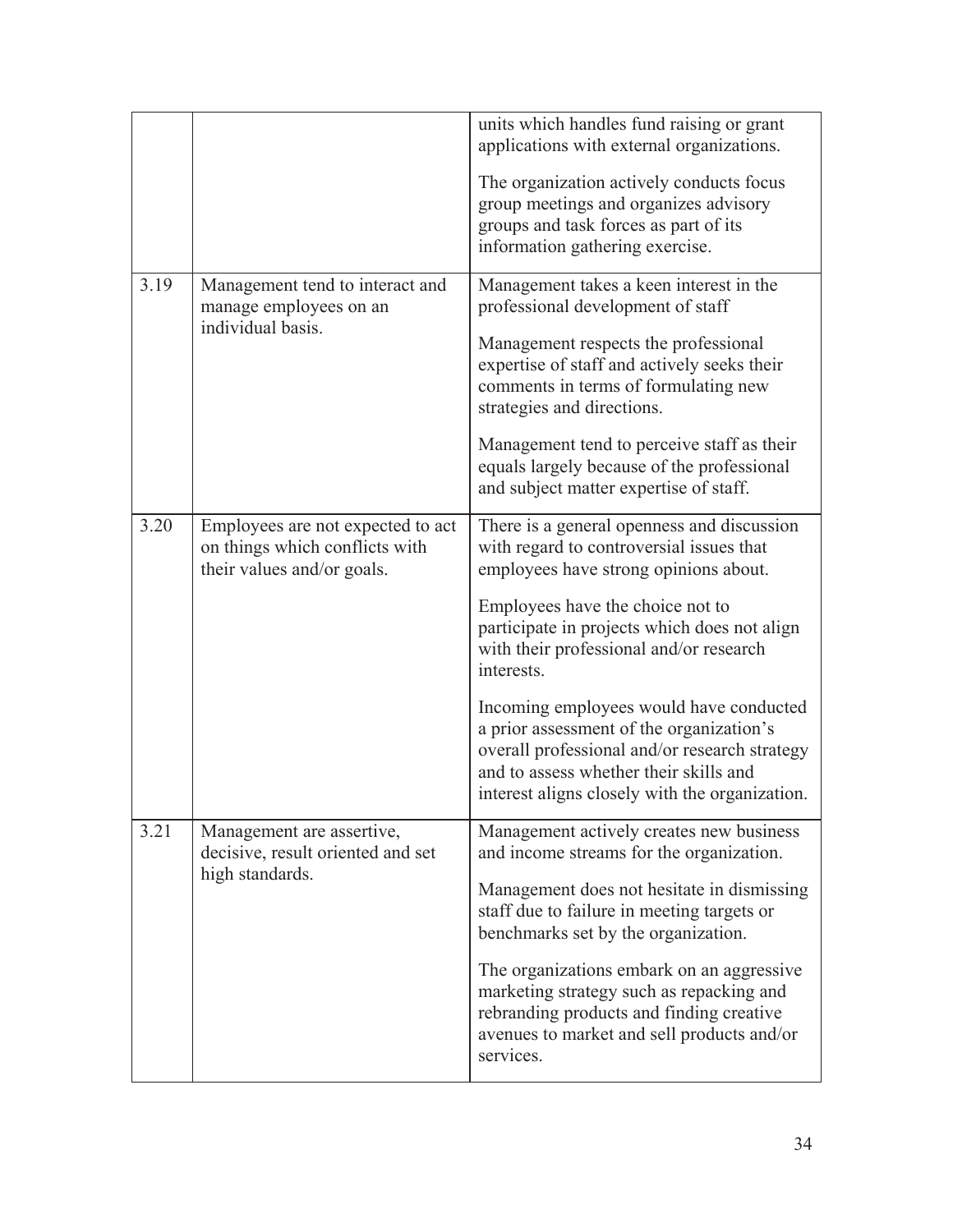| 3.22 | Organization demands a lot of the<br>employee's time and personal<br>commitment.                                                                                                               | Employees work long hours to cater to<br>requests from valued or high net worth<br>clients and customers such as spending time<br>in entertaining customers                                                                                                                |
|------|------------------------------------------------------------------------------------------------------------------------------------------------------------------------------------------------|----------------------------------------------------------------------------------------------------------------------------------------------------------------------------------------------------------------------------------------------------------------------------|
|      |                                                                                                                                                                                                | Employees are required to make frequent<br>changes to business plans, proposals and<br>models due to changes in business<br>environment such as new offer from a<br>potential buyer or requests from clients.<br>These changes or requests are usually time-<br>sensitive. |
|      |                                                                                                                                                                                                | Employees spent the bulk of the day<br>meeting with potential clients to clinch deals<br>and at the end of the day preparing<br>administrative and paper work and/or<br>studying for mandatory exams required in<br>their profession.                                      |
| 3.23 | Decision making process is very<br>much externally oriented in terms<br>of catering to the demands of<br>customers as well as analyzing the<br>strengths and weaknesses of its<br>competitors. | The organization is in tune with changes in<br>the external environment which affects their<br>current business such as new government<br>regulations, trade restrictions and political<br>stability of their country and their investors.                                 |
|      |                                                                                                                                                                                                | The organization actively uses<br>environmental scanning tools and<br>techniques to develop new business<br>strategies or directions. For example, the use<br>of PESTL (political, economic, social and<br>technological) analysis.                                        |
|      |                                                                                                                                                                                                | The organization is in tune with latest<br>research and development projects on the<br>industry and is willing to fund external<br>organizations on joint research projects or<br>partnerships.                                                                            |
| 3.24 | Managers in the organization are<br>good at negotiating deals and<br>counter strategies.                                                                                                       | Managers are careful in disclosing<br>information during the process of<br>negotiation such as instituting strict access<br>controls on the number of people who have<br>access to a particular project.                                                                   |
|      |                                                                                                                                                                                                | Managers quickly respond with multiple<br>strategies, counter offers and are open to<br>explore multiple avenues and options in                                                                                                                                            |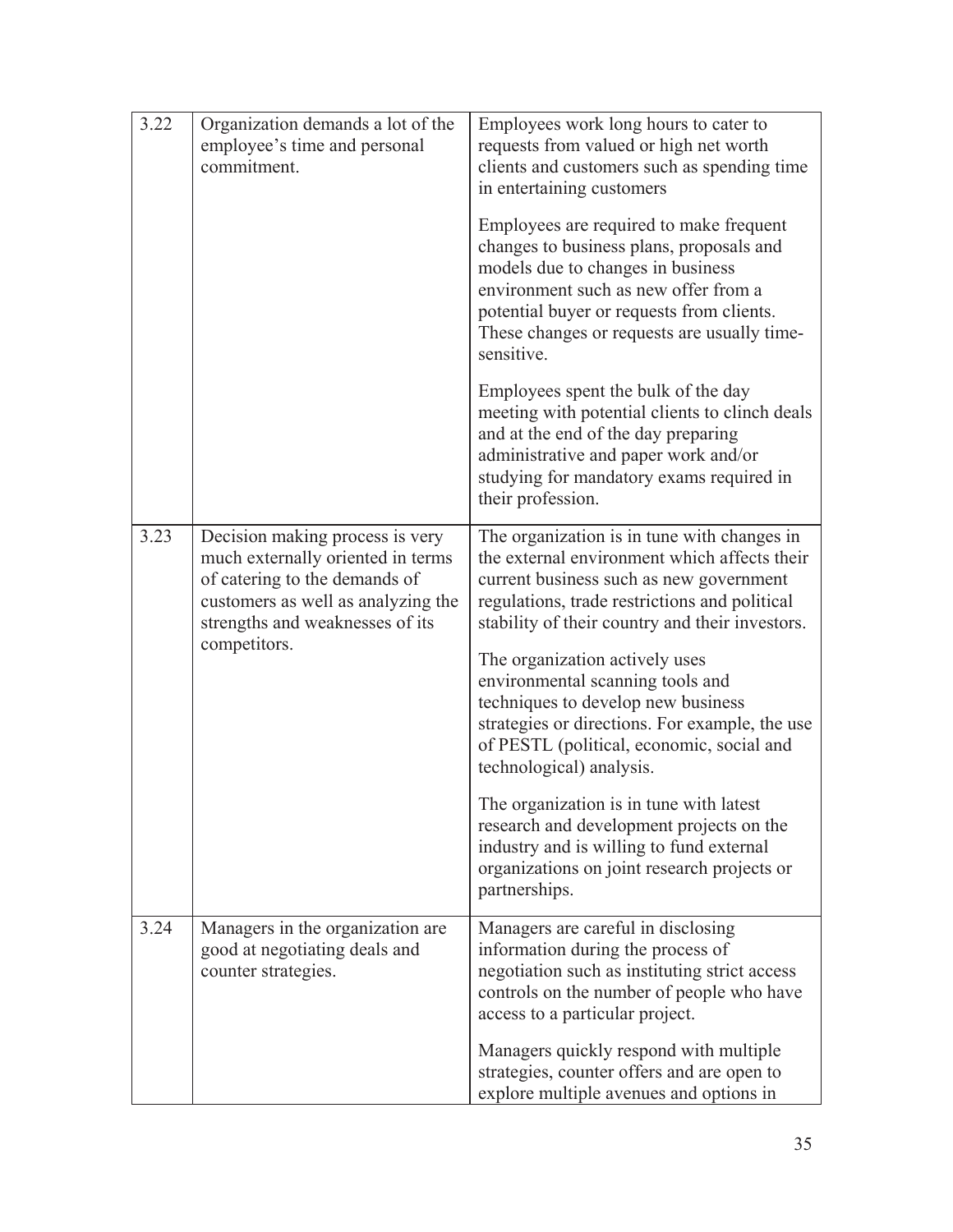|                         |                                                                                                                                                                                                 | negotiating with multiple stakeholders.<br>Managers are politically astute and aware of<br>individuals who are not members of the<br>negotiation team but who can influence<br>business decisions.                                                                                                      |
|-------------------------|-------------------------------------------------------------------------------------------------------------------------------------------------------------------------------------------------|---------------------------------------------------------------------------------------------------------------------------------------------------------------------------------------------------------------------------------------------------------------------------------------------------------|
| 3.25                    | Decision making is hard-nosed<br>and is characterized by<br>pragmatism rather than idealism.                                                                                                    | The organization is open to outsourcing<br>business functions and activities, even to<br>other countries, should this decision lower<br>operating costs                                                                                                                                                 |
|                         |                                                                                                                                                                                                 | The organization only invests in areas or<br>sectors where they believe that they have a<br>comparative advantage and/or competence.                                                                                                                                                                    |
|                         |                                                                                                                                                                                                 | The organization assesses the financial<br>viability of their lines of business and<br>should the business adversely affect the<br>financial viability or the profit margin, the<br>key decision makers would not hesitate to<br>liquidate the assets of their organization.                            |
| $\overline{\mathbf{4}}$ | <b>System of incentives and</b><br>disincentives                                                                                                                                                |                                                                                                                                                                                                                                                                                                         |
| 4.1                     | Employees who are trusted by<br>decision makers are given more<br>responsibilities, resources and<br>greater sense of latitude by the<br>organization.                                          | Employees as part of their socialization<br>process in the organization are able to<br>identify those who are close to the decision<br>makers in the organization and/or those with<br>informal power and influence.                                                                                    |
|                         |                                                                                                                                                                                                 | Employees in the organization tend to hoard<br>information since this put them in a<br>privileged position.                                                                                                                                                                                             |
|                         |                                                                                                                                                                                                 | Employees who are trusted by the decision<br>makers handle the key portfolios or projects.                                                                                                                                                                                                              |
| 4.2                     | Employees who are perceived as<br>not being loyal by the core group<br>and/or inner circle and/or who<br>make too many mistakes will be<br>marginalized or even removed<br>from their position. | Employees who are perceived by the<br>decision makers as not being an important<br>member of the inner circle are deliberately<br>denied access from record keeping or<br>information channels on key projects.<br>Employees who are marginalized or who<br>fail to perform are denied opportunities in |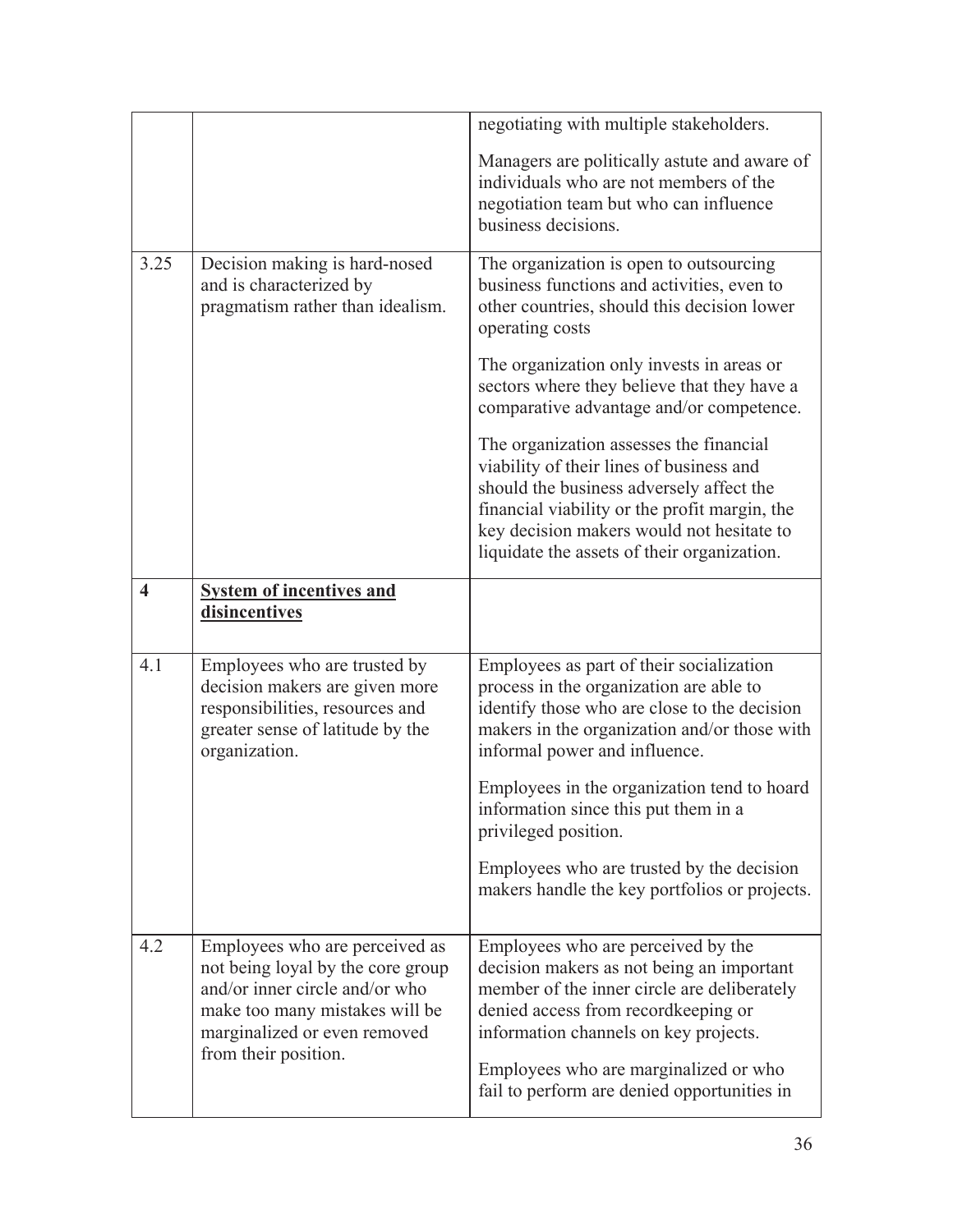|     |                                                                                                                          | training and/or career advancement by<br>management.                                                                                                                                                                                                                                      |
|-----|--------------------------------------------------------------------------------------------------------------------------|-------------------------------------------------------------------------------------------------------------------------------------------------------------------------------------------------------------------------------------------------------------------------------------------|
|     |                                                                                                                          | Employees that are marginalized by<br>management are required to report to an                                                                                                                                                                                                             |
|     |                                                                                                                          | additional level of reporting structure.                                                                                                                                                                                                                                                  |
| 4.3 | The organization institute<br>measures to reward staff in terms<br>of increase in authority and                          | There are systematic guidelines and<br>procedures to rank individual employees'<br>performance.                                                                                                                                                                                           |
|     | outward sense of influence such as<br>a bigger office space.                                                             | The record keeping system in the<br>organization track personal details of<br>employees such as the annual evaluation of<br>their work performance and the training<br>they attended. These records will be used as<br>part of the promotional exercise to assess<br>staff's performance. |
|     |                                                                                                                          | Staff who are promoted are accorded more<br>authority in terms of the decision making<br>process. For example, they can approve the<br>expenditure and expenses of a business unit.                                                                                                       |
| 4.4 | Employees who do not conform to<br>the organization's policies and<br>procedures will be dealt in<br>accordance with the | The organization has a documented list of<br>some common misconduct, offences,<br>violation of duties and the penalties imposed<br>upon employees.                                                                                                                                        |
|     | organization's rules and<br>regulations.                                                                                 | There are standard procedures on how<br>supervisors should take action or counsel<br>staff if there are issues of misconduct or<br>unsatisfactory work performance.                                                                                                                       |
|     |                                                                                                                          | The supervisor or human resource<br>department in the organization will issue a<br>letter to the staff explaining the misconduct<br>or violation of duties as well as the penalty<br>or disciplinary action imposed on the<br>affected employee.                                          |
| 4.5 | Employees are motivated by<br>opportunities for professional                                                             | Employees are motivated to create new<br>ideas and products.                                                                                                                                                                                                                              |
|     | development and freedom in their<br>work as well as the perks and<br>benefits meted out by the<br>organization.          | Employees are motivated to act as mentors<br>and facilitators to new employees and to<br>work with colleagues in a collaborative<br>environment.                                                                                                                                          |
|     |                                                                                                                          |                                                                                                                                                                                                                                                                                           |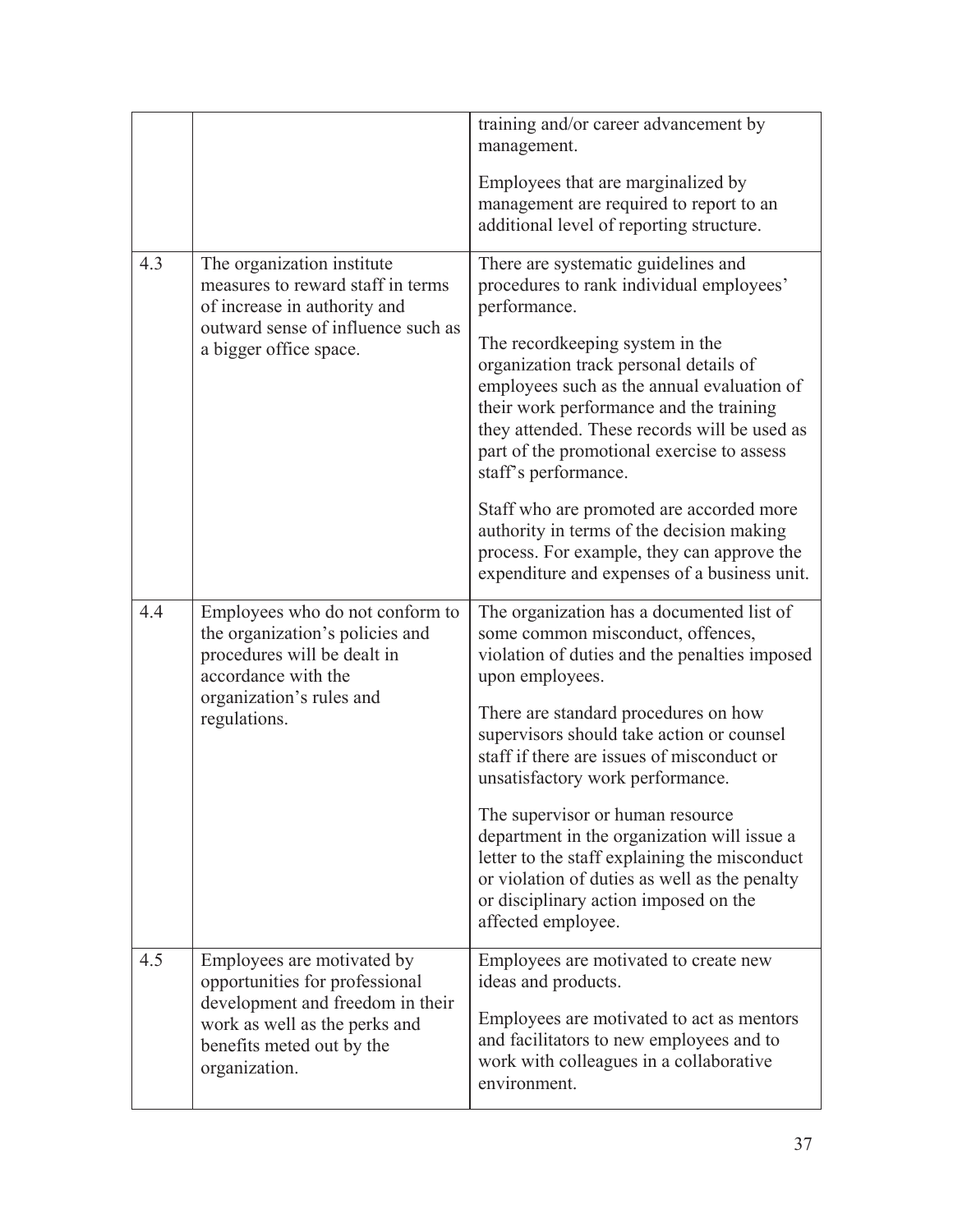|     |                                                                                                        | Employees enjoy substantial staff benefits<br>such as a comprehensive health insurance,<br>child care arrangements and stock options.                                                                                                                                                  |
|-----|--------------------------------------------------------------------------------------------------------|----------------------------------------------------------------------------------------------------------------------------------------------------------------------------------------------------------------------------------------------------------------------------------------|
| 4.6 | Employees are motivated by the<br>challenge of working in a dynamic<br>environment that offers variety | Employees are motivated that they will be<br>recognized for an outstanding product or<br>research in their industry.                                                                                                                                                                   |
|     | and to solve specific<br>problem/tasks.                                                                | Employees feel that they have a personal<br>stake and commitment in terms of the<br>overall objectives and goals of the team.                                                                                                                                                          |
|     |                                                                                                        | There are no strict rules on when employees<br>can report or leave from work, apart from<br>standard obligations such as attending<br>meetings. For example, the card access of<br>the organization allows employees the<br>flexibility to enter or leave their office at<br>any time. |
| 4.7 | Employees value the right to<br>choose how to develop their<br>professional competencies and           | Employees are free to work with other<br>colleagues in multidisciplinary research<br>projects, if it is of their interest.                                                                                                                                                             |
|     | abilities.                                                                                             | Employees try to reconcile the demands in<br>terms of other aspects of their job such as<br>administrative duties to focus on areas of<br>their professional interest.                                                                                                                 |
|     |                                                                                                        | Employees do not require prompting from<br>management to apply for external funding<br>and grants or even to tie-up with the<br>industry to pursue their professional and/or<br>research interests.                                                                                    |
| 4.8 | Employees derive satisfaction<br>from perfecting their own<br>expertise and/or craft.                  | Employees are motivated by recognition<br>from the professional community for<br>example, awards for their research.                                                                                                                                                                   |
|     |                                                                                                        | Employees derive satisfaction from<br>disseminating the results of their projects to<br>the professional community and to the<br>industry                                                                                                                                              |
|     |                                                                                                        | Employees are motivated to take the results<br>of their findings and to further develop, test<br>and built on it.                                                                                                                                                                      |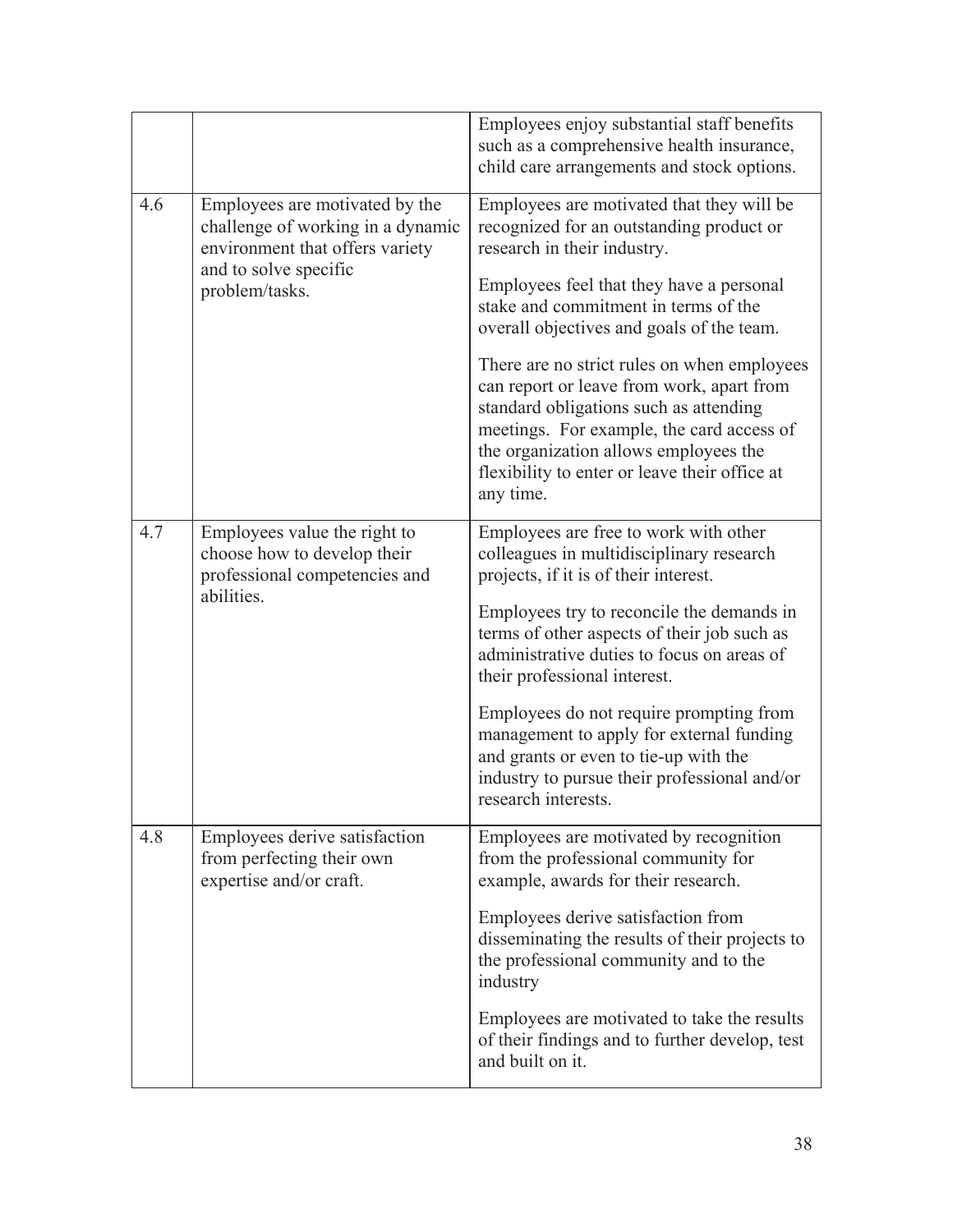| 4.9  | Employees are rewarded in terms<br>of good remuneration package and<br>benefits.                                       | Employees are given a relatively generous<br>bonus on a yearly basis.<br>Employees enjoy generous corporate<br>expense accounts.<br>Employee' transport and/or meal allowance<br>is covered should they work late in the<br>office.                                                                                                                                                                                         |
|------|------------------------------------------------------------------------------------------------------------------------|-----------------------------------------------------------------------------------------------------------------------------------------------------------------------------------------------------------------------------------------------------------------------------------------------------------------------------------------------------------------------------------------------------------------------------|
| 4.10 | Employees who fail to deliver<br>according to the high standards set<br>by the organization will be asked<br>to leave. | A substantial portion of the employees'<br>salary is based on commission and ability to<br>meet sales targets and/or quotas<br>Employees who fail to meet targets or<br>standards will first be put on probation and<br>then either fired or asked to leave, if their<br>performance does not improve.<br>The organization expects employees to<br>work late and to be contactable after office<br>hours to meet deadlines. |

# **7 Recordkeeping Behaviour and Strategies to Promote Records Management**

This section outlines the recordkeeping behaviour and the strategies to promote records management in each of the five types of cultures.<sup>4</sup> Although it is possible for an organization to change its culture, such as a change in senior management, it is far more realistic for records professionals to be aware of the culture of the organization and to formulate strategies in promoting records management within each of this culture.

Generally, it is more difficult for records professionals to manage records in a power and person culture since employees working in these culture tend to operate on an informal basis and perceive little need to create and maintain records as part of their decision making process. In addition, employees in power and person cultures tend to have difficulties in distinguishing between the personal and corporate records of the organization. In a power culture, recordkeeping is not a routine business activity since

 $\overline{a}$ 

<sup>4</sup> Elizabeth Shepherd and Geoffrey Yeo. "Analyzing the Context for Records Management." In *Managing Records: A Handbook of Principles and Practice*, 30-71. London: Facet Publishing, 2003. The authors utilize Charles Handy model on four different types of cultures. The authors state that "different types of organization require different approaches to records management" and that "no single approach is right for all organization" (p.45).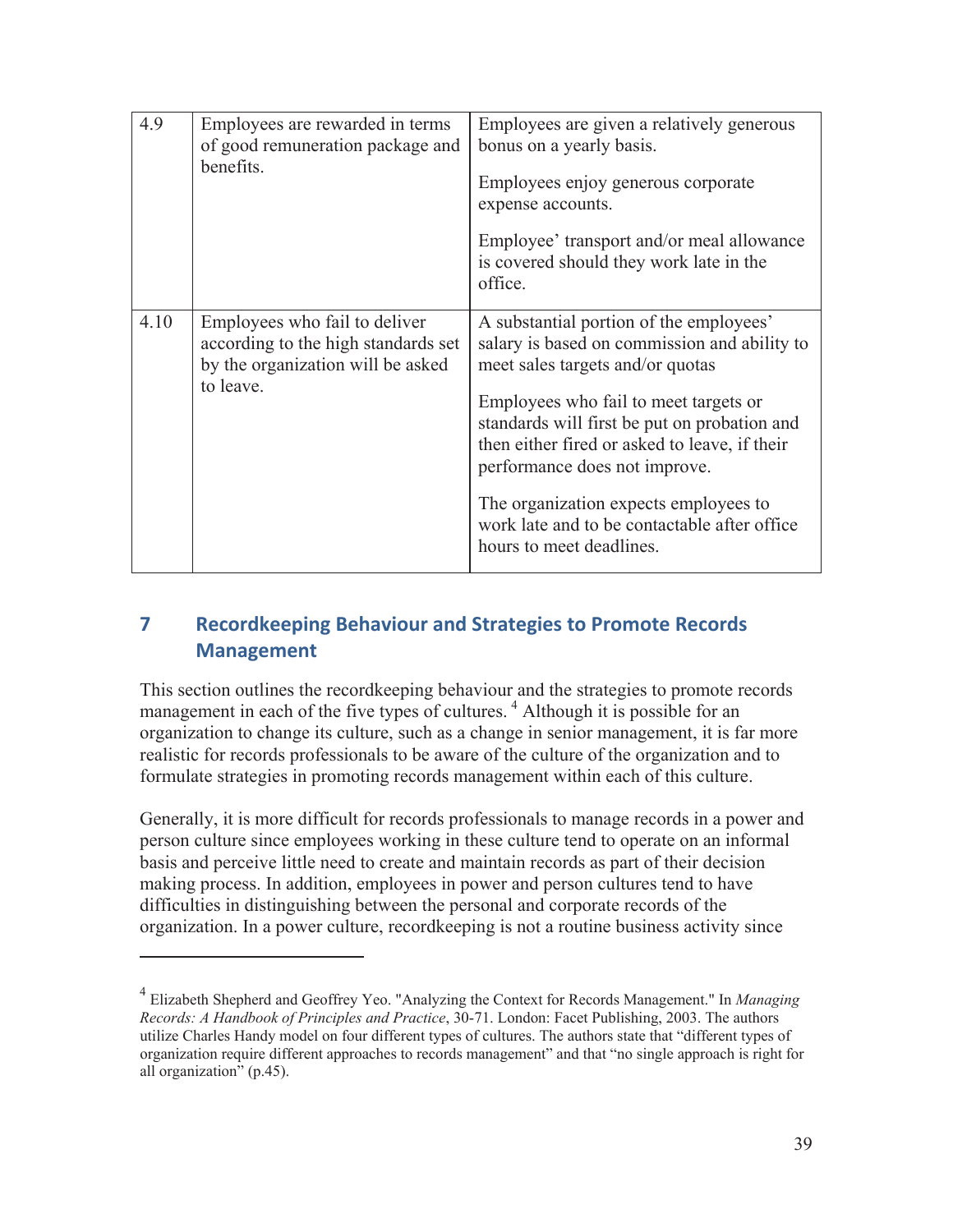decisions are made verbally and through personal contact. Consequently, records professionals need to personally service the record management needs of key decision makers and influential personalities within the organization. This is because in a power culture, the influential individuals have the final say with regard to the allocation of resources and in making decisions.

In a person culture, records professionals need to work with professionals on an individual basis and to provide them with on-going advice on how to better manage their records. They also need to target employees who provide administrative and secretariat support to this group of professional staff.

A role culture is generally more receptive towards records management initiatives since business procedures, decision making processes and communication among employees is based on written documentation. A role culture also exists in organizations where there is a business need to maintain confidentiality of information for a considerable period of time. However, organizational silos tend to exist in this organization. As such, it is important for records professionals to seek senior management approval for records management initiatives and to obtain the necessary buy-in from middle managers and line supervisors from the respective business units. A role based culture which operates on a hierarchical structure requires the records management program and the position of the records professionals to be placed in a relatively senior and important position within the hierarchy so as to ensure better compliance of records management policies and program. For example, the records management program in a role culture should ideally be placed under a business unit with a legislative and regulatory mandate and function. If the records management is not accorded a relatively an important position within the bureaucracy, records professionals need to effectively engage with the relevant stakeholders from the existing accountability structures in a role culture, who can exercise influence in the bureaucracy. Records professionals have to invest considerable time and effort in cultivating relevant stakeholders as champions for records management and to enlist their support and buy-in for records management initiatives.

A task culture requires records professionals to work closely with members from various project teams and to pro-actively identify champions and enlist their support. Since the decision making process tends to be largely consensus driven, it is important for records managers to work closely with employees on an individual basis and in some cases, provide one-to-one training sessions as a means to cultivate a relationship with employees and to obtain their support. Records professionals should exercise care in terms of defining recordkeeping requirements and integrate these requirements with the business activities of employees. This is because this group of employees may not necessarily conform to specific records recordkeeping requirements, unless it best supports their preferred style of working and serves their business needs. In such a culture, records professionals should be prepared of any information technology or information management initiatives to facilitate organizational sharing and learning and to work with the relevant stakeholders to incorporate recordkeeping requirements. In addition, records professionals should ideally work with the relevant stakeholders before the project work commences and to find a way to embed recordkeeping requirements. This enables the records professionals to be prepared in the event that the project team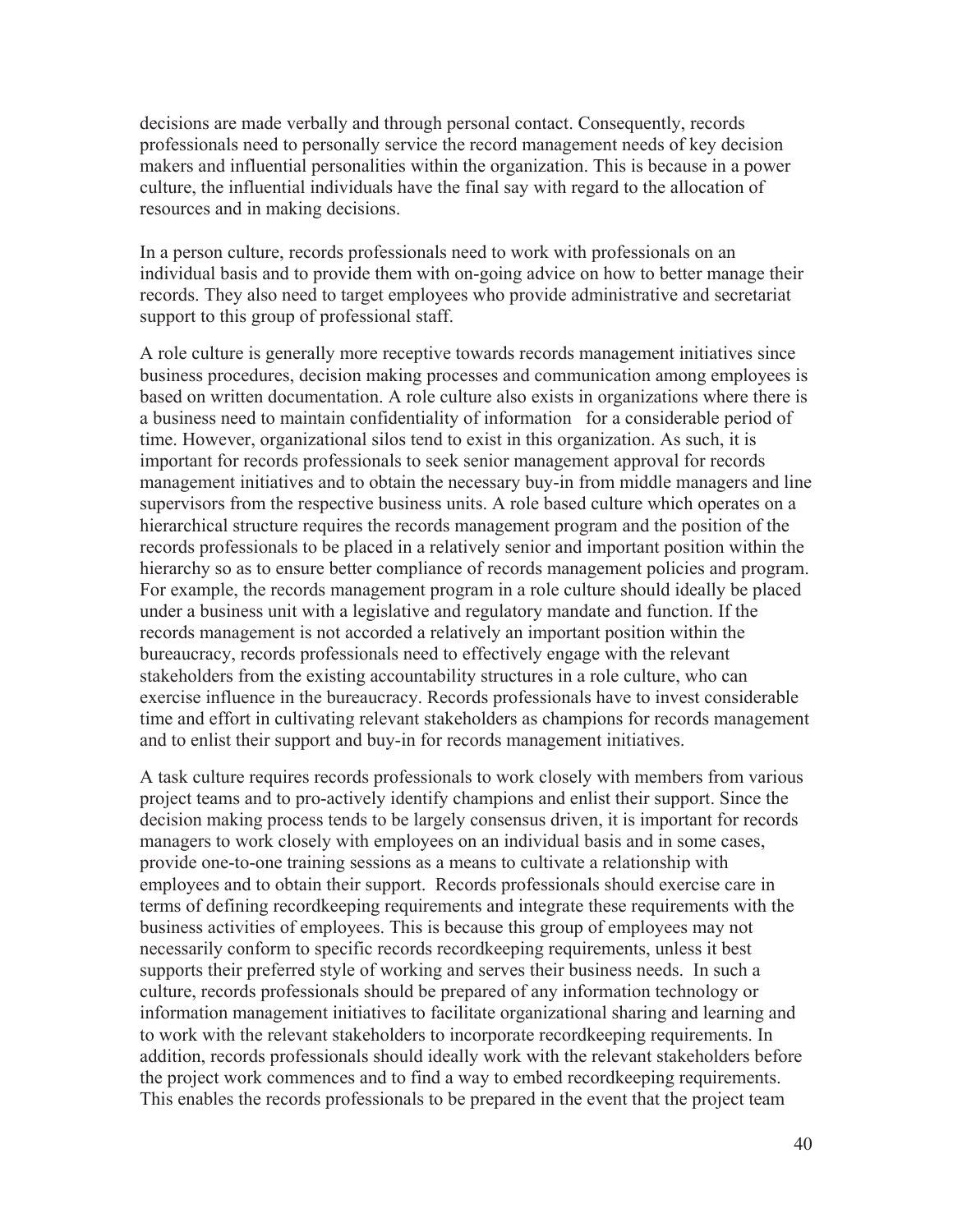suddenly dissolves and there is a need to determine which business unit should take ownership and custody of the records created by the disbanded project team.

Lastly, in a market culture, records professionals needs to position records management as a means for the organization to increase their competitive advantage, to better respond to requests from their customers and to meet regulatory requirements imposed on them by external organizations.

In all five types of culture – power, person, role, task and market cultures, records professionals should pay careful attention to staff who perform administrative support and secretariat duties. This group of staff are tasked with managing records on behalf of senior staff within the organization. Moreover, employees generally approach administrative and support staff for help in working through a records management procedure or requirement. Records professionals should provide continuous support and records management training to administration support staff and to cultivate them as champions for records management initiatives.

| <b>Recordkeeping Behaviour in Power</b>                                                                                                                                                                                                                                                                                                                                                                                                                  | <b>Strategies to Promote Records</b>                                                                                                                                                                                                                                                                                                                                                                                                                                                                                                                                                                                                                                                                                                                                                                                                                                     |
|----------------------------------------------------------------------------------------------------------------------------------------------------------------------------------------------------------------------------------------------------------------------------------------------------------------------------------------------------------------------------------------------------------------------------------------------------------|--------------------------------------------------------------------------------------------------------------------------------------------------------------------------------------------------------------------------------------------------------------------------------------------------------------------------------------------------------------------------------------------------------------------------------------------------------------------------------------------------------------------------------------------------------------------------------------------------------------------------------------------------------------------------------------------------------------------------------------------------------------------------------------------------------------------------------------------------------------------------|
| <b>Culture</b>                                                                                                                                                                                                                                                                                                                                                                                                                                           | <b>Management in Power Culture</b>                                                                                                                                                                                                                                                                                                                                                                                                                                                                                                                                                                                                                                                                                                                                                                                                                                       |
| Decision making process tends to be.<br>communicated orally rather than through<br>written documentation.<br>Little adherence to established policies and<br>procedures since personal contacts and<br>social influence largely determine how<br>things get done in the organization.<br>Key decision makers tend to rely on their<br>own personal networks and other<br>information channels, separate from the<br>organization's recordkeeping system. | Promote records management as a means<br>for employees to better respond and meet<br>the expectations and requests of influential<br>personalities and key decision makers in<br>the organization.<br>Promote records management as a means<br>to promote the heritage and achievements<br>of the organization.<br>Specifically service the record keeping<br>needs of influential personalities and key<br>decision makers in the organization.<br>Promote records management as a means<br>to institute better controls with regard to<br>security of information.<br>Records professionals need to lobby for<br>support from influential personalities<br>within the organization, including those<br>who are close and trusted by the key<br>decision makers. Be mindful of the<br>existence of informal networks and<br>coalitions within an organization which are |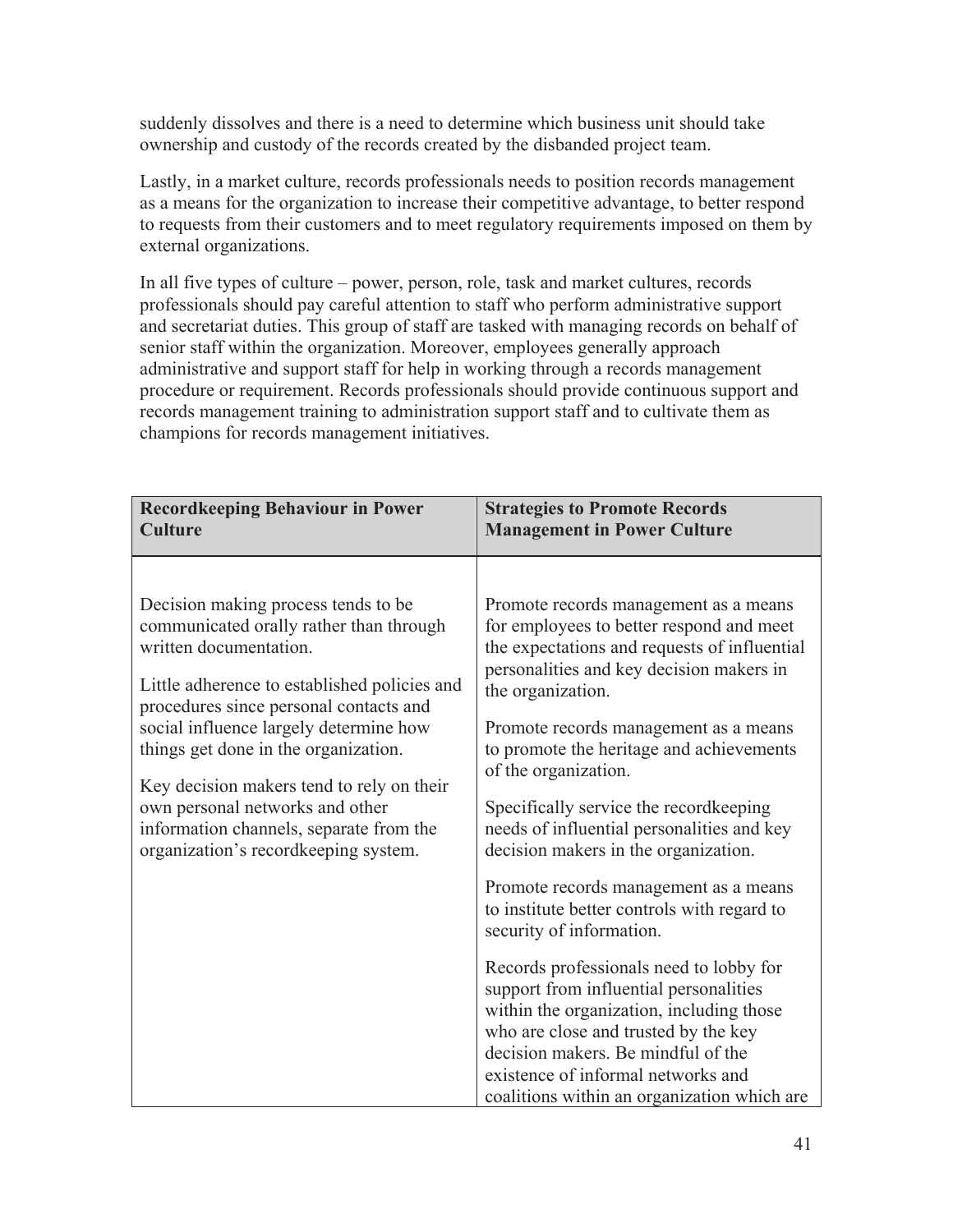|                                                                                                                                                                                                                                                                                                                                                                                             | not documented in the organizational chart.                                                                                                                                                                                                                                                                                                                                                                                                                                                                                                                                                                                                                                                                                                                                                                                                                                                                                                                                                                                                                                                                                                                                                                                                                                                                                                                             |
|---------------------------------------------------------------------------------------------------------------------------------------------------------------------------------------------------------------------------------------------------------------------------------------------------------------------------------------------------------------------------------------------|-------------------------------------------------------------------------------------------------------------------------------------------------------------------------------------------------------------------------------------------------------------------------------------------------------------------------------------------------------------------------------------------------------------------------------------------------------------------------------------------------------------------------------------------------------------------------------------------------------------------------------------------------------------------------------------------------------------------------------------------------------------------------------------------------------------------------------------------------------------------------------------------------------------------------------------------------------------------------------------------------------------------------------------------------------------------------------------------------------------------------------------------------------------------------------------------------------------------------------------------------------------------------------------------------------------------------------------------------------------------------|
| <b>Recordkeeping Behaviour in Role</b><br><b>Culture</b>                                                                                                                                                                                                                                                                                                                                    | <b>Strategies to Promote Records</b><br><b>Management in Role Culture</b>                                                                                                                                                                                                                                                                                                                                                                                                                                                                                                                                                                                                                                                                                                                                                                                                                                                                                                                                                                                                                                                                                                                                                                                                                                                                                               |
| The organization has documented policies<br>and procedures to guide employees in their<br>business processes.<br>The organization has standardized<br>documentary forms and templates for<br>specific business activities.<br>The process of seeking approval from<br>management and communication of<br>decisions made by management to<br>employees is done via written<br>documentation. | Ensure that goals and strategies of records<br>management programs and initiatives are<br>aligned not only with organizational wide<br>goals but also support the work processes<br>of respective departments. Records<br>professionals need to develop a business<br>case on how records management<br>initiatives can support and not radically<br>change the strategic directions and business<br>processes of the organization.<br>Develop organizational-wide policies and<br>procedures in records management.<br>Promote records management beyond the<br>senior management level and to ensure that<br>key messages are channeled to the line<br>managers and supervisors in the<br>departments. This is to ensure that the<br>message does not get distorted. Pitch<br>records management messages differently<br>to different groups of senior management<br>and executive staff based on their<br>immediate priorities and interests.<br>Work with senior management and relevant<br>business units such as human resources<br>department to develop a system of reward<br>and recognition for staff and departments<br>who comply and exceed targets and<br>performance indicators relating to records<br>management. Keep senior management<br>informed of departments who do well and<br>those who fail to comply with records<br>management initiatives. |
| <b>Recordkeeping Behaviour in Task</b><br><b>Culture</b>                                                                                                                                                                                                                                                                                                                                    | <b>Strategies to Promote Records</b><br><b>Management in Task Culture</b>                                                                                                                                                                                                                                                                                                                                                                                                                                                                                                                                                                                                                                                                                                                                                                                                                                                                                                                                                                                                                                                                                                                                                                                                                                                                                               |
| Employees actively utilize social media as                                                                                                                                                                                                                                                                                                                                                  | Promote records management in terms of                                                                                                                                                                                                                                                                                                                                                                                                                                                                                                                                                                                                                                                                                                                                                                                                                                                                                                                                                                                                                                                                                                                                                                                                                                                                                                                                  |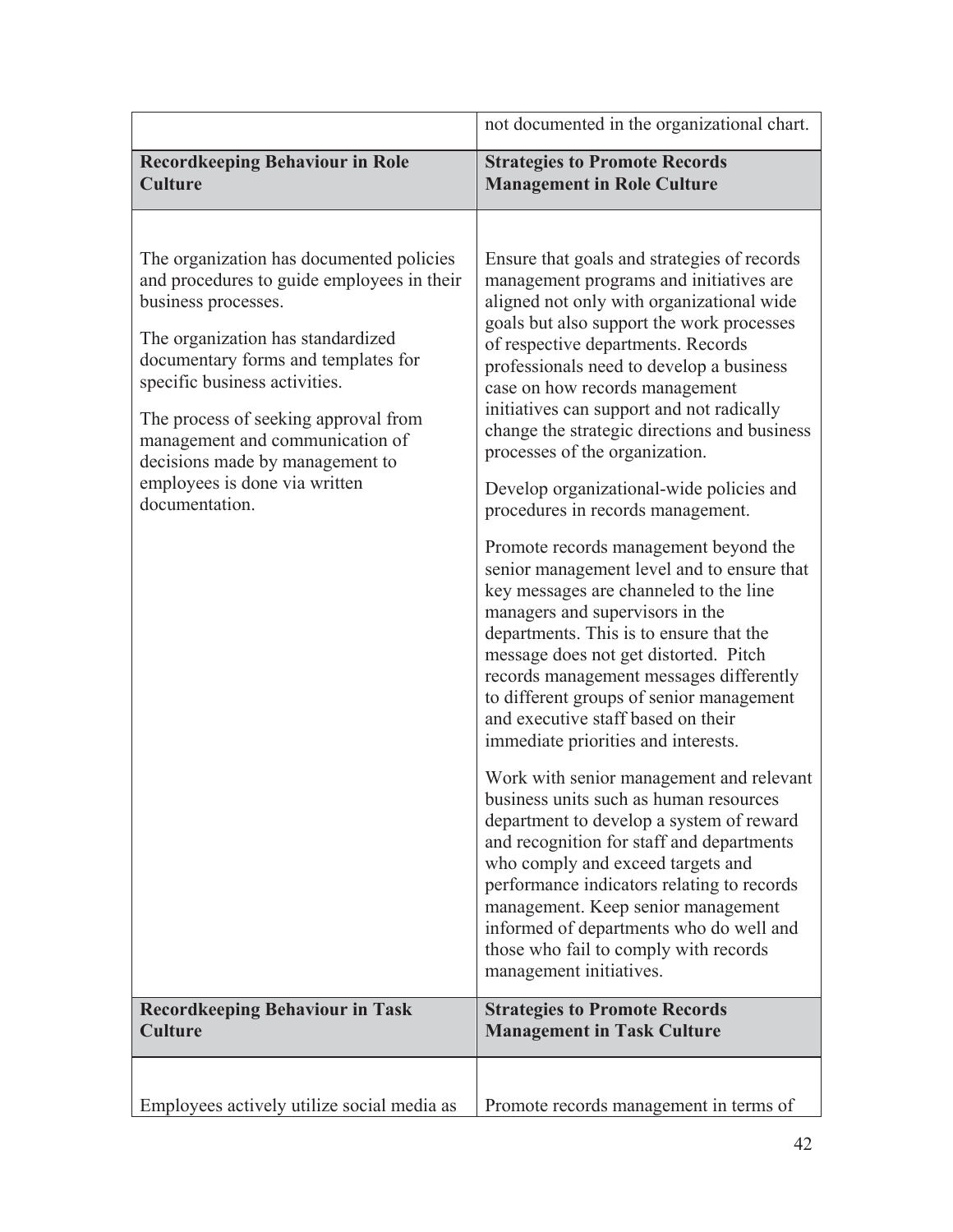| a means to actively share and disseminate | how it can add value to knowledge                                                                                                                                                                                                                                                                                                                                                                                                                                                                               |
|-------------------------------------------|-----------------------------------------------------------------------------------------------------------------------------------------------------------------------------------------------------------------------------------------------------------------------------------------------------------------------------------------------------------------------------------------------------------------------------------------------------------------------------------------------------------------|
| information among team members.           | creation, knowledge sharing and<br>innovation.                                                                                                                                                                                                                                                                                                                                                                                                                                                                  |
| There is no standardized policy and       |                                                                                                                                                                                                                                                                                                                                                                                                                                                                                                                 |
| procedure to govern the work of employees | Ensure the active involvement of records                                                                                                                                                                                                                                                                                                                                                                                                                                                                        |
| since the work is largely experimental in | management and incorporation of                                                                                                                                                                                                                                                                                                                                                                                                                                                                                 |
| nature.                                   | recordkeeping requirements when the team<br>is in the process of being formed. Once the                                                                                                                                                                                                                                                                                                                                                                                                                         |
| The organization hardly uses standardized | project commences, team members may be                                                                                                                                                                                                                                                                                                                                                                                                                                                                          |
| documentary forms and templates.          | reluctant to abide by recordkeeping                                                                                                                                                                                                                                                                                                                                                                                                                                                                             |
|                                           | requirements and procedures.                                                                                                                                                                                                                                                                                                                                                                                                                                                                                    |
|                                           | Understand the possible organizational<br>dynamics and turf battles that can exist<br>among different project teams and the<br>larger department. Need to obtain buy-in<br>not only from senior management but also<br>from employees working in teams since the<br>task culture is largely consensus-driven.<br>Need to connect and work with employees<br>at a personal level and if necessary provide<br>them with records management coaching<br>and training on an individual basis or in<br>small groups. |
|                                           | Ensure that record keeping requirements are<br>well-integrated with the information<br>management systems of the project teams<br>so that recordkeeping requirements are not<br>perceived as a hindrance to creativity and<br>collaboration.                                                                                                                                                                                                                                                                    |
|                                           | Develop a comprehensive records<br>management policy which includes the use<br>of social media. Address implications on<br>the use of social media in relation to<br>privacy, security and records management<br>considerations. Address issue on system of<br>governance and accountability structures<br>on different groups of stakeholders on the<br>administration and use of social media.                                                                                                                |
|                                           | Formulate creative and innovative<br>strategies to persuade and convince staff to<br>abide by records management policies and<br>procedures.                                                                                                                                                                                                                                                                                                                                                                    |
| <b>Recordkeeping Behaviour in Person</b>  | <b>Strategies to Promote Records</b>                                                                                                                                                                                                                                                                                                                                                                                                                                                                            |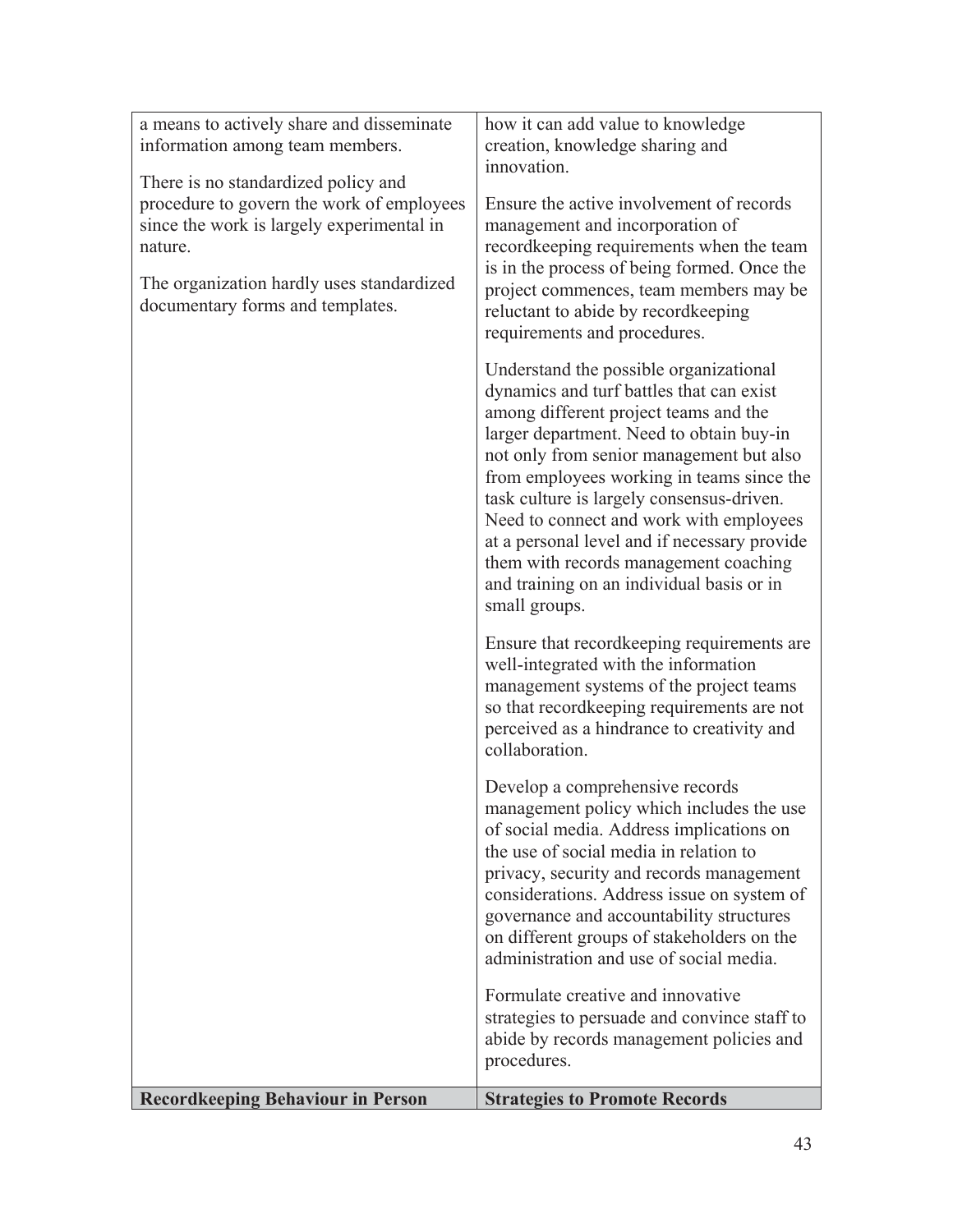| <b>Culture</b>                                                                                                                                                                                                                                                                                                                                                                                                                                                                                                                                                                                                                               | <b>Management in Person Culture</b>                                                                                                                                                                                                                                                                                                                                                                                                                                                                                                                                                                                                                                                                                                                                                                  |
|----------------------------------------------------------------------------------------------------------------------------------------------------------------------------------------------------------------------------------------------------------------------------------------------------------------------------------------------------------------------------------------------------------------------------------------------------------------------------------------------------------------------------------------------------------------------------------------------------------------------------------------------|------------------------------------------------------------------------------------------------------------------------------------------------------------------------------------------------------------------------------------------------------------------------------------------------------------------------------------------------------------------------------------------------------------------------------------------------------------------------------------------------------------------------------------------------------------------------------------------------------------------------------------------------------------------------------------------------------------------------------------------------------------------------------------------------------|
| Employees have difficulties in<br>distinguishing between their personal<br>records and the corporate records of the<br>organization. This is partly because<br>employees enjoy a high degree of<br>independence and autonomy in their work.<br>Employees can download and/or copy<br>records from their office computer into<br>their personal computers and/or other<br>electronic devices and work from home.<br>Employees utilize social media as a means<br>to disseminate information on issues<br>relating to their professional interest and as<br>a means to collaborate and exchange views<br>with other like-minded professionals. | Like the task culture, records managers<br>need to work with employees on a personal<br>level and if necessary provide one-to-one<br>training sessions on records management<br>on an individual or small group level.<br>Also need to be aware of employees within<br>the organization who provide secretariat<br>and administrative support to employees.<br>Work closely with this group of employees<br>on how to manage the corporate records of<br>the business unit.<br>Since the professionals within this<br>organization view administrative tasks as a<br>burden, records management should be<br>promoted as a means for them to not only<br>support cross collaboration work but as<br>means to be more efficient and productive<br>in their professional and/or personal<br>interests. |
| <b>Recordkeeping Behaviour in Market</b>                                                                                                                                                                                                                                                                                                                                                                                                                                                                                                                                                                                                     | <b>Strategies to Promote Records</b>                                                                                                                                                                                                                                                                                                                                                                                                                                                                                                                                                                                                                                                                                                                                                                 |
| <b>Culture</b>                                                                                                                                                                                                                                                                                                                                                                                                                                                                                                                                                                                                                               | <b>Management in Market Culture</b>                                                                                                                                                                                                                                                                                                                                                                                                                                                                                                                                                                                                                                                                                                                                                                  |
| Employees tend to make multiple versions                                                                                                                                                                                                                                                                                                                                                                                                                                                                                                                                                                                                     | Pitch records management as a means to                                                                                                                                                                                                                                                                                                                                                                                                                                                                                                                                                                                                                                                                                                                                                               |
| to their records such as business plans and                                                                                                                                                                                                                                                                                                                                                                                                                                                                                                                                                                                                  | effectively respond to time-sensitive                                                                                                                                                                                                                                                                                                                                                                                                                                                                                                                                                                                                                                                                                                                                                                |
| proposals because of changes in the                                                                                                                                                                                                                                                                                                                                                                                                                                                                                                                                                                                                          | challenges imposed on the organization                                                                                                                                                                                                                                                                                                                                                                                                                                                                                                                                                                                                                                                                                                                                                               |
| business environment.                                                                                                                                                                                                                                                                                                                                                                                                                                                                                                                                                                                                                        | from the external environment and to                                                                                                                                                                                                                                                                                                                                                                                                                                                                                                                                                                                                                                                                                                                                                                 |
| There are generally strict access controls on                                                                                                                                                                                                                                                                                                                                                                                                                                                                                                                                                                                                | enhance its competitive advantage such as                                                                                                                                                                                                                                                                                                                                                                                                                                                                                                                                                                                                                                                                                                                                                            |
| information and recordkeeping system                                                                                                                                                                                                                                                                                                                                                                                                                                                                                                                                                                                                         | effectively addressing requests from                                                                                                                                                                                                                                                                                                                                                                                                                                                                                                                                                                                                                                                                                                                                                                 |
| containing privileged and personal                                                                                                                                                                                                                                                                                                                                                                                                                                                                                                                                                                                                           | customers.                                                                                                                                                                                                                                                                                                                                                                                                                                                                                                                                                                                                                                                                                                                                                                                           |
| information about business clients and                                                                                                                                                                                                                                                                                                                                                                                                                                                                                                                                                                                                       | Promote records management as a means                                                                                                                                                                                                                                                                                                                                                                                                                                                                                                                                                                                                                                                                                                                                                                |
| competitors.                                                                                                                                                                                                                                                                                                                                                                                                                                                                                                                                                                                                                                 | to mitigate operational risks and to                                                                                                                                                                                                                                                                                                                                                                                                                                                                                                                                                                                                                                                                                                                                                                 |
| Employees utilizes end user software                                                                                                                                                                                                                                                                                                                                                                                                                                                                                                                                                                                                         | effectively meet regulations imposed on                                                                                                                                                                                                                                                                                                                                                                                                                                                                                                                                                                                                                                                                                                                                                              |
| applications such as spreadsheets for                                                                                                                                                                                                                                                                                                                                                                                                                                                                                                                                                                                                        | them from financial regulatory bodies.                                                                                                                                                                                                                                                                                                                                                                                                                                                                                                                                                                                                                                                                                                                                                               |
| financial reporting, budgeting purposes as                                                                                                                                                                                                                                                                                                                                                                                                                                                                                                                                                                                                   | Pitch records management as a means for                                                                                                                                                                                                                                                                                                                                                                                                                                                                                                                                                                                                                                                                                                                                                              |
| well as for financial forecasts. The use of                                                                                                                                                                                                                                                                                                                                                                                                                                                                                                                                                                                                  | business units to function effectively as a                                                                                                                                                                                                                                                                                                                                                                                                                                                                                                                                                                                                                                                                                                                                                          |
| these spreadsheets tends to be endemic and                                                                                                                                                                                                                                                                                                                                                                                                                                                                                                                                                                                                   | cost centre for example, savings in storage                                                                                                                                                                                                                                                                                                                                                                                                                                                                                                                                                                                                                                                                                                                                                          |
| there are generally no proper version and                                                                                                                                                                                                                                                                                                                                                                                                                                                                                                                                                                                                    | space.                                                                                                                                                                                                                                                                                                                                                                                                                                                                                                                                                                                                                                                                                                                                                                                               |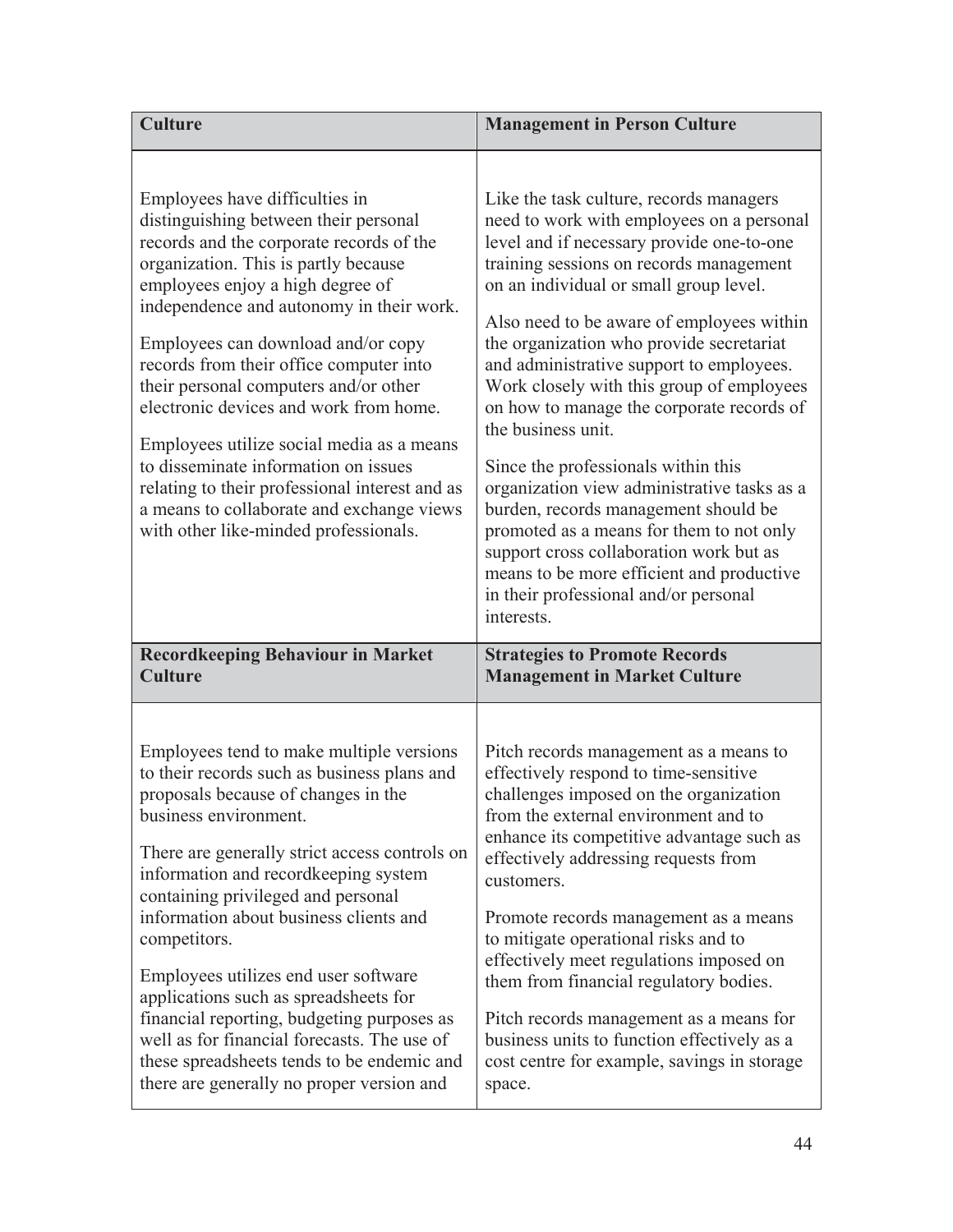| access controls. <sup>5</sup> | Align records management initiatives to     |
|-------------------------------|---------------------------------------------|
|                               | activities where there is a need to closely |
|                               | monitor both quantitative and qualitative   |
|                               | analysis and indicators for accurate        |
|                               | forecasting.                                |
|                               |                                             |

 5 Victoria Lemieux, "Archiving: The Overlooked Spreadsheet Risk." European Spreadsheet Risks Interest Group Conference. 2005. Available at http://arxiv.org/ftp/arxiv/papers/0803/0803.3231.pdf. See also Greville. J. Croll, "Spreadsheets and the Financial Collapse"30 August 2009. Available at http://arxiv.org/ftp/arxiv/papers/0908/0908.4420.pdf (last accessed on 12 June 2011).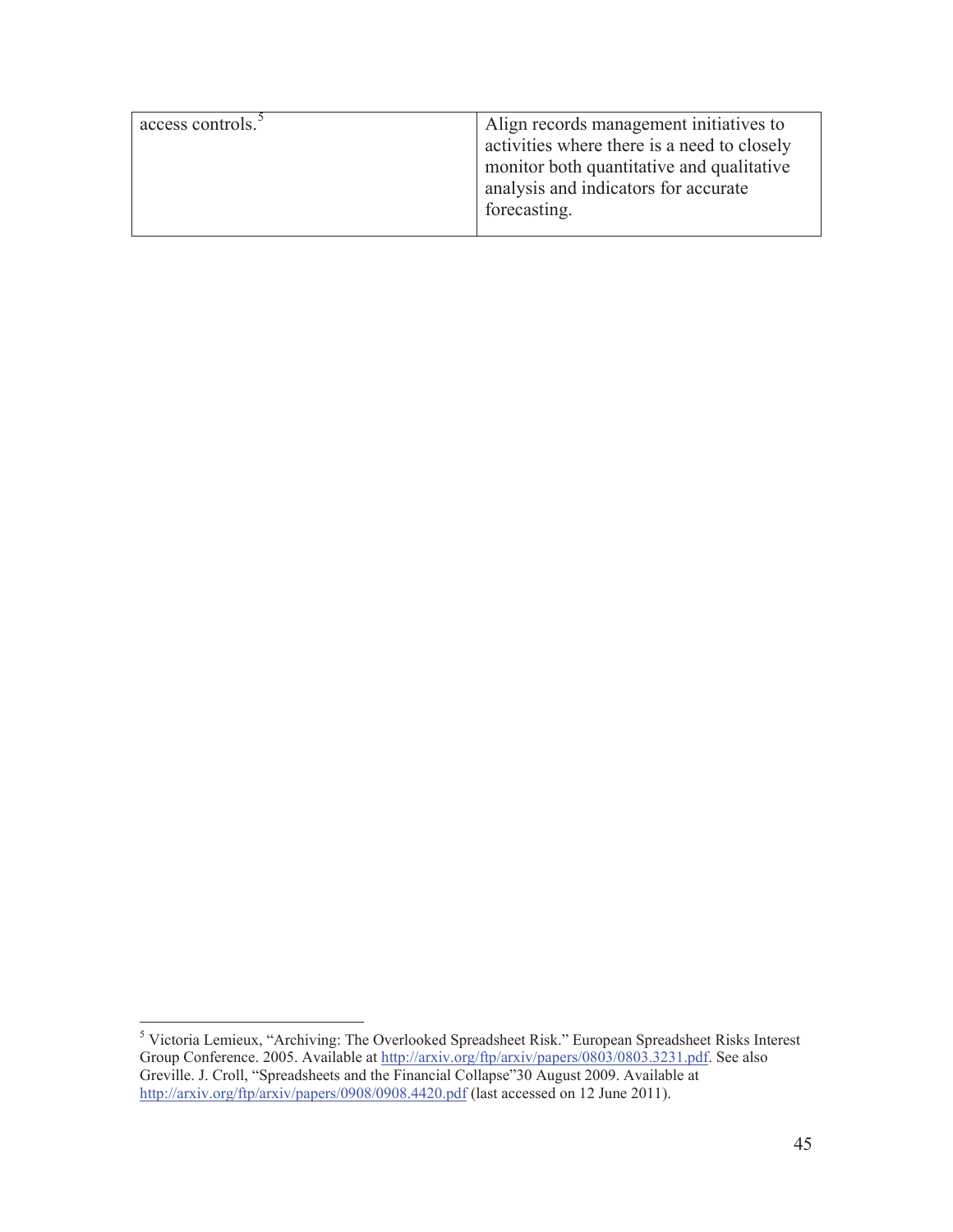**Promoting records management is dependent on understanding the organizational culture:** 

Meet and obtain regular feedback on records management initiatives with managers and line supervisors.

Identify champions on records management among staff and recruit them to promote the benefits of the records management program. Pay attention to administrative and secretariat support staff and cultivate them as champions for the records management initiative.

Lobby and exercise influence on records management issues through both official and unofficial channels of communication and networks. Be aware of gatekeepers, informal networks and coalitions within an organization.

Look beyond the job description, organizational structure, policies and procedures of records management in your organization. Conduct a gap analysis of how you perceive your role as a records manager and/or archivist is in the organization *vis a vis* that of how you are perceived by the employees in your organization. The perception may vary among different social groups and /or subcultures. If there is a gap in perception and expectation of your role with that of your stakeholders, analyze the reasons behind this gap in understanding and promote records management in a manner which can add value to the work of your stakeholders.

Be aware of the language used by different groups of stakeholders in defining a record, how they perceive a recordkeeping system and the images associated with records management. Understand how records management is being communicated and perceived by your stakeholders. You may have to develop different strategies for different groups in terms of bridging this gap in perception.

Identify a common interest with your stakeholders based on the sharing and feedback sessions, and align this with records management initiatives and strategies Understand that records management messages may need to be adjusted to different social groups and/or target audiences.

Do not expect immediate feedback from a group regarding a records management initiative. Understand the formal and informal channels of communication within an organization and keep an eye on possible distortion of messages arising from promotion of records management strategies and initiatives.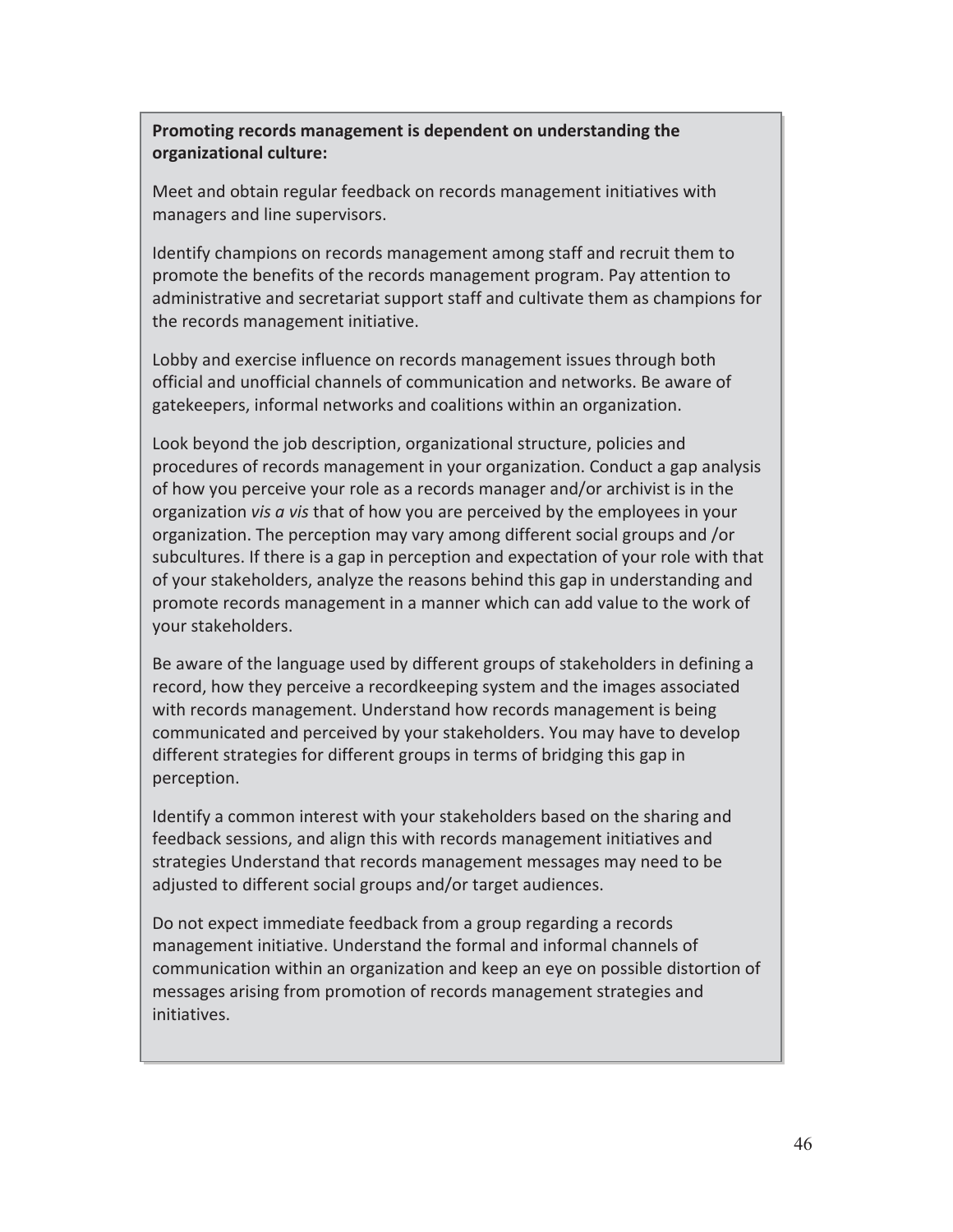# **8 Exercises**

#### **8.1 Exercise 1**

You are the records manager of a municipal government and have to implement an EDRMS in two departments. In the first department, you observe that there are a number of secretaries and administrative staff involved in collating of minutes and amendments to by-laws which are submitted to City Council. The majority of these secretaries and administrative staff have been in the organization for a number of years and have a certain level of apprehension in using a new technology. The majority of the records are kept in hard copy and staff are very familiar with the business processes. The staff report to a manager who has just been appointed to this position six months ago. The manager had previously worked in a government agency that has implemented an extensive EDRMS system.

In the second department, there are a number of independent professionals, who are employed on a contract basis working on dedicated and specialized projects for the municipality. They work in a number of project teams and create a number of records in the department's shared drive which resides on a LAN. Correspondences with external parties outside the department and with other organizations are mainly in the form of emails and hard copy records. This group of professionals report to a general manager who is also a specialist in the field and who has worked in the organization for a number of years. The manager frequently consults with the various project teams and is the main liaison person with senior management. There is a small pool of administrative staff to support the professionals in their work.

Using what you have learnt about organizational cultures, identify the types of cultures and the issues and challenges you will possibly encounter in developing an EDRMS in the two departments. Discuss some of the possible strategies you will adopt to provide a more receptive response in implementing an EDRMS at the two departments.

## **8.2 Exercise 2**

You are the records manager of a university and have to develop a records management program for an academic department. The department concerned has a number of faculty members working on various research projects, some of which involved collaboration with staff from other academic departments as well as with professionals in the industry. The faculty members also engage a number of graduate research assistants both within and outside the academic department to assist them in their research projects. Each of these research projects have their own information management systems and websites. In addition, the faculty staff, their research partners and graduate research assistants frequently communicate with each other through emails, wikis, and web conferencing technology. The faculty members also have teaching commitments and are aware of the need to maintain student records as required by the administration. The department has a small pool of administrative staff who are responsible for matters relating to enrolment, graduation of students and to assist both the student body and the faculty members.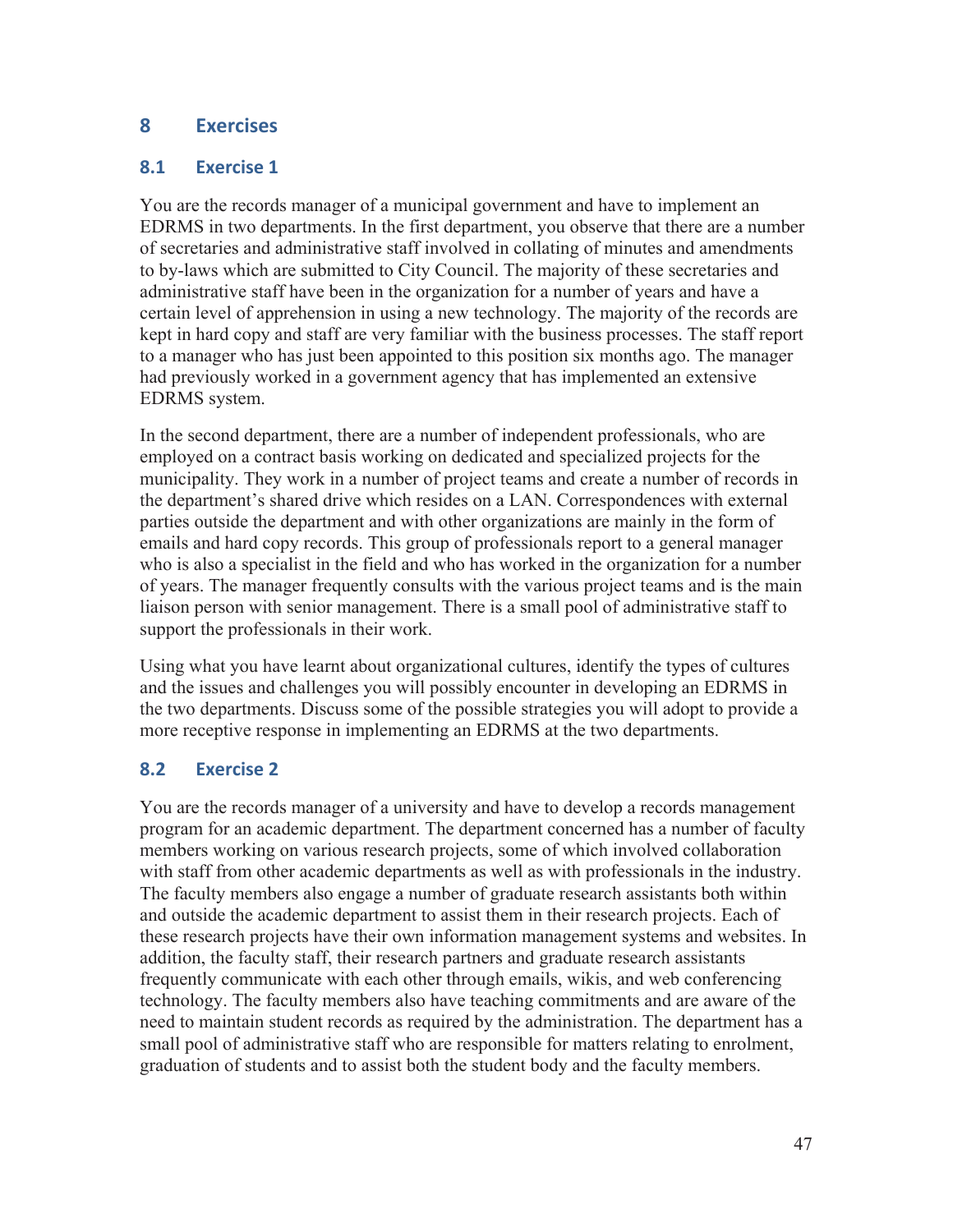Identity the type of culture that exist in the academic department and highlight some of the challenges and issues you will encounter in developing a records management program. Explain some of the possible strategies you will adopt to promote better awareness of recordkeeping issues and compliance in recordkeeping.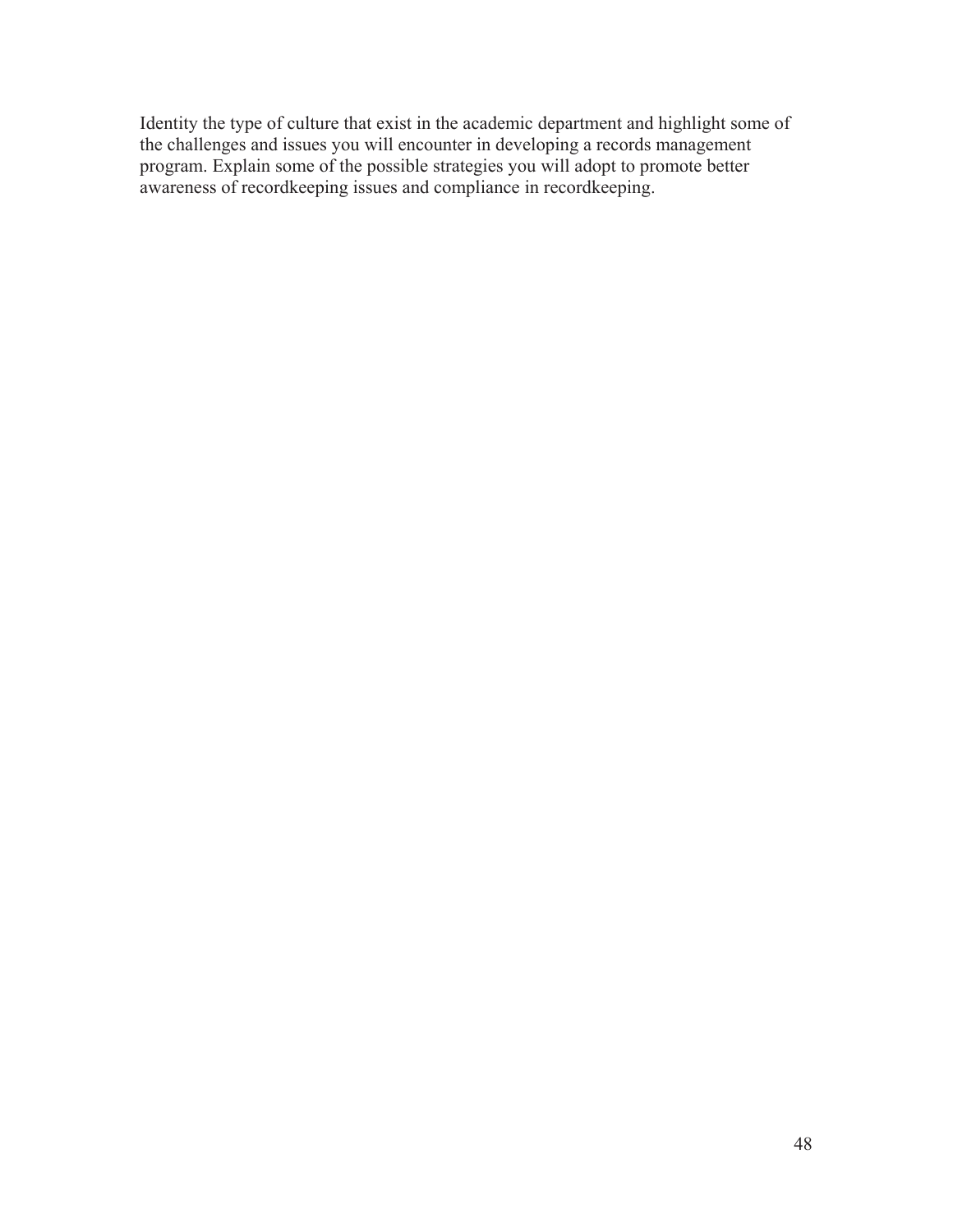#### **9 Additional Resources**

There are many excellent resources and a large body of literature relating to organizational culture. The following list offers a selection of available resources from the archival, information science and organizational management literature. Many of the sources listed here also include bibliographies that will lead the reader to a broader network of resources.

#### **9.1 Archives and Records Management**

**Author:** Bearman D. **Title:** Diplomatics, Weberian bureaucracy, and the management of electronic records in Europe and America **Publication Details:** American Archivist 55 (1), 2003

Bearman's article is one of the earliest in the archival literature urging archivists to study organizational cultures so as to have a better appreciation of the electronic records management framework within different organizational contexts. Bearman contrasts the European tradition of archival theory and organizational practice in managing electronic records with that of the American tradition. Unlike European archivists who subscribed to the belief that employees can be guided by organizational policy, Americans tend to place greater faith in technological solutions rather than on organizational policy and people to implement an electronic system. In addition, German speaking Europeans archivists believe that employees can classify electronic records in the same manner as they have done in the paper based environment. Bearman cites a number of possible reasons to explain the differences in recordkeeping practices. Firstly, he believes that most employees in Europe stay in their jobs for a longer period of time as compared to Americans. Bearman claims that in American organizations, the emphasis is on results rather than on work procedures. Secondly, most European organizations tend to exercise control through a hierarchical structure whereas American organizations tend to enjoy a greater form of autonomy. Bearman postulates using Hofstede's research on four dimensions of organizational culture and Mead's characteristics of bureaucracies as a tool to understand areas of similarities and differences in the channels of communication and the recordkeeping system of different countries. Bearman urges the study of "organizational cultural differences" so as to "understand historical archival practices and to predict what might be effective records management strategies in different contexts" (p. 179). He also stresses the need to be sensitive to variations of corporate cultures even within a national context.

**Author:** Gunnlaugsdottir, J. **Title:** As you sow, so you will reap: Implementing ERMS **Publication Details:** Records Management Journal 18(1), 2008

This article was based on a research conducted in eight organizations from different sectors (government, manufacturing industry, construction and financial institute) in Iceland on the implementation of its Electronic Records Management System (ERMS).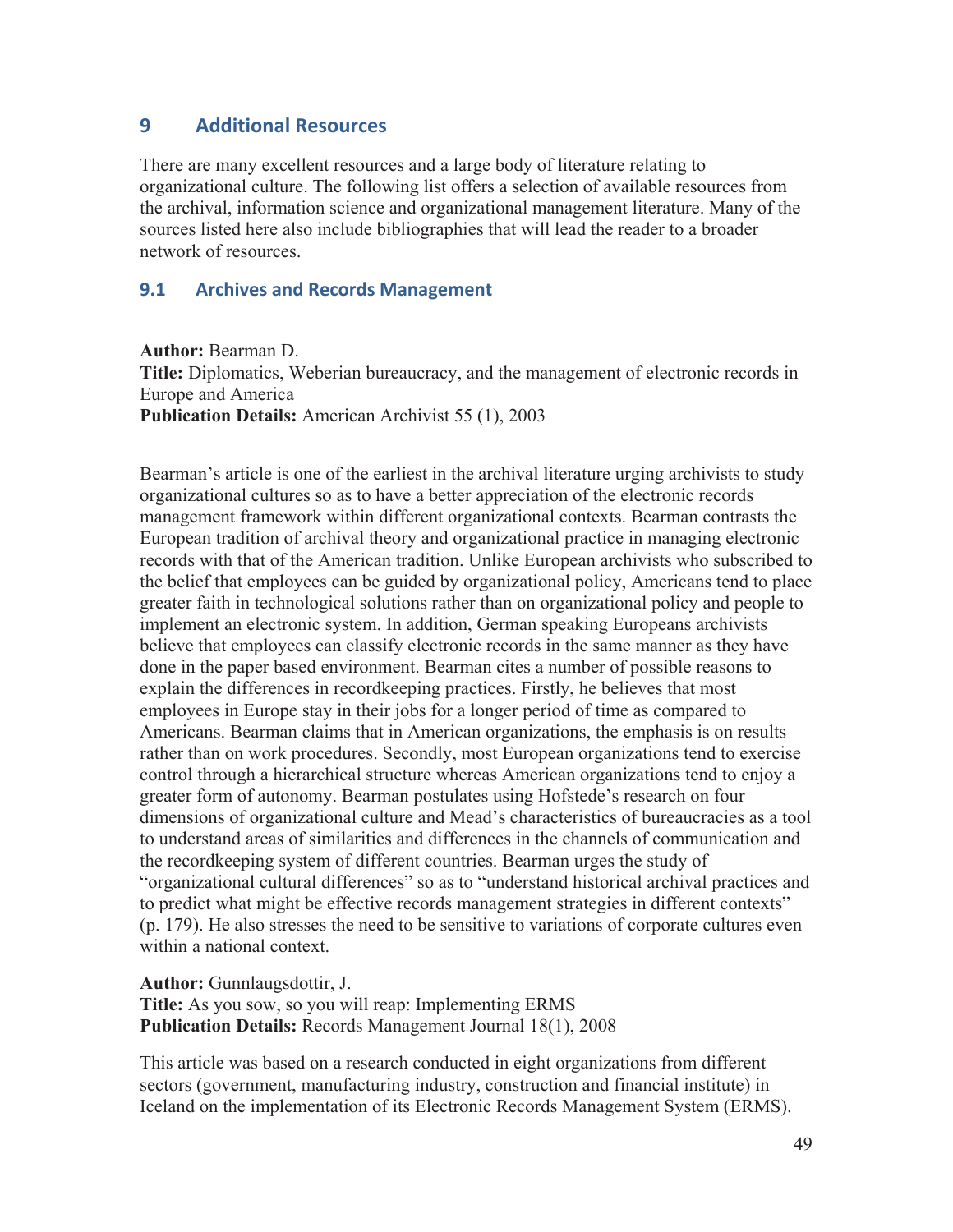The main argument put forth by this article is that implementing an ERMS is not an end in itself but involves a process of change management.

**Author:** Ketelaar E.

**Title:** The difference best postponed? Cultures and comparative archival science **Publication Details:** Archivaria 44, 1997

Ketelaar subscribes to Hofstede's dimension of measuring national cultures as a means to examine cross-national and national differences. He highlights that there within Europe, there are two types of archival system – the Registratur and non-Registratur system which exist not only within specific national contexts but can also co-exist within one country. Ketelaar emphasizes that understanding cultural similarities and differences enriches archival science as it provides a basis on why a particular archival system or methodology may work in specific social and cultural contexts but not in others.

**Author:** Trace C. **Title:** What is recorded is never simply 'what happened': Record keeping in modern organizational culture **Publication Details:** Archival Science 2(1), 2002

Trace's main contention is that records are signs and modes of representation and arise out of specific organizational concerns and underlying socio-technical factors that shape the record creation and recordkeeping process. She disputes that records simply reflect decision making processes and cites the literature from law enforcement work where community and administrative pressure to discourage arrest of juveniles changed the nature of incident reporting, affected the physical size and form of records and the overall recordkeeping system.

**Author:** Yakel E. **Title:** The way things work: Procedures, processes, and institutional record **Publication Details:** American Archivist 59(4), 1996

Like Bearman, Yakel stresses on the need to examine organizational culture as a factor which influences records creation and recordkeeping practices. Yakel contends that archivists should shift their focus from the study of records to a contextual examination of how organisations work and the organizational dynamics in records creation. Archivists should re-evaluate their role as interpreters of records, the records creating process and the administrative history. She also believes that organizational theorists and sociologists have recognized the importance of understanding records creation and recordkeeping practices as a tool to analyze organizational culture and life.

## **9.2 Information Management**

**Author:** Curry, A. and C. Moore

**Title:** Assessing information culture—an exploratory model **Publication Details:** International Journal of Information Management 23(2), 2003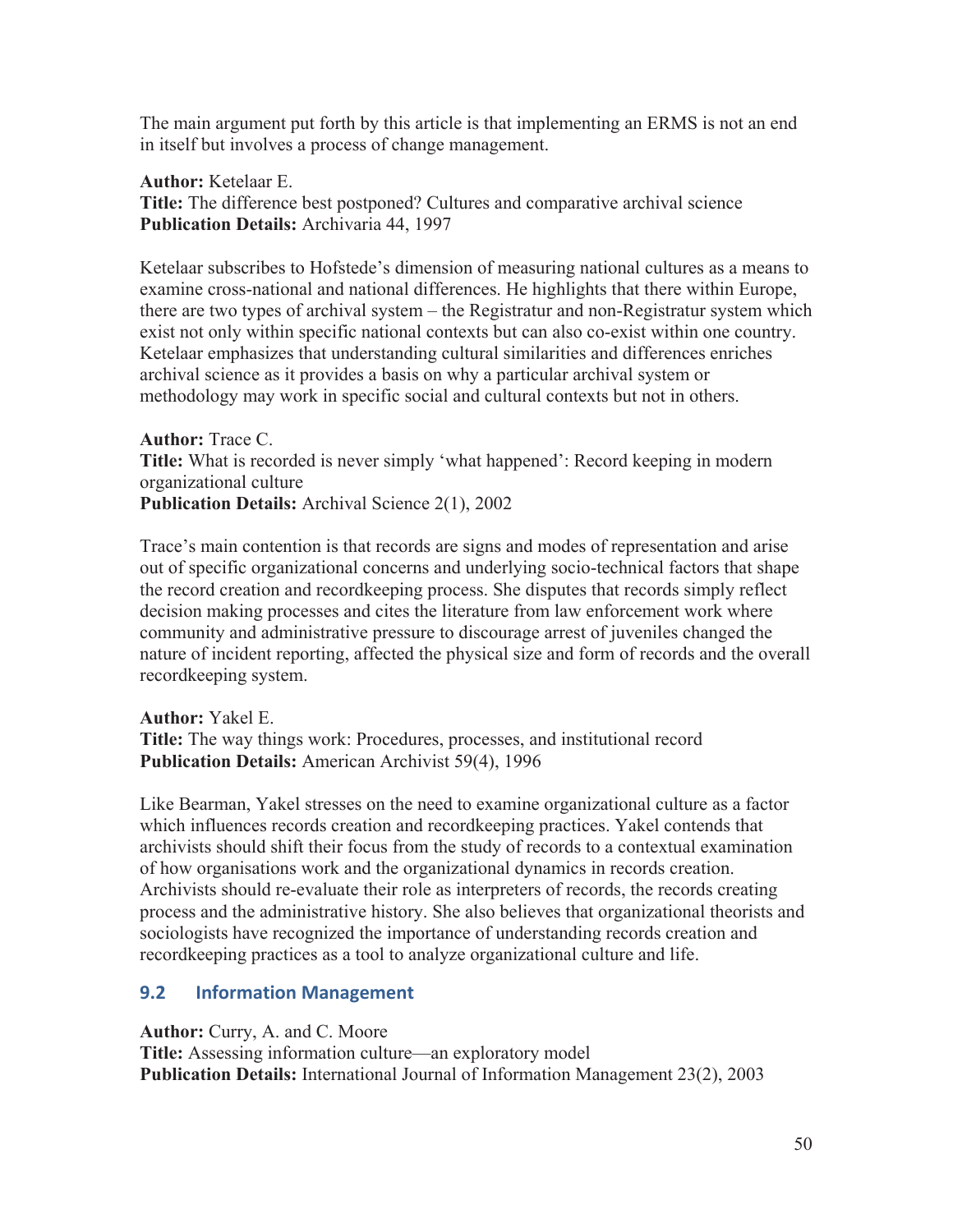The authors develop a model for assessing information management and a measurement tool to assess the strengths and weaknesses of information management in the context of the National Health Office at Scotland. The authors do not view information culture and organizational culture as two separate entities. Instead, organizational culture must be "well enough developed so that an information culture can be nurtured" (p. 99).

The authors highlight that failure in information systems projects is primarily a cultural issue and that there is a "cultural gap that exists between different stakeholders in an organization, i.e., those developing and implementing and those actually using it" (p. 93). The authors argue for need for a shared culture in order for information systems to be successful and that 'new organizational structures must be adopted with a shared cultural stance" (p. 93). The authors suggest two components of this shared culture in information management – culture should view information as a "critical resource'" in the decision making process and to help an organization to achieve its overall strategic plans and that IT should be perceived as a tool that can be exploited (pp. 93-94). The authors also argue that the information culture of an organization is dependent on organizational culture and that these two concepts do interact and intersect with each other.

**Author:** Oliver, G.

**Title:** Investigating information culture: A comparative case study research design and methods

**Publication Details:** Archival Science 4, 2004

Oliver highlights the lack of literature relating to organizational culture and recordkeeping. Her research was based on a comparative case study on the interaction between organizational culture and information management from three universities based in Australia, Hong Kong and Germany as well as one of the ISO15489 records management standard sub-committee comprising representative from recordkeeping agencies based on Europe, North America and Australia. Oliver's theoretical framework is anchored on the information continuum model from Australia and Hofstede's dimension of national culture. Oliver's definition of organizational culture encompasses national, occupational and corporate culture. She contends that information culture, which is the "attitudes towards and values of information," played a contributing role in implementation of international standards and framework (pp. 308, 310).

#### **9.3 Organizational Management**

**Author:** Bloor, G. and P. Dawson **Title:** Understanding professional culture in organizational context **Publication Details:** Organization Studies 15(2), 1994

The authors' study of the home care service in Australia reveals the co-existence of a number of subcultures – the dominant subculture of the medical staff, enhancing subculture which supports the status quo, orthogonal subcultures of the physiotherapists and occupational therapists which "accept the basic assumptions of the primary cultural system regarding the need for high standards of professional practice but also hold some that are unique and in conflict with those of the dominant medical subculture" and the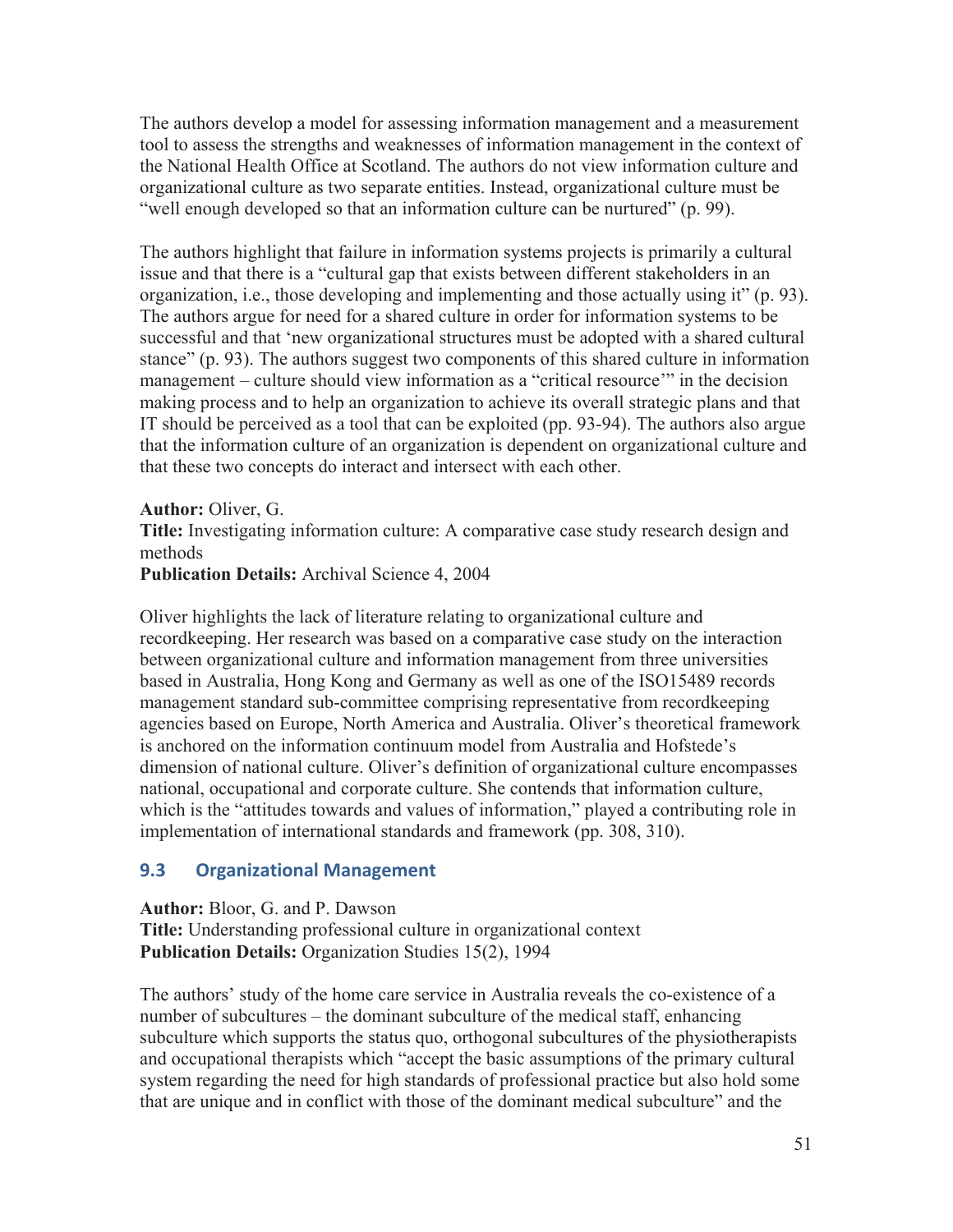"dissenting subculture" advocating alternative methods to achieve organizational goals as represented by the social workers (pp. 284-285). The authors postulate that the interrelationship between professional subcultures and organizational cultures are constantly shaped and changed by the general societal culture, values and beliefs arising from an organization's historical context, organizational environment and the operating system of the organization (p. 292).

**Author:** Hofstede, G. **Title:** Culture's consequences: Comparing values, behaviors, institutions, and organizations across nations (2nd ed.) **Publication Details:** Thousand Oaks, Calif.: Sage Publications, 2001

Hofstede adopts an anthropological perspective of culture and he defines culture as "a collective programming of the mind: it manifests itself not only in values, but in more superficial ways: in symbols, heroes and rituals" (p. 1). Hofstede for most part of this book refers to culture as "national culture." In terms of the term "collective," Hofstede subscribes to the belief that this is a learned process and that societies and organizations have ways of channeling this collective programming through generations. Culture can be manifested in term of values, which is invisible until it manifest itself in behaviour whereas symbols, heroes and rituals are visible manifestations of culture and are subsumed under the term practices.

Based on the survey conducted within subsidiaries of a large multinational company (IBM) in 72 countries, Hofstede develops five dimensions of culture – power distance, uncertainty avoidance, individualism versus collectivism, masculinity versus femininity, long versus short-term orientation. Power distance deals with issues relating to the decision making style of superiors and staff manner of handling disagreements with their superiors. Uncertainty avoidance is a person's level of uncertainty about the future and is manifested in the form of technology, rules and rituals. Individualism stands for a society in which the ties between individuals are loose", whereas collectivism "stands for a society in which people from birth onwards are integrated into strong, cohesive in-groups which throughout people's lifetime continue to protect them in exchange for unquestioning loyalty" (p. 225). Masculinity versus femininity deals with the different biological differences on work and social goals. Masculine societal norms have distinct gender roles where men are said to be "assertive, tough and focused on material success" whereas women are considered more nurturing and are "concerned with the quality of life" (p. 297). Feminine societal norms are where "social gender roles overlap" and both men and women are "concerned with the quality of life (p. 297). Long term orientation are values and virtues associated towards future rewards and place greater emphasis towards perseverance and thrift, whereas short term orientation values virtues associated with the past and present such as respect for tradition (p. 359).

In terms of organizational culture, Hofstede defines it as "differences in collective mental programming found among people from different organizations, or parts thereof, within the same national context" (p. 373). Hofstede views national culture as being manifested in values whereas organizational culture is manifested in practices. He also cautions